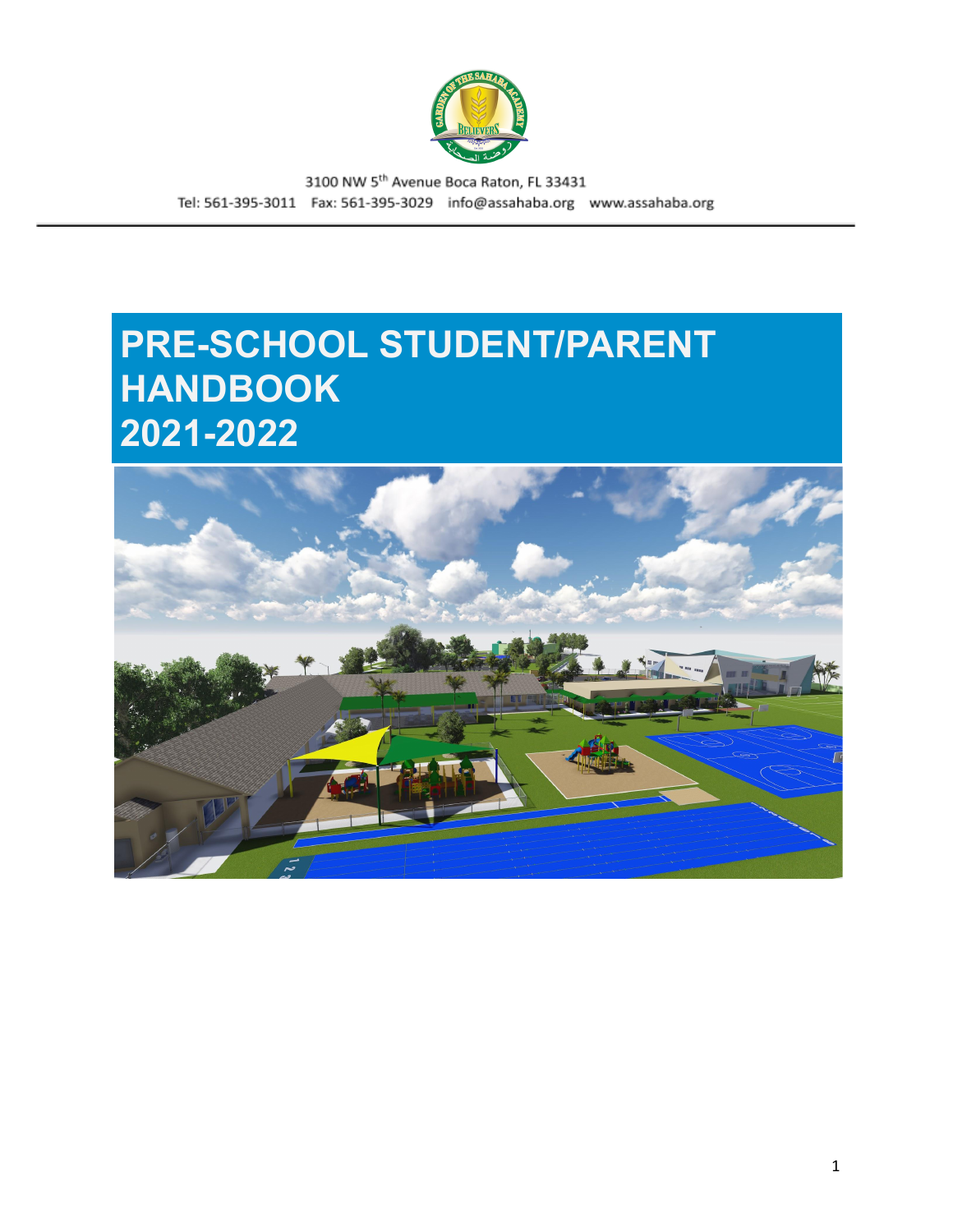

# **Welcome to GSA**

<span id="page-1-0"></span>We want to take this opportunity to welcome you to the Garden of the Sahaba Academy (GSA). We are very blessed to have a community that fosters commitment to and for an Islamic Education of our children.

We hold high expectations for everyone at the school to achieve great things, academically, behaviourally, and socially. We will offer opportunities for all students to reach standards of excellence in an Islamic climate that is safe and free from interruptions. We will, Insha Allah, (God Willing) work together throughout the school year to help all students realize their highest potential.

This handbook shall serve as a general guideline to the policies and procedures of the Garden of the Sahaba Academy (GSA) Preschool. Please read it carefully. Parents and students are required to follow and adhere to the policies and procedures set out herein.

GSA views the educational imperatives to be jointly implemented by the school, the parents, and the community. Your active and full participation in the life of GSA is vital for our success. Our doors are open to listen to your comments and concerns.

We pray that Allah (SWT) guides us in this noble endeavor.

Sincerely, *The Board of Education*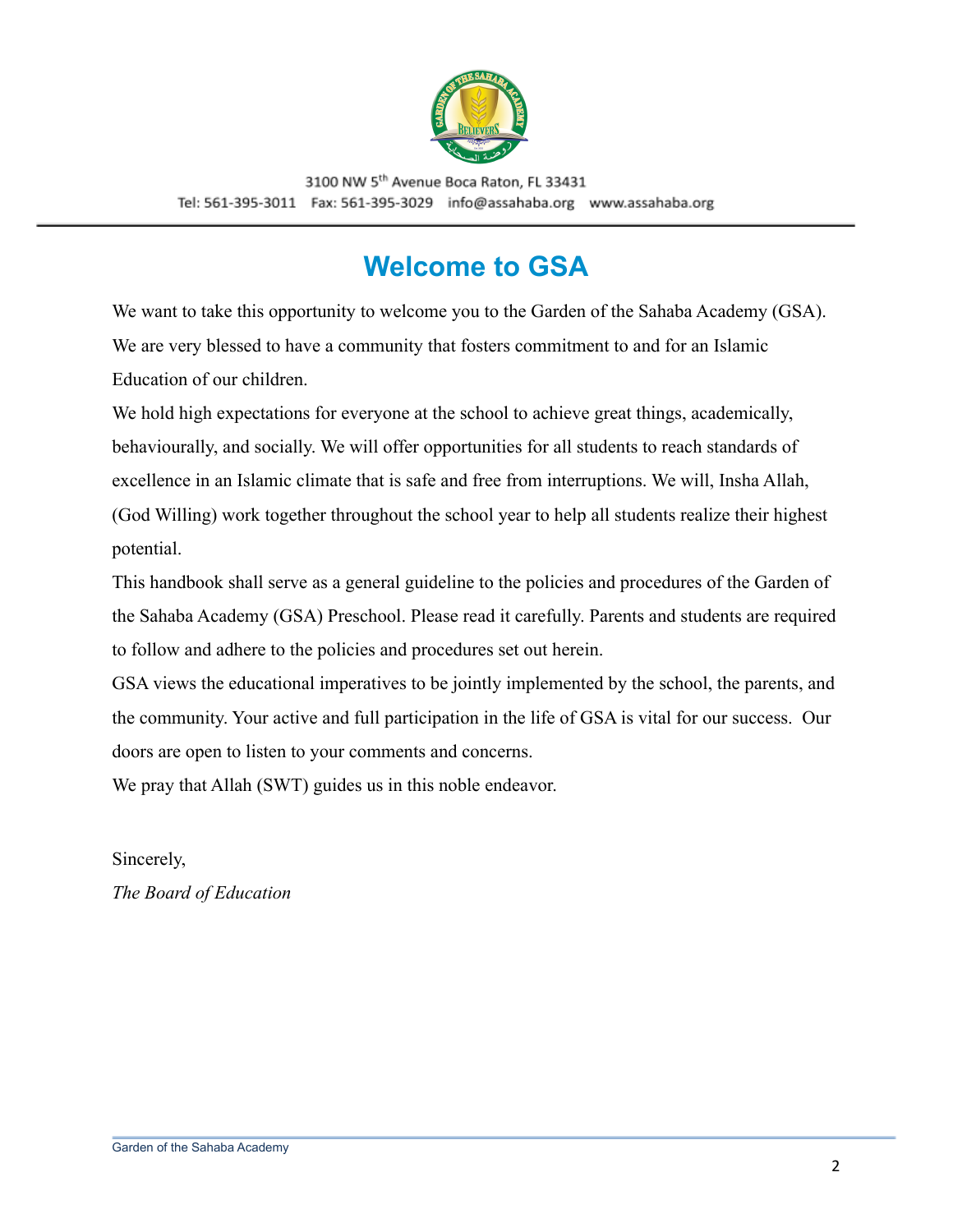

# **TABLE OF CONTENTS**

| <b>Welcome to GSA</b>                        | $\overline{2}$   |
|----------------------------------------------|------------------|
| <b>Introduction</b>                          | 8                |
| <b>GUIDING PRINCIPLES</b>                    | $\boldsymbol{9}$ |
| <b>VISION</b>                                | 10               |
| <b>MISSION</b>                               | 10               |
| <b>GOALS</b>                                 | 10               |
| Religious and spiritual                      | 10               |
| Academic                                     | 10               |
| Citizenship                                  | 10               |
| <b>SCHOOL CONTACT INFORMATION</b>            | 11               |
| <b>PARENT RESPONSIBILITIES</b>               | 13               |
| <b>NEW PARENT/STUDENT ORIENTATION POLICY</b> | 14               |
| <b>ADMISSIONS</b>                            | 16               |
| General, Open-door, and Non-Discriminatory   | 16               |
| <b>Application and Supporting Documents</b>  | 17               |
| Minimum Age Requirements                     | 17               |
| Registration                                 | 18               |
| <b>Tuition and Fees Schedule</b>             | 18               |
| <b>Pre-K Tuition</b>                         | 18               |
| <b>Payment Policy</b>                        | 19               |
| <b>Delinquent Accounts</b>                   | 19               |
| Returned checks                              | 20               |
| <b>Financial Aid</b>                         | 20               |
| Withdrawal                                   | 20               |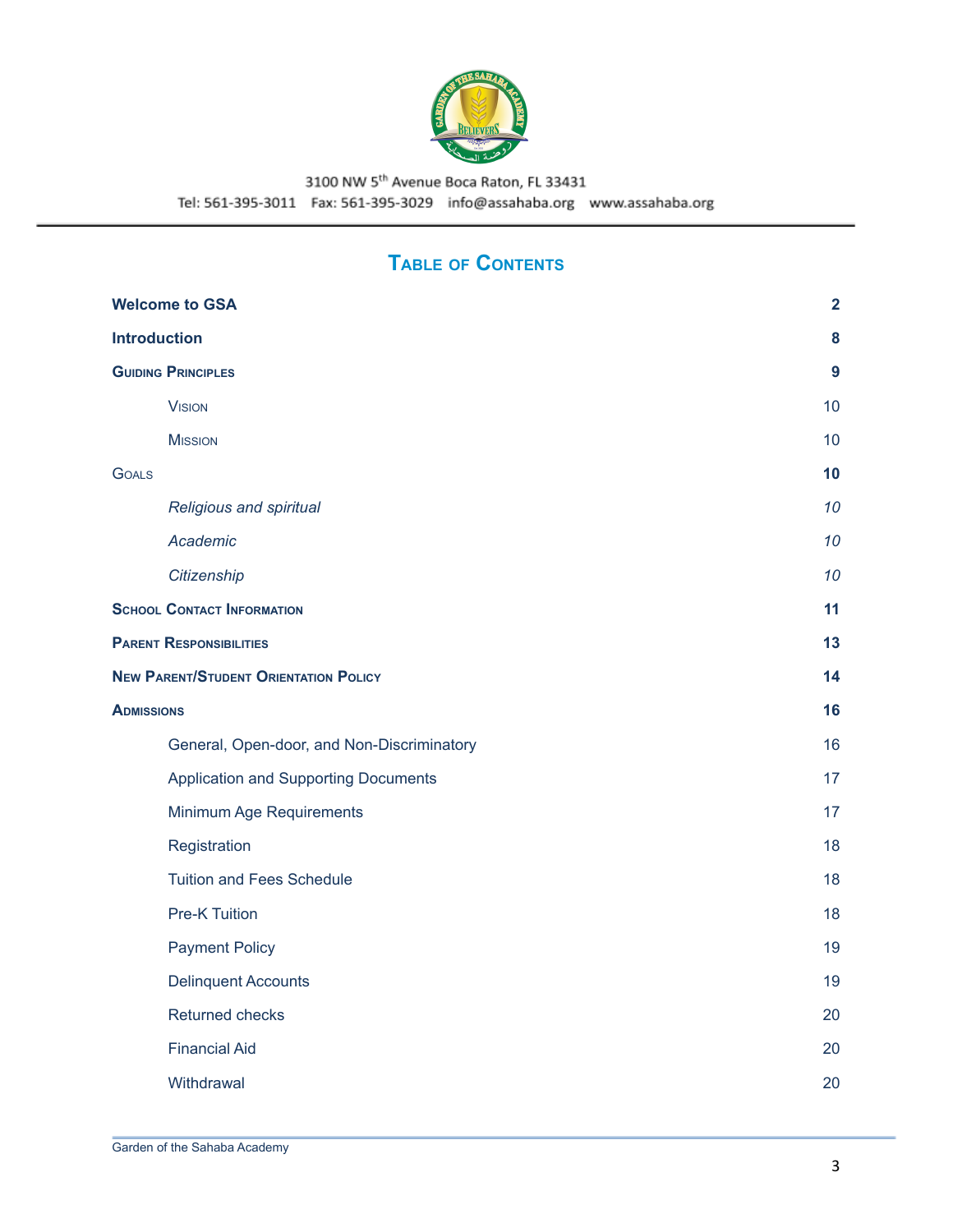

Tel: 561-395-3011 Fax: 561-395-3029 info@assahaba.org www.assahaba.org

| <b>Bus Service</b>                                            | 20 |
|---------------------------------------------------------------|----|
| Uniforms - Dress Code                                         | 20 |
| <b>INSTRUCTIONAL PROGRAM</b>                                  | 21 |
| Pre-School                                                    | 21 |
| <b>Pre-K 4 Curriculum</b>                                     | 22 |
| <b>Pre-K 3 Curriculum</b>                                     | 22 |
| <b>PROGRESS REPORTS</b>                                       | 23 |
| Assessment System (Pre-K3 & Pre-K4)                           | 23 |
| <b>SCHOOL RECORDS</b>                                         | 23 |
| Privacy Act - Florida State 228.093 (4.16.006)                | 24 |
| <b>Attendance</b>                                             | 25 |
| <b>GSA VPK Rules and Regulations</b>                          | 25 |
| <b>Arrival and Departure Policy and Procedures</b>            | 26 |
| School Timings, Drop-off and Pick-Up                          | 28 |
| VPK 3 hour program                                            | 29 |
| Late Fee                                                      | 29 |
| <b>Health and Safety</b>                                      | 29 |
| General (4.05.001) (4.05.035) (4.18.003) (4.18.005)(4.05.043) | 29 |
| Handwashing                                                   | 30 |
| Napping                                                       | 32 |
| Sick Child at School                                          | 33 |
| Doctor's Authorization to Return to School                    | 34 |
| Administration of Medication at School (4.05.012)             | 35 |
| <b>Medicine Dispensing Procedures</b>                         | 35 |
| Illness or Injury                                             | 36 |
|                                                               |    |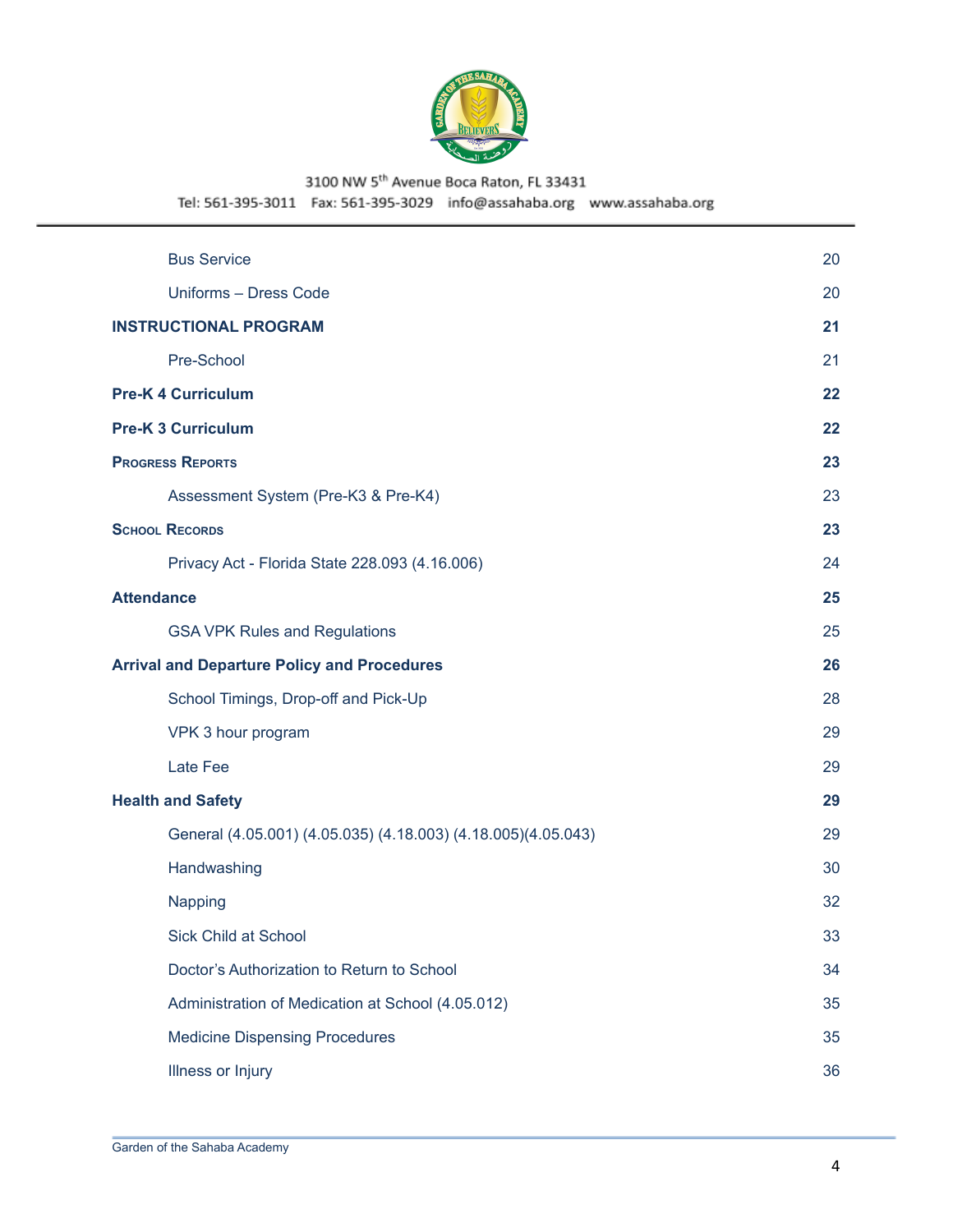

Tel: 561-395-3011 Fax: 561-395-3029 info@assahaba.org www.assahaba.org

| <b>Emergency Contact</b>                          | 36 |
|---------------------------------------------------|----|
| <b>Medical Appointments</b>                       | 36 |
| <b>Child Abuse and Neglect</b>                    | 37 |
| Immunization & Physical Examination               | 37 |
| Requirements                                      | 37 |
| Schedule of Communicable Diseases and Pests       | 38 |
| <b>Nutritious Snacks and Lunch (4.05.018)</b>     | 40 |
| <b>Field Trips</b>                                | 40 |
| Holidays/Vacations (special)                      | 41 |
| <b>EMERGENCY PROCEDURES</b>                       | 41 |
| <b>Emergency Closing of School</b>                | 41 |
| <b>Safety Drills</b>                              | 41 |
| Playground Safety Rules (4.05.035) and (3.03.114) | 42 |
| <b>Discipline</b>                                 | 42 |
| General                                           | 42 |
| <b>Discipline Policy</b>                          | 43 |
| <b>Home and School Relations</b>                  | 44 |
| Communication (2.03.001) (4.17.002)               | 45 |
| Parents Grievance Procedure (2.01.001) (4.17.003) | 45 |
| Developmental Screenings (4.16.003)               | 46 |
| Procedure for Visits (3.06.014)                   | 46 |
| Visit by Appointment                              | 47 |
| <b>Unannounced Visit</b>                          | 48 |
| <b>Parent Conferences</b>                         | 48 |
| Parent Advocacy (4.16.002)                        | 48 |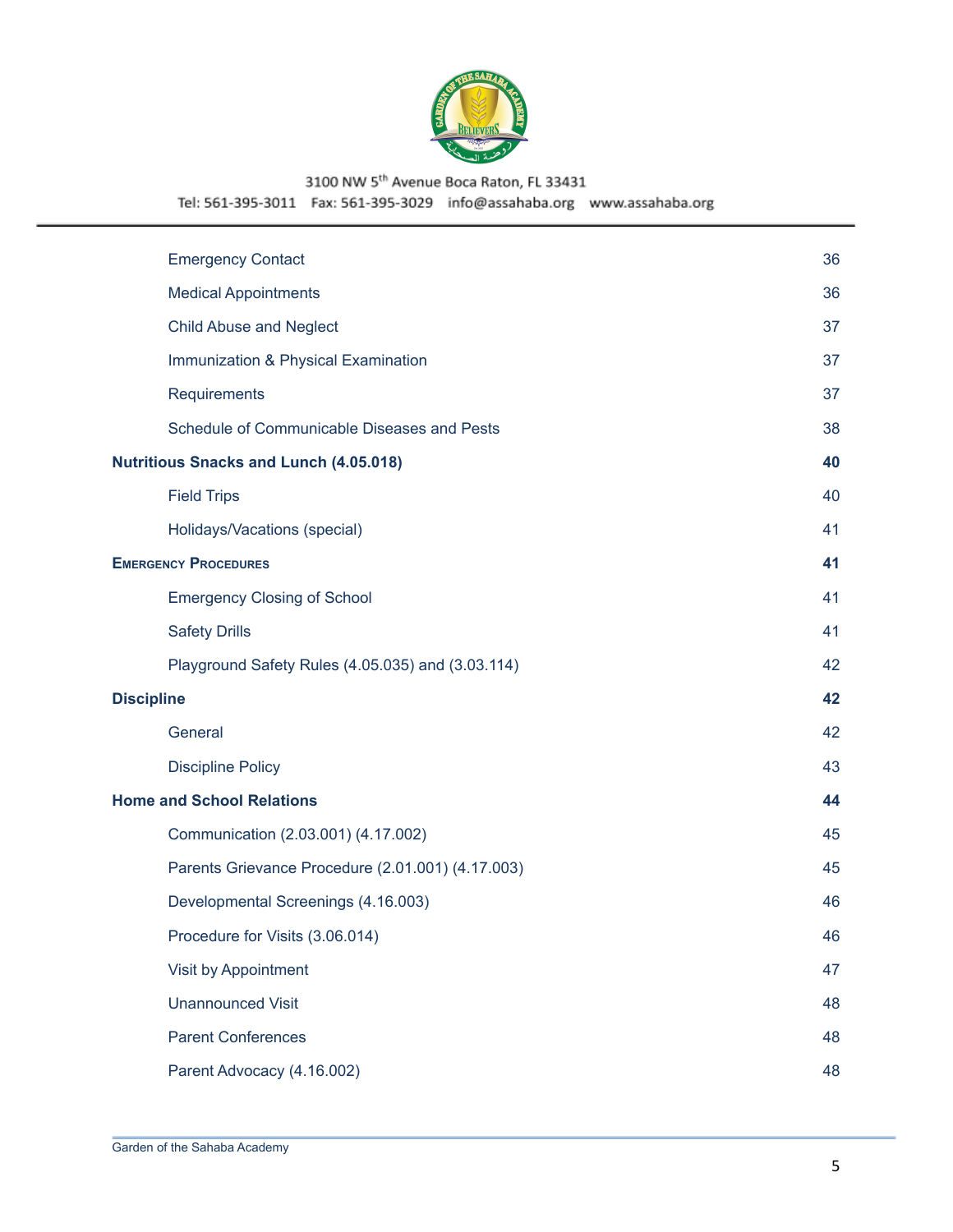

Tel: 561-395-3011 Fax: 561-395-3029 info@assahaba.org www.assahaba.org

| Community-Based Resources (4.13.003) | 48 |
|--------------------------------------|----|
| <b>Newsletter</b>                    | 49 |
| <b>Parties</b>                       | 49 |
| <b>Meetings</b>                      | 49 |
| Fundraising                          | 49 |
| <b>Volunteers</b>                    | 50 |
| <b>Voluntary Service</b>             | 50 |
| Surveys (2.03.006)                   | 50 |
| <b>School Pride</b>                  | 50 |
| <b>Handbook Acknowledgement</b>      | 51 |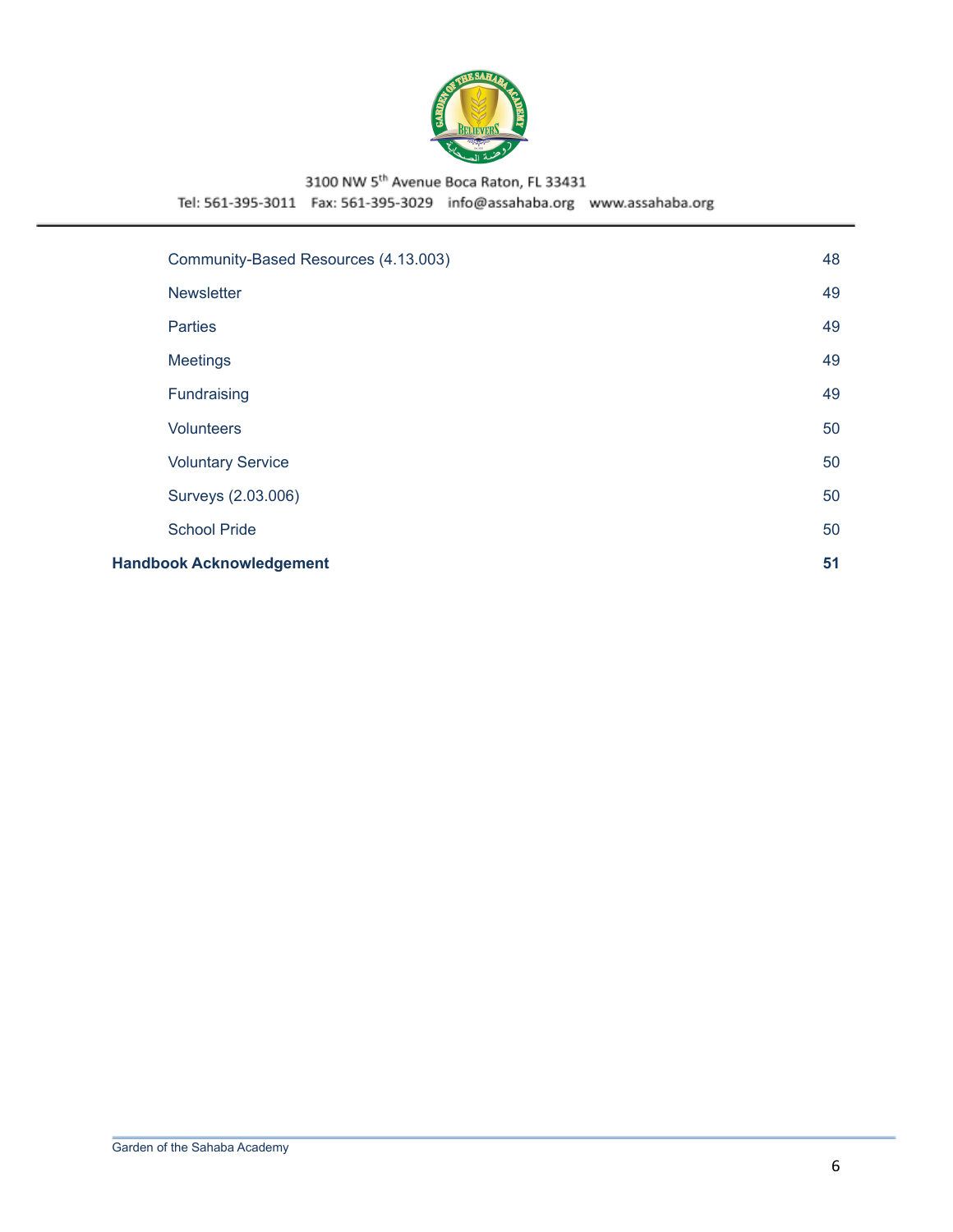

## **Introduction**

<span id="page-6-0"></span>Education, in Islam, is an obligation on both men and women. Therefore, the establishment of a superior educational institution is obligatory on us as a Muslim community. Today in the United States, it is estimated that there are about 6.5 million Muslims, both native and immigrant. In addition to valuable secular education, it is our commitment to provide the highest level of ethics and morals according to Islamic faith.

Garden of the Sahaba Academy (GSA), a division of the Islamic Center of Boca Raton (ICBR) began its operations in September 2003. Since its inception, the school has exponentially grown from a student body of 19 students and is now a student body of over 200 students. The school currently offers classes from Pre K through high school.

GSA is a full-time Islamic School and its doors are open to all students regardless of race, color or religion. We live in a pluralistic society and firmly believe in practicing inclusion. Our belief is based on the command of Allah (SWT) when He says:

"O Mankind! We have created you from a single (pair) of a male and a female, and made you into nations and tribes, so that you may know each other..." (40:13)

We seek your support as parents with prayers to Allah (SWT) to make our joint efforts successful in raising generations of Muslims that follow in the footsteps of our beloved Prophet Muhammad (PBUH) and his rightly guided Sahaba.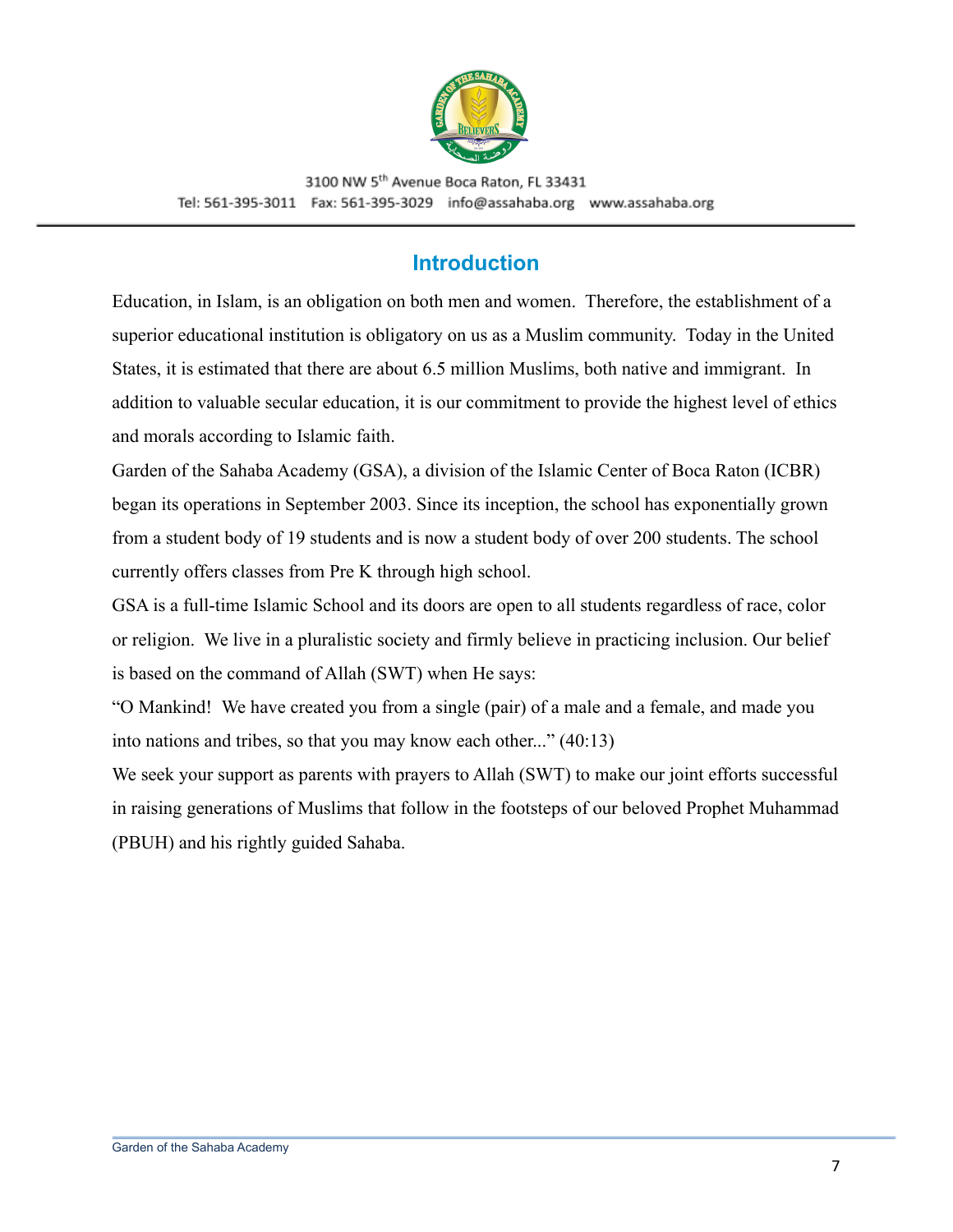

## **Guiding Principles**

<span id="page-7-0"></span>The Garden of the Sahaba Academy:

- ❏ Affirms that there is no god but Allah, and that Muhammad, may he be blessed, is His Servant and Messenger.
- ❏ Believes that Islam is the only way of life, established by Allah (SWT) that can bring success in this life as well as in the Hereafter.
- ❏ Practices the highest standards of moral behavior and conduct as it makes a man or woman, the best of Allah's creation.
- ❏ Recognizes and values the individuality of every student, challenging each to his or her full potential and educates the whole child, helping him/her to acquire skills to ensure a lifelong physical, spiritual and mental well-being.
- ❏ Believes that a partnership exists between the home and the school which must be utilized to bring maximum benefit to the student.
- ❏ Appreciates and seeks to learn from our cultural differences in the context of our one, united Islamic Community.
- ❏ Strives to be a role model for our students and practice what we teach.
- ❏ Provides students with a variety of opportunities to demonstrate their achievement of the expectations of learning.
- ❏ Aims to be a model professional learning community for it is built on the premise of a shared mission of high levels of learning for each student, in which our teachers and administrators work collaboratively to achieve the school's mission, values and goals.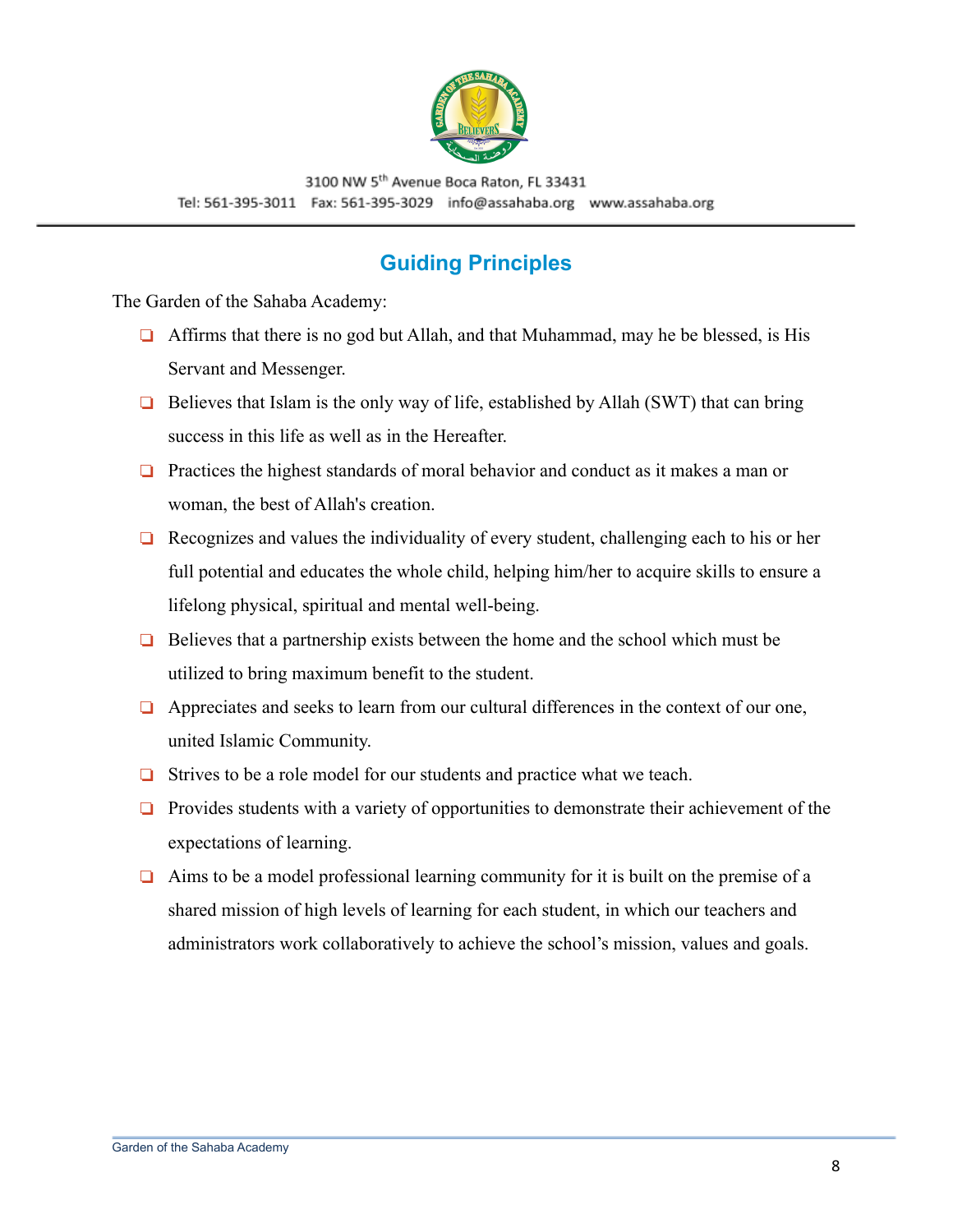

#### **Vision**

#### Graduate exemplary members of the American society

#### **Mission**

<span id="page-8-1"></span><span id="page-8-0"></span>Garden of the Sahaba Academy (GSA) empowers students with sound Islamic principles, provides academic excellence and fosters productive citizenship.

#### **Goals**

<span id="page-8-2"></span>Our goals at GSA are in three major areas:

#### <span id="page-8-3"></span>**Religious and spiritual**

- ❏ Ensure that our students will develop an appreciation and an understanding of the Islamic faith, values and traditions by incorporating Islam in the curriculum
- ❏ Maintain a safe, secure, clean and nurturing Islamic environment
- ❏ Teach and inculcate values and traditions

#### <span id="page-8-4"></span>**Academic**

- ❏ Provide clarity to teachers, parents and students on what knowledge and skills are required at each grade level.
- ❏ Cultivate a climate of high expectations for students, parents and teachers in achieving a high standard of education
- $\Box$  Seek and nurture faculty and staff that (1) work collaboratively to meet the needs of students; (2) are engaged in continuous improvement of their professional practices (3) reflect the culture and diversity of children and families served.
- ❏ Provide a high standard of education
- ❏ Evaluate students' performance and provide timely feedback to parents

#### <span id="page-8-5"></span>**Citizenship**

- ❏ Commend strong moral character
- ❏ Recognize and celebrate students' and adults' efforts, improvements and achievements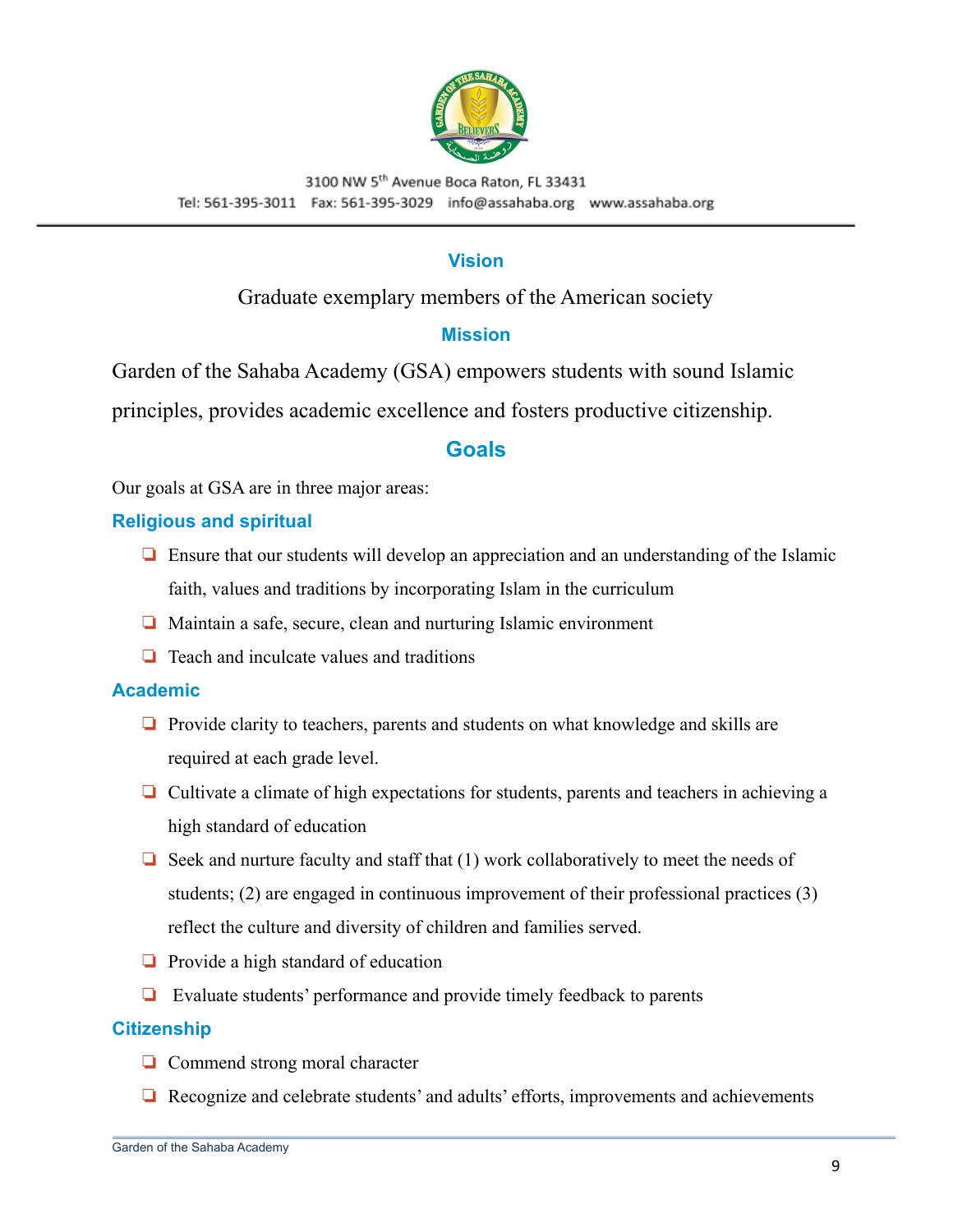

- ❏ Honor commitments and accomplish them in a timely manner
- ❏ Devote one's self to the overall mission and have a positive impact on life
- ❏ Become active in the local community
- ❏ Work toward shared success and realize that we depend on each other
- ❏ Develop community and leadership qualities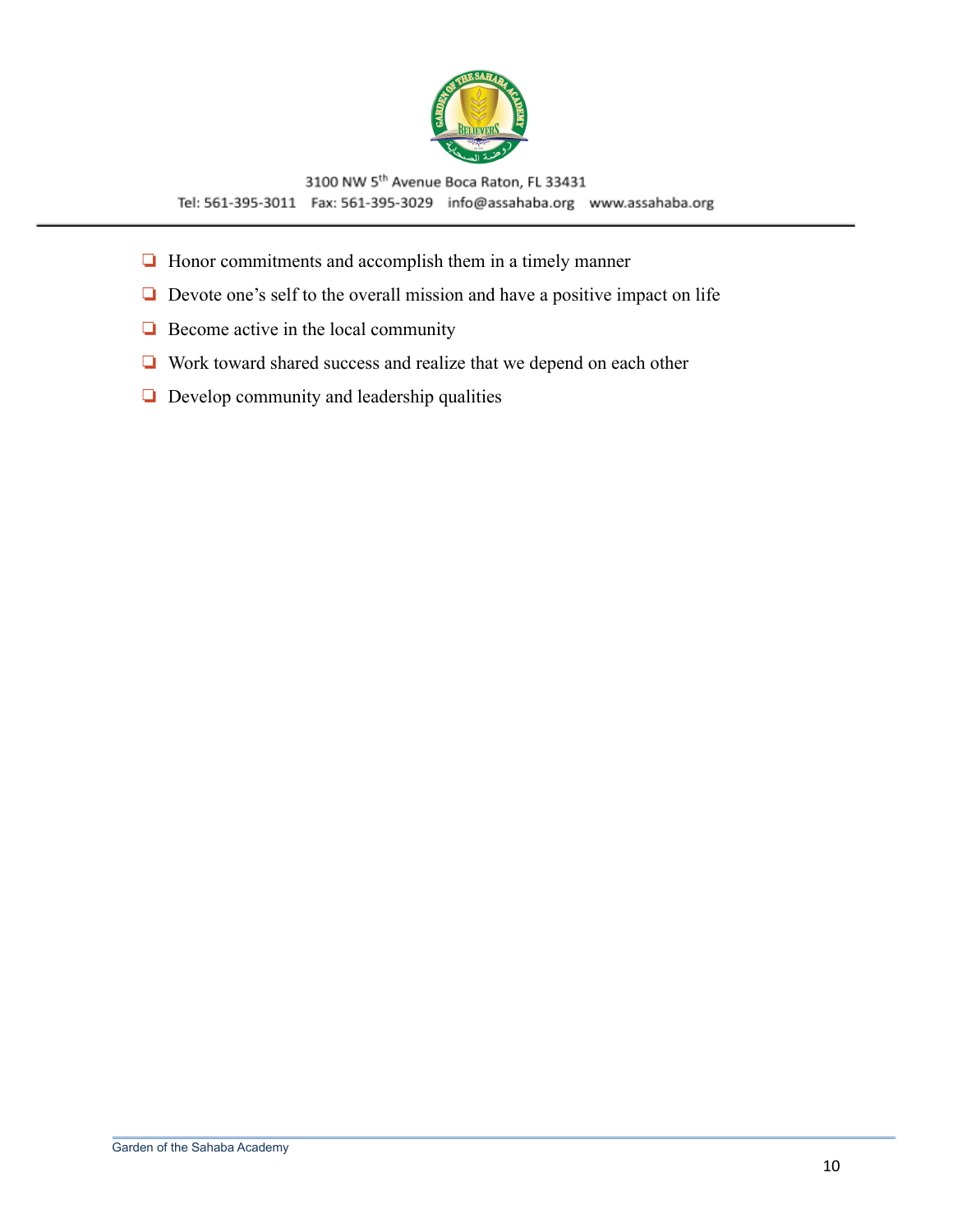

## **School Contact Information**

#### <span id="page-10-0"></span>**MAILING ADDRESS**

Garden of the Sahaba Academy  $3100$  NW  $5<sup>th</sup>$  Avenue Boca Raton, FL 33431 **PHONE NUMBERS** 

Main Office

Tel: 561-395-3011

#### Fax: 561-395-3029

- ❏ Brother M. Sadiq Hamidani– Director Ext. 002
- ❏ Sister Najat Alomairi Administrative Assistant Ext. 001
- ❏ Sister Nadirah Bessee Registrar Ext. 003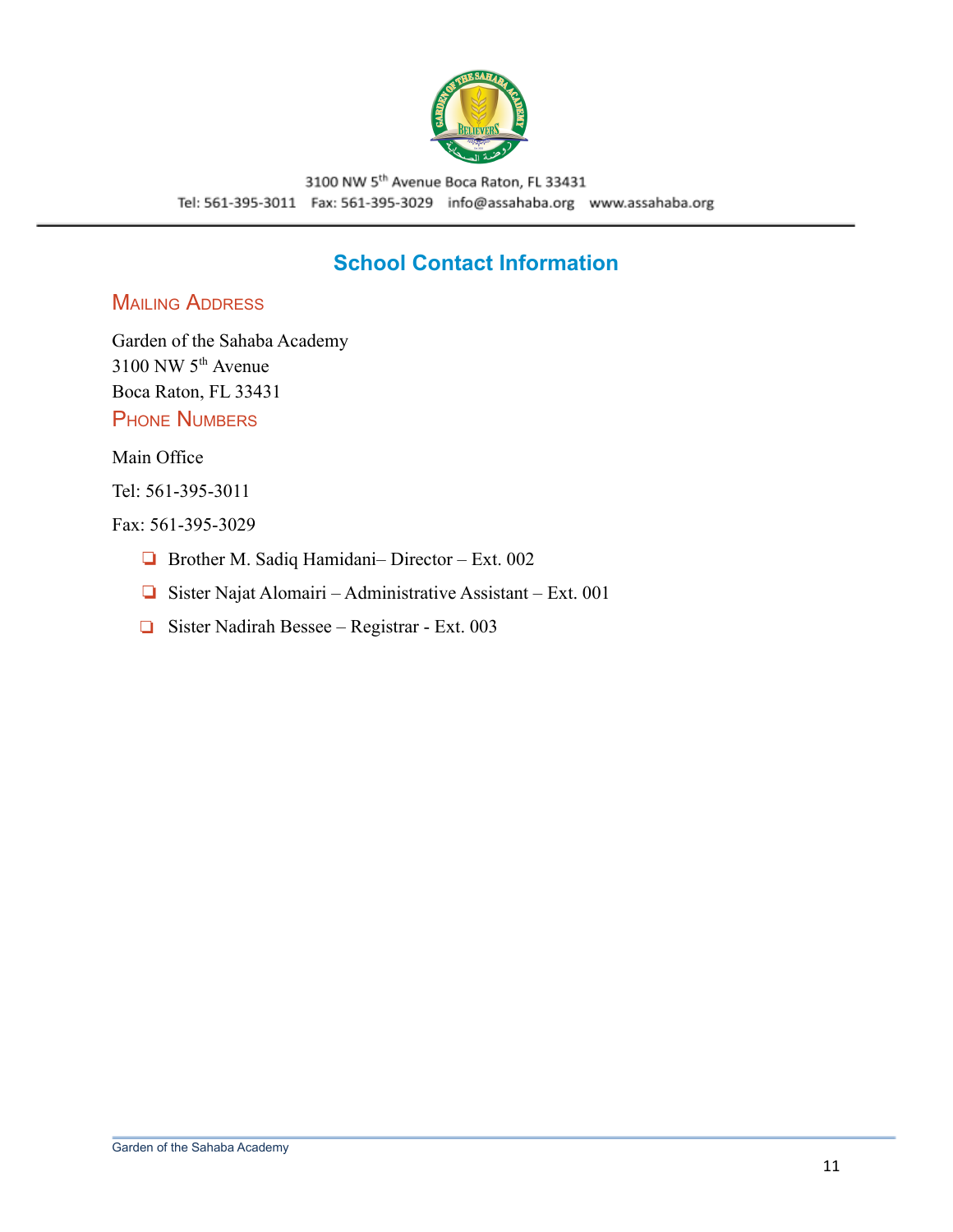

## **Parent Responsibilities**

<span id="page-11-0"></span>Every child is unique. He/she is endowed with unique skills and abilities. It is our joint task (parents/school/community) to help the child to rise to his or her fullest potential. The home and the community have a direct impact on the growth and advancement of each child. The home is the first socializing agent. Hence the family and parents have certain responsibilities and GSA expects that these responsibilities will be met:

- ❏ Provide a caring and safe environment at home
- ❏ Reinforce Islamic principles and practices at home
- ❏ Challenge your child to give his/her best
- ❏ Encourage your child to participate in physical/outdoor activities
- ❏ Read to your child every night
- $\Box$  Keep TV time to an absolute minimum
- ❏ Teach your child to respect others
- ❏ Encourage your child to be kind and courteous
- ❏ Encourage your child to respect all school staff and to obey the school rules
- ❏ Ensure that your child attends school regularly and punctually
- ❏ Make contact with the teachers through the proper procedure
- ❏ Schedule appointments with the teachers through the specified procedure
- ❏ Become an active member of the Parent Teacher Organization (PTO)
- ❏ Meet your financial obligations to the school
- ❏ Volunteer your services in your fields of interest and for the benefit of the school
- ❏ Support the school and encourage other parents to enroll their students at GSA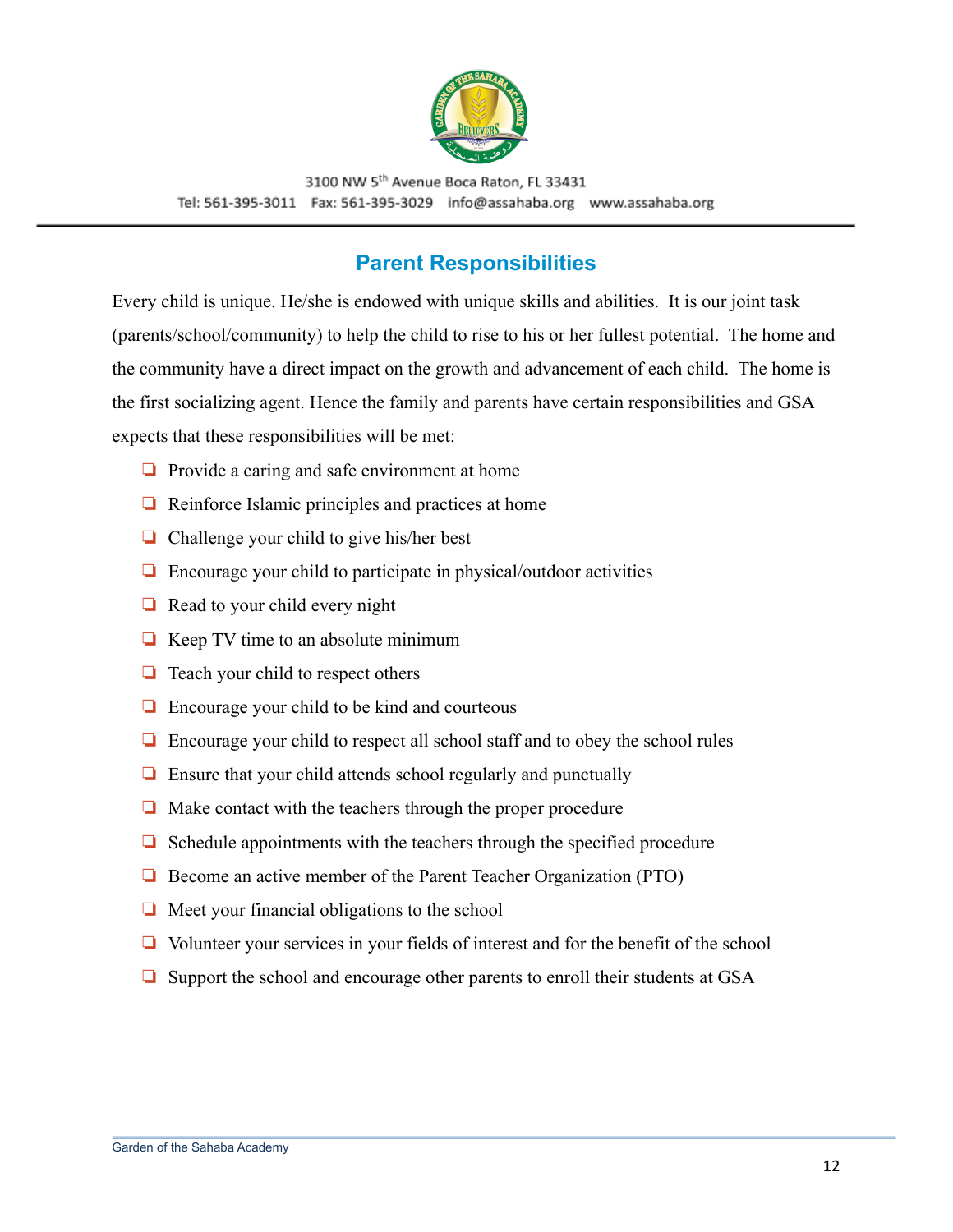

## **New Parent/Student Orientation Policy**

<span id="page-12-0"></span>Welcome parents, families and children! You have become part of the Garden of the Sahaba Academy family. We would like to extend an invitation to you to visit the school. This will give us the opportunity to become acquainted with you and to provide the best learning opportunities for your child. Our doors are always open to you!

All that we expect of the children is that they come to school, be themselves and have respect for others. Our expectations for parents and guardians, however, are higher. First of all, please read and agree to follow all operating procedures described in this handbook and other necessary materials we may distribute. Secondly, we want you to feel free to be an active participant in the school's dynamics, offering suggestions, comments and constructive criticism. In return, we will give our full commitment to your child's welfare and education.

The first day of school can be exciting and it can also be a time of anxiety. GSA implements a new student/parent orientation to assist in the transition of your child entering our center. Each child is unique as is every situation. Our warm, loving staff will help transition both parents and children into a routine which will offer the highest quality program.

The first few days are exciting and new. Children may exhibit separation anxiety after enrollment. This is normal. Most children adjust completely within two to three weeks. Parents need to be patient, enthusiastic and encourage their children and teachers. To help ease the process:

- 1. Parents and children meet the Director and teachers during the initial tour of the center.
- 2. Parent information packets are handed out.
- 3. All required paperwork for the student to enroll is discussed.
- 4. An observation morning or mornings is/are scheduled. This allows for the parents, children and teachers to get to know each other.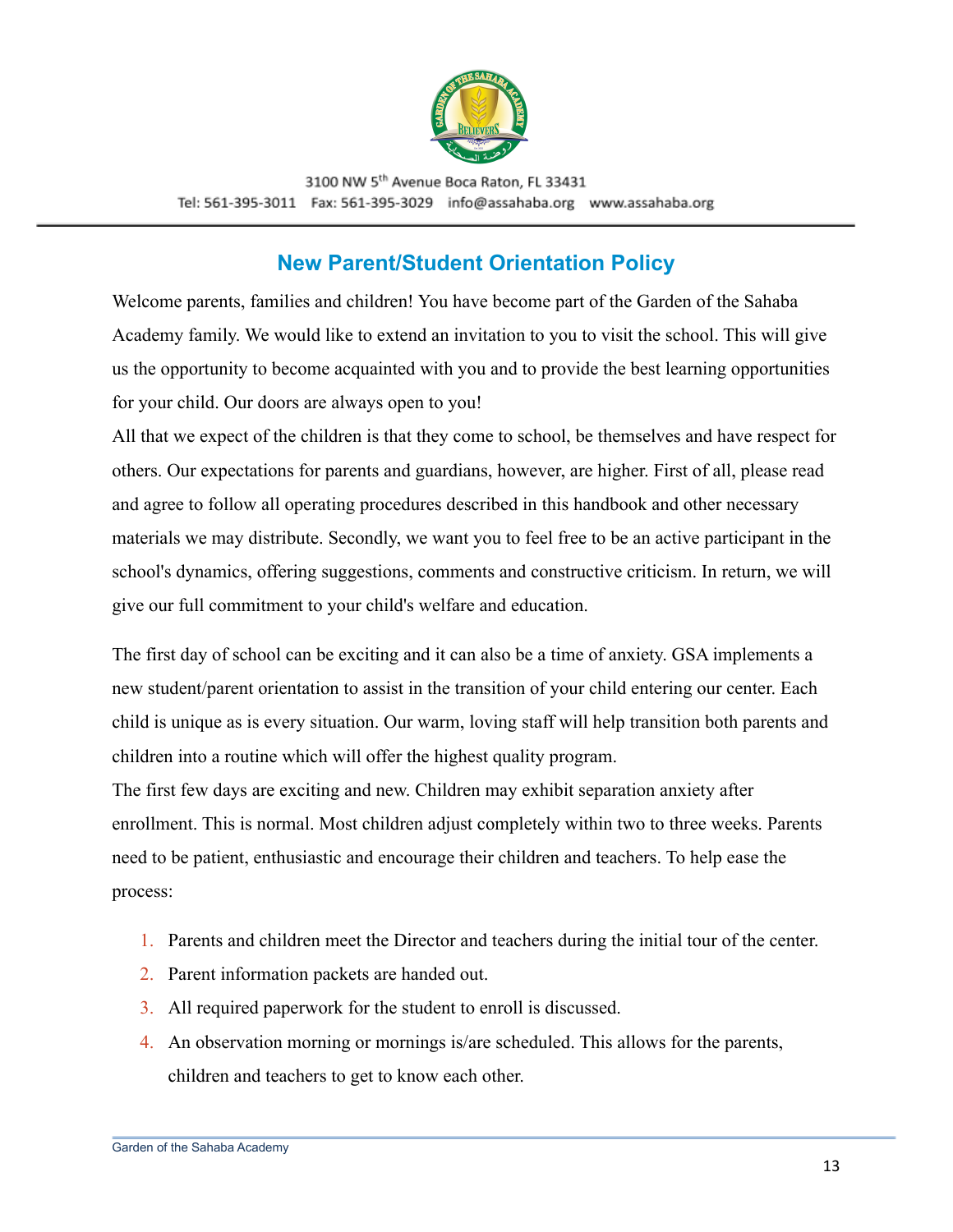

- 5. Director answers parents' concerns and questions.
- 6. Paperwork on new students is collected and placed in the student's file.
- 7. Parents are given a checklist of items to bring in on the first day of school.
- 8. An open house is held annually for all families.

We are a team! Parents, along with dedicated teachers and the community, allow each child to gain stability and a strong sense of self. Our teachers are experienced, dedicated professionals. They are strongly committed to establishing positive personal relationships with our new families.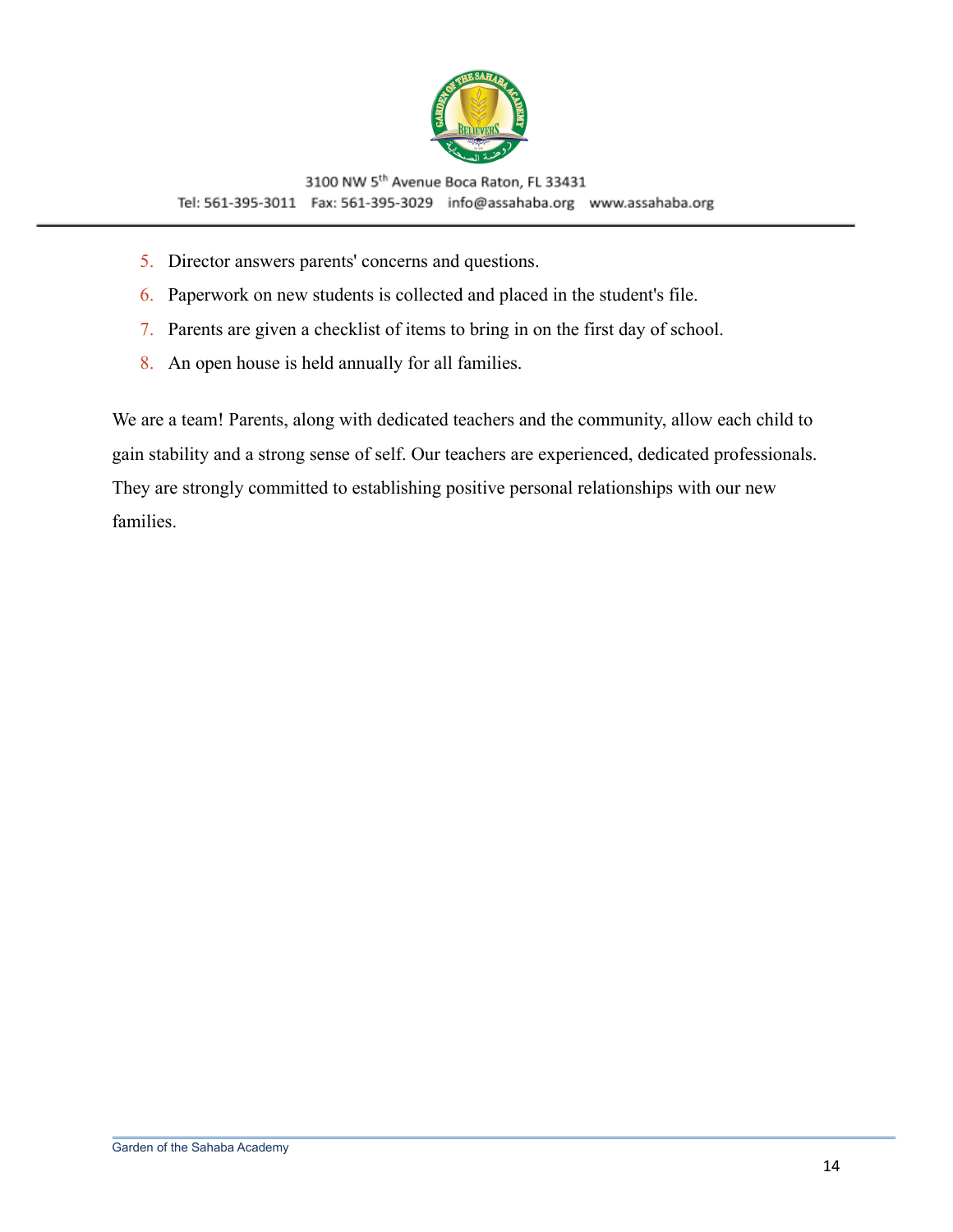

## **Admissions**

#### <span id="page-14-1"></span><span id="page-14-0"></span>**General, Open-door, and Non-Discriminatory**

GSA is a full-time Pre K, elementary and upper school. At the present time GSA does not have the resources to support children with special needs. Parents/guardians of children requiring specialized service are referred to Child Find which can provide screening and, if needed, further evaluation to find out if early intervention would help. Child Find is a service provided by the School District of Palm Beach County's Department (SDPBC) of Exceptional Education and the Florida Diagnostic and Learning Resources System (FDLRS) funded by the Florida Department of Education. Services for children with disabilities or specialized needs are coordinated through the SDPBC's Department of Exceptional Education. Specialized Instructional Services educational program, offers certified or licensed professionals that provide instruction in individual or small group settings. Child Find services are provided at no cost to parents. (4.08.005)

Admissions are open throughout the year. GSA admits students of any race, gender or religion to all the rights, privileges, programs, and activities generally accorded or made available to its students and does not discriminate on the basis of race, gender or religion in administration of its educational policies, admissions, and programs.

#### <span id="page-14-2"></span>**Application and Supporting Documents**

Students will not be admitted without the proper age verification, previous school records (if needed), and immunization records.

The admission procedure is as follows:

An application form is to be completed and signed online by parents for each child. The following are also required:

- ❏ Tuition fees agreement which must be completed through FACTS Tuition Management.
- ❏ Parent Survey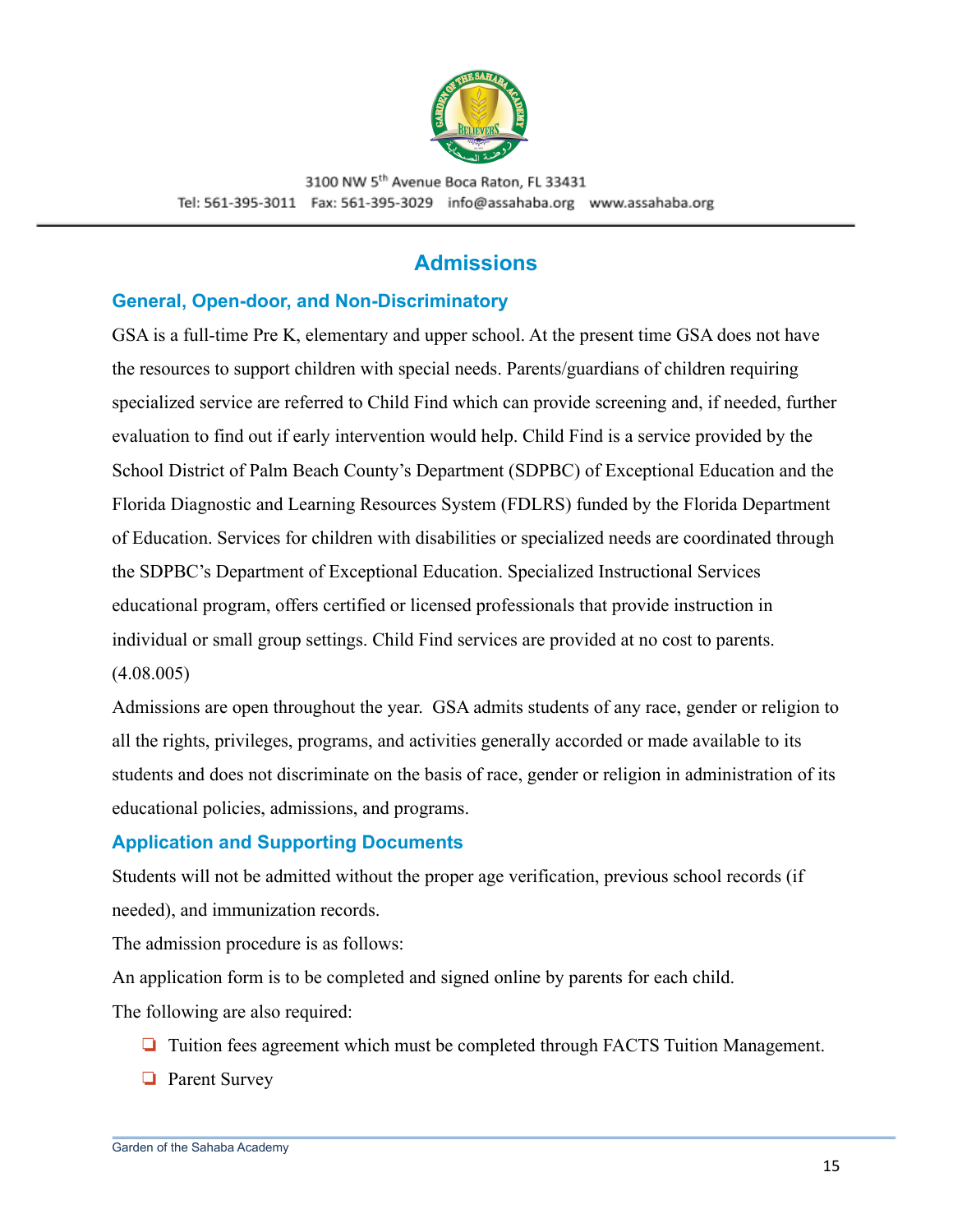

- ❏ Up up-to-date Immunization and/physical Health Examination Records, including Allergy information.
- ❏ Media Release Form
- ❏ Discipline Policy
- ❏ Birth certificate for each child
- ❏ Previous school records
- ❏ Psychological/social/developmental reports, and any other relevant information
- ❏ Proof of residential address
- ❏ VPK Certificate if applicable

**Important:** Students entering the early childhood program must be fully potty-trained.

(4.05.009)

#### <span id="page-15-0"></span>**Minimum Age Requirements**

- **Pre-K 3** 3 years of age on September 1 of the year of admission
- **Pre-K 4** 4 years of age on September 1 of the year of admission

#### <span id="page-15-1"></span>**Registration**

Registration is conducted in early spring for both new and continuing students.

Advertisements will be done mid-to-late winter. Continuing students are required to re-register in February for the new academic year. A registration fee is required and is **non-refundable**. The registration fee reserves a place for your child in the school. New students will be admitted based on availability.

#### <span id="page-15-2"></span>**Tuition and Fees Schedule**

| <b>Registration:</b>                                                   | \$300.00/child/year |
|------------------------------------------------------------------------|---------------------|
| <b>Resource Fee:</b>                                                   | \$300.00/child/year |
| <b>Third Party Tuition Collection Service Charge: \$45/family/year</b> |                     |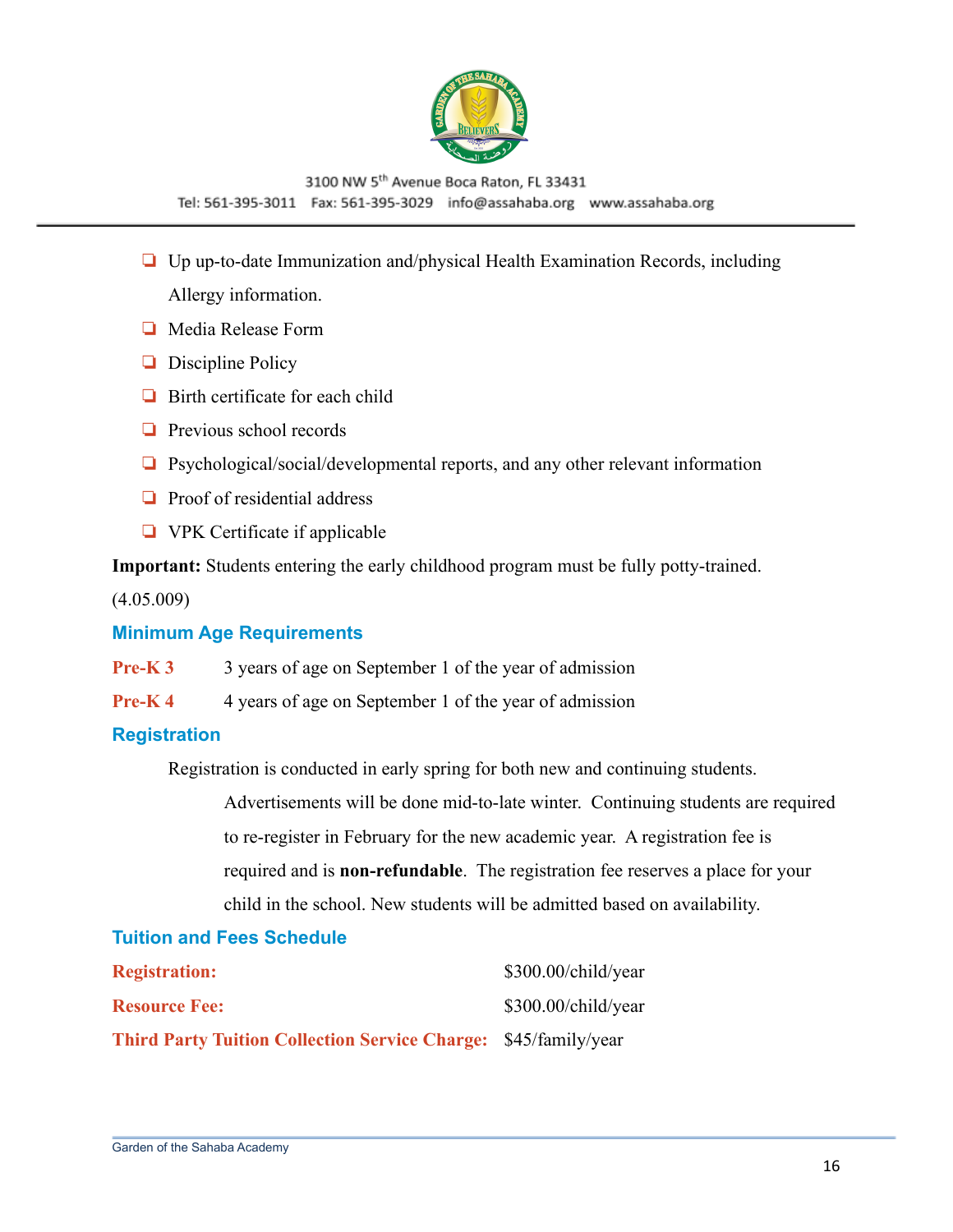

**Voluntary Pre-K** Students registered in the Voluntary Pre-Kindergarten program are eligible for VPK Certificate, provided that the child is 4 years of age on or before September 1. VPK Certificate covers the Florida State Schooling Requirement of 540 hours minimum.

#### <span id="page-16-0"></span>**Pre-K Tuition**

| <b>Payment Plan</b> | <b>Annually</b> | <b>Monthly</b> |
|---------------------|-----------------|----------------|
| Pre K $3$           | \$7,500         | \$750          |
| VPK (Wrap Around)   | \$5,500         | \$550          |

#### <span id="page-16-1"></span>**Payment Policy**

- ❏ Registration fees and resource fees are payable at the time of registration and are non-refundable. Payments for these fees can be made by cash, check or money order.
- ❏ School tuition is a yearly commitment. For parent convenience tuition fees are divided into ten (10) months from August to May. Payments are due on the 1st of the month. The first tuition payment is to be paid directly to the school.
- $\Box$  After the first payment which is paid at the school, tuition is collected by a third party company; FACTS Tuition Management Services.
- ❏ Parents may opt to send monthly checks to FACTS (an invoice will be emailed to parent/guardian by FACTS).
- ❏ The school recommends that parents engage in an automated debit program. A \$30.00 fee for each failed auto-debit transaction will be charged by FACTS. Fees not received by the tenth  $(10<sup>th</sup>)$  day of each month incur a late fee of \$25.00. The student will not be allowed to attend classes after the twentieth (20th) day of the month until the tuition is paid in full. Absences during this period will be considered unexcused. The parents are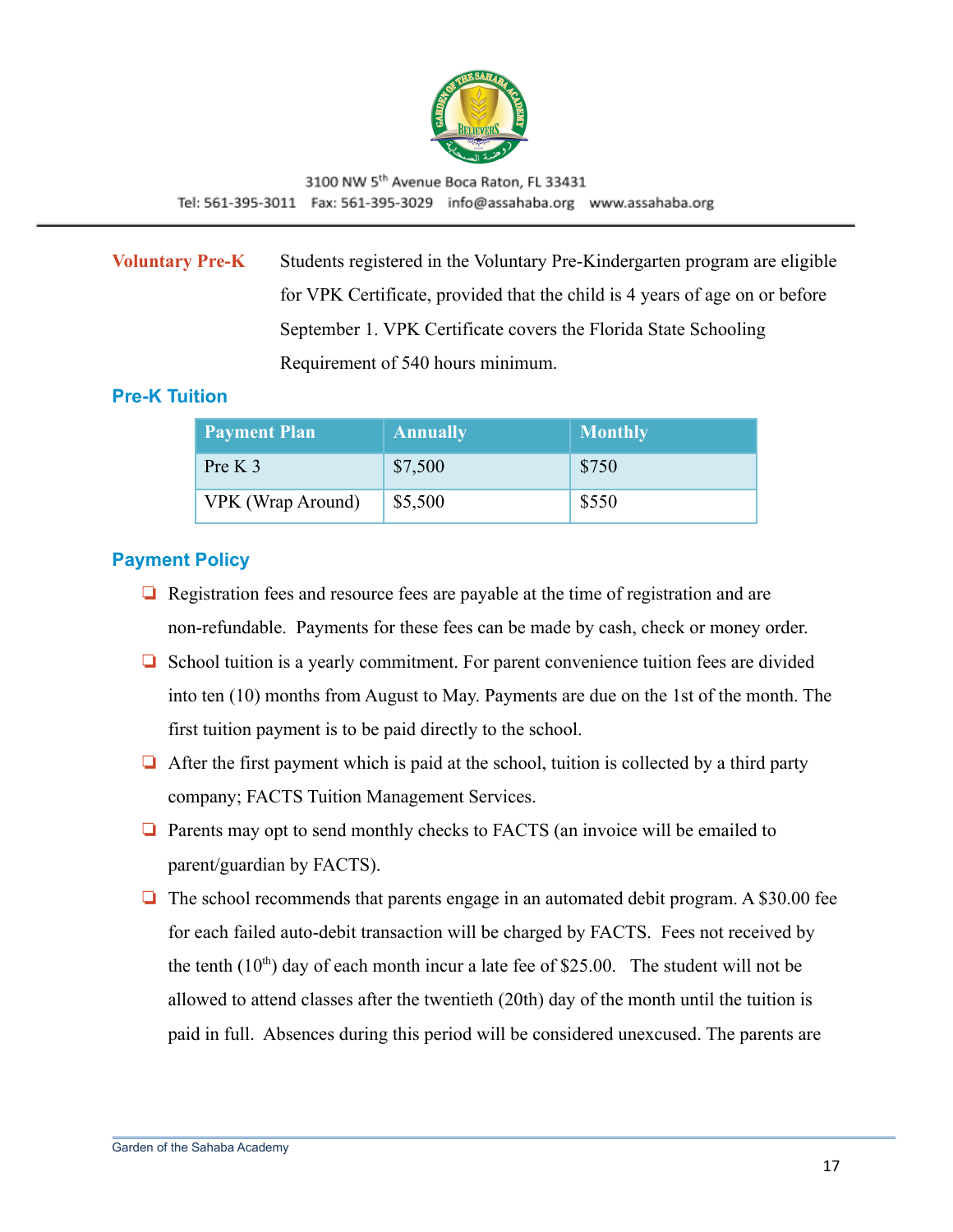

responsible to inform the director, in writing, of any difficulty in meeting these obligations.

- ❏ If a student is registered on or after the 15th, the parents are required to pay the entire tuition fee for the month.
- $\Box$  Students who attend school for three (3) days of any month will be required to pay tuition for the entire month.

#### <span id="page-17-0"></span>**Delinquent Accounts**

Students' report cards, tests, and health records will be withheld until all fees are paid in full. All fees from a previous year must be paid in full before the student is allowed to re-register for the new school year.

#### <span id="page-17-1"></span>**Returned checks**

A charge of \$30.00 will be added to any check that is returned for insufficient funds or closure of account, or any other reason. All remaining payments for the year must be by cash, money order, or cashier's checks.

#### <span id="page-17-2"></span>**Financial Aid**

The stated policy at GSA is that parents must complete all tuition requirements as specified in the registration information. Parents who are experiencing extreme difficulty meeting their tuition obligations to the school may apply for Financial Aid through FACTS Grants & Aid. It is parents' responsibility to forward required documentation to FACTS. Incomplete applications will not be considered. Deadline for submitting new and renewal applications is July 15. The amount of financial aid given each year is dependent upon availability of funds.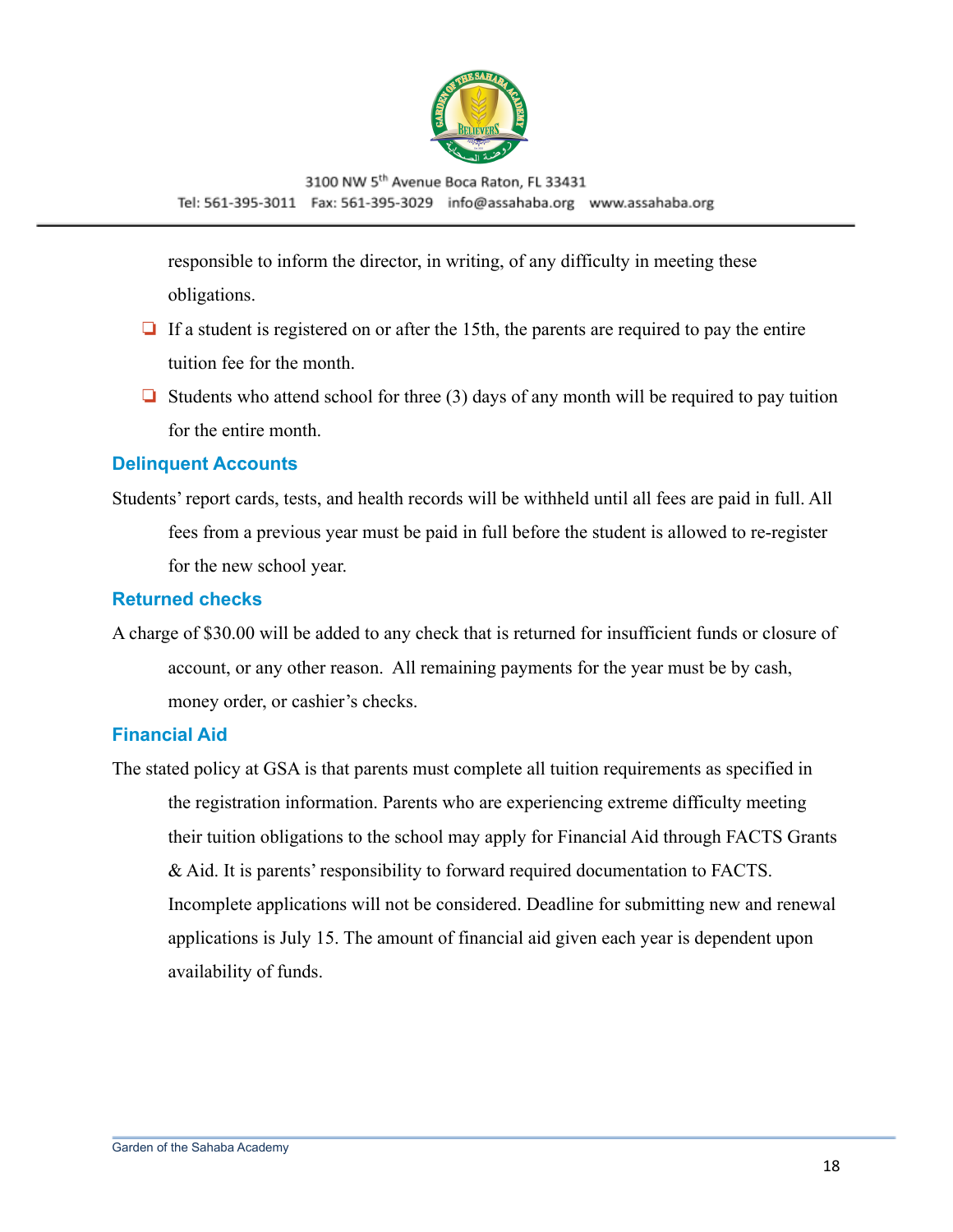

#### <span id="page-18-0"></span>**Withdrawal**

Parents who withdraw their child/children may not be allowed to re-enroll the students again in the same academic year. Parents will have to fill out the withdrawal form for each child withdrawn. All records, reports, and test scores will be withheld until all fees are paid.

#### <span id="page-18-1"></span>**Bus Service**

Bus service is not provided for students enrolled in the Pre School.

#### <span id="page-18-2"></span>**Uniforms – Dress Code**

Blue Polo shirts

Khaki pants- long

Black or brown shoes\*, sandals, slippers, clogs are not permitted.

Blue Sweat Jackets

\* Shoes can be tennis shoe material but must be brown or black and for safety reasons, may have Velcro straps only

#### **INSTRUCTIONAL PROGRAM**

#### <span id="page-18-4"></span><span id="page-18-3"></span>**Pre-School**

This is the entry point of the curriculum at GSA. The Pre-K student starts to study, acquire skills, and form attitudes from this level and then move on through the school. The individuality and abilities of the students are the guiding principles. Age-appropriate materials and tasks are provided in a caring and stimulating environment.

Pre-K students are guided to acquire mastery at their pace and level in these major areas:

- ❏ **Motor Skill**: Gross and fine motor skills, eye-hand coordination, audio-visual perception, memory/recognition and retention, hammering, fixing puzzle, drama.
- ❏ **Communication Skills:** Verbalizing, listening, making signs, letters and words mimicking sounds, writing, speaking, and facial expression.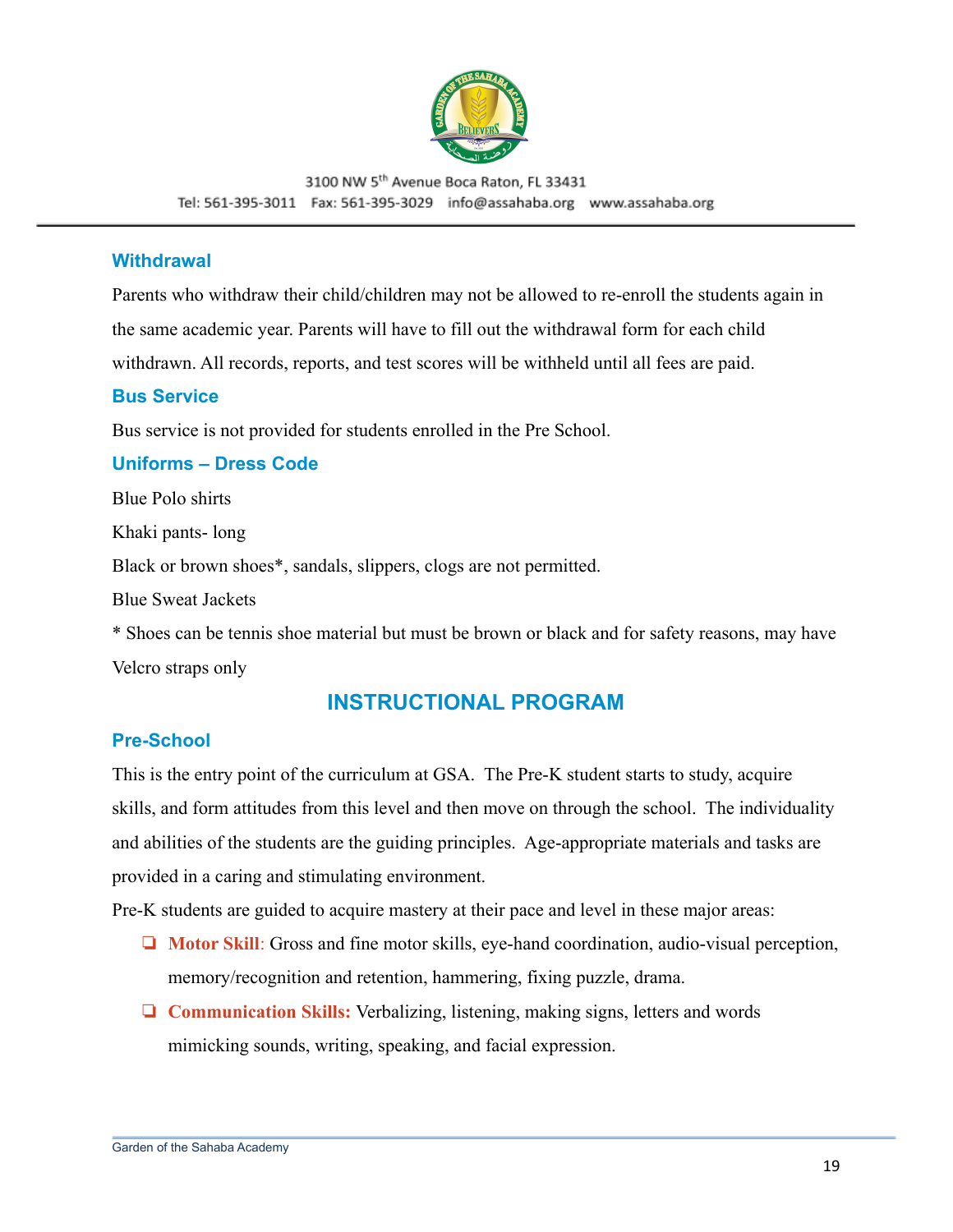

- ❏ **Pre-Reading Skills:** Alphabet recognition (Arabic and English) and writing, sounds of letters, sound recognition, rhyming, singing, story telling.
- ❏ **Math Skills:** Manipulation of objects, shapes, numbers and numeration, puzzles, matching, arranging, measuring, solving problems, sets, notation, and grouping
- ❏ **Writing Skills:** Letter formation, rhythmic movement, eye-hand coordination, artistic activities, creative expression, and show and tell.
- ❏ **Language Skills:** Oral skills, listening, writing, and drawing.
- ❏ **Physical/Science:** Living and nonliving things around us.
- ❏ **Socializing/Emotional Skills:** Sharing, caring, personal awareness, interaction, greeting, and courtesy.

Classrooms and outdoor play areas are sufficient in square footage per child and equipped with activity centers/areas that help to stimulate the students and allow them to explore. At GSA we strive to educate the "whole child." **(4.05.037) (4.07.004)**

## **Pre-K 4 Curriculum**

<span id="page-19-0"></span>GSA purchased Frog Street Curriculum in 2018. Frog Street uses research-based principles of learning to deliver a comprehensive, sequential, integrated system of instructions organized into nine themes aligned to current Florida State Standards. Additionally, Frog Street incorporates the work of Dr. Becky Bailey (Conscious Discipline) to provide daily routines that develop key social skills and emotional control.

Towards the end of the school year PRE-K students visit the KG class and share experiences of KG students under the guidance of the KG teacher about expectations and learning in Kindergarten. Pre K 4 parents are also invited to the event and encouraged to enroll their child in Kindergarten at GSA to ensure a smooth transition. Any family wishing to enroll in county public school is referred to contact their local elementary school and the school district website. Families wishing to choose another childcare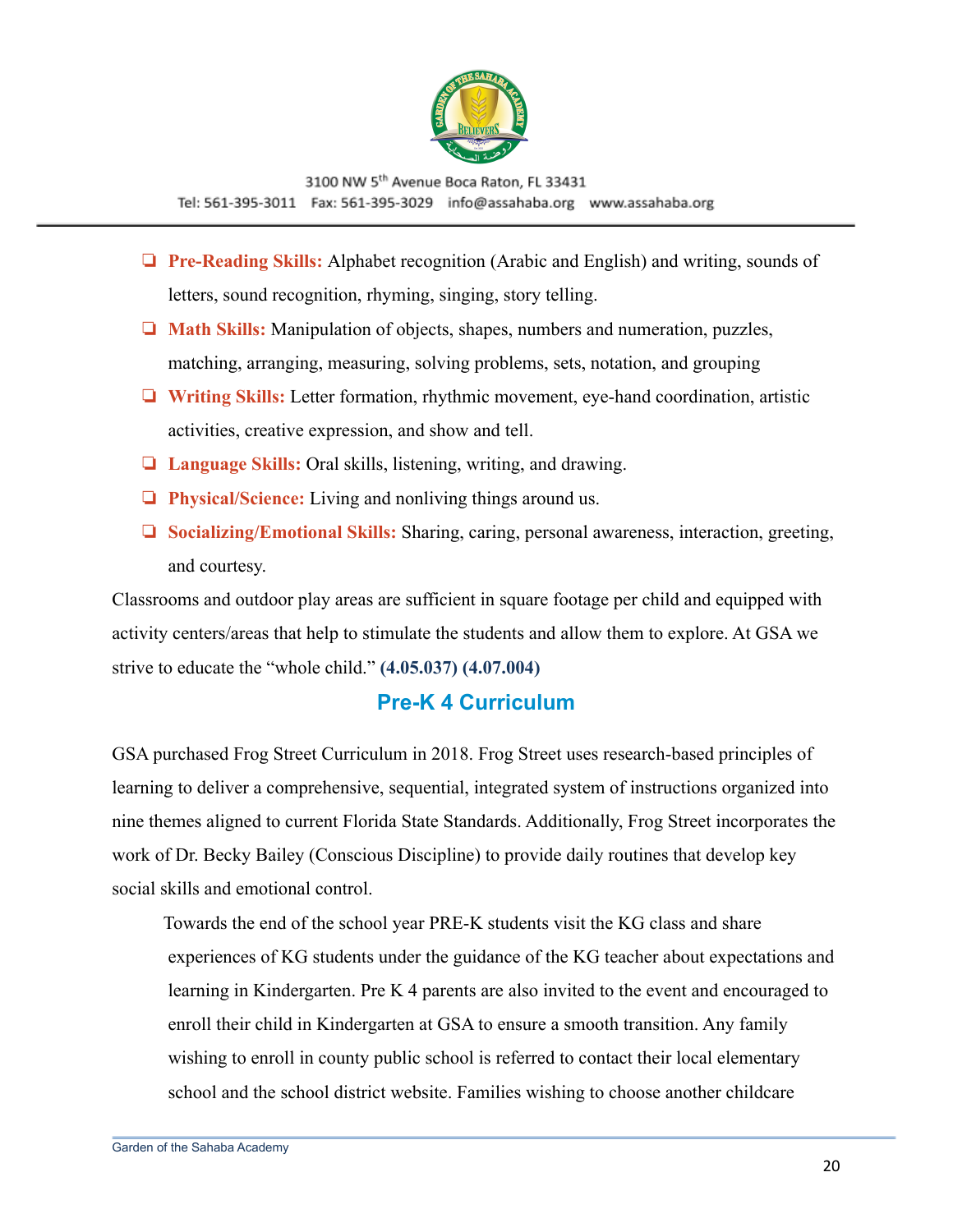

center are recommended to contact Strong Minds for a participating quality program.

#### **(4.16.004) (4.16.005) (2.02.002).**

## **Pre-K 3 Curriculum**

<span id="page-20-0"></span>GSA purchased Frog Street Threes in 2019. Frog Street 3 is designed around the latest brain research, including 36 weeks of instruction designed specifically for three-year-olds. Activities are presented in nine thematic teaching guides. Additionally, the social and emotional component incorporates Dr. Becky Bailey's Conscious Discipline.

### **Progress Reports**

<span id="page-20-1"></span>Teachers will regularly inform parents of their child's academic progress. Parent/teacher conferences are held every nine weeks and are scheduled on the school calendar. There are other times, as the situation dictates, when a teacher may contact parents by email or phone for special conferences.

#### <span id="page-20-2"></span>**Assessment System (Pre-K3 & Pre-K4)**

Assessments are based on the standards provided by the Florida Department of Education and denote the level of skill that a three and four-year-old child has acquired throughout the school year. Progress in acquiring these skills are monitored throughout the academic year and reported in four consecutive terms, each term consisting of a nine-week period.

| <b>Mastered Skill</b> | <b>MS</b> |
|-----------------------|-----------|
| <b>Learning Skill</b> | <b>LS</b> |
| Not applicable        | <b>NA</b> |

Date of availability of progress reports at the end of each nine-week period is specified in the annual school calendar for parents to access. Parents may also contact the teacher for a conference in case their child is not progressing satisfactorily to determine the best manner in which they may help the child so he/she can make progress.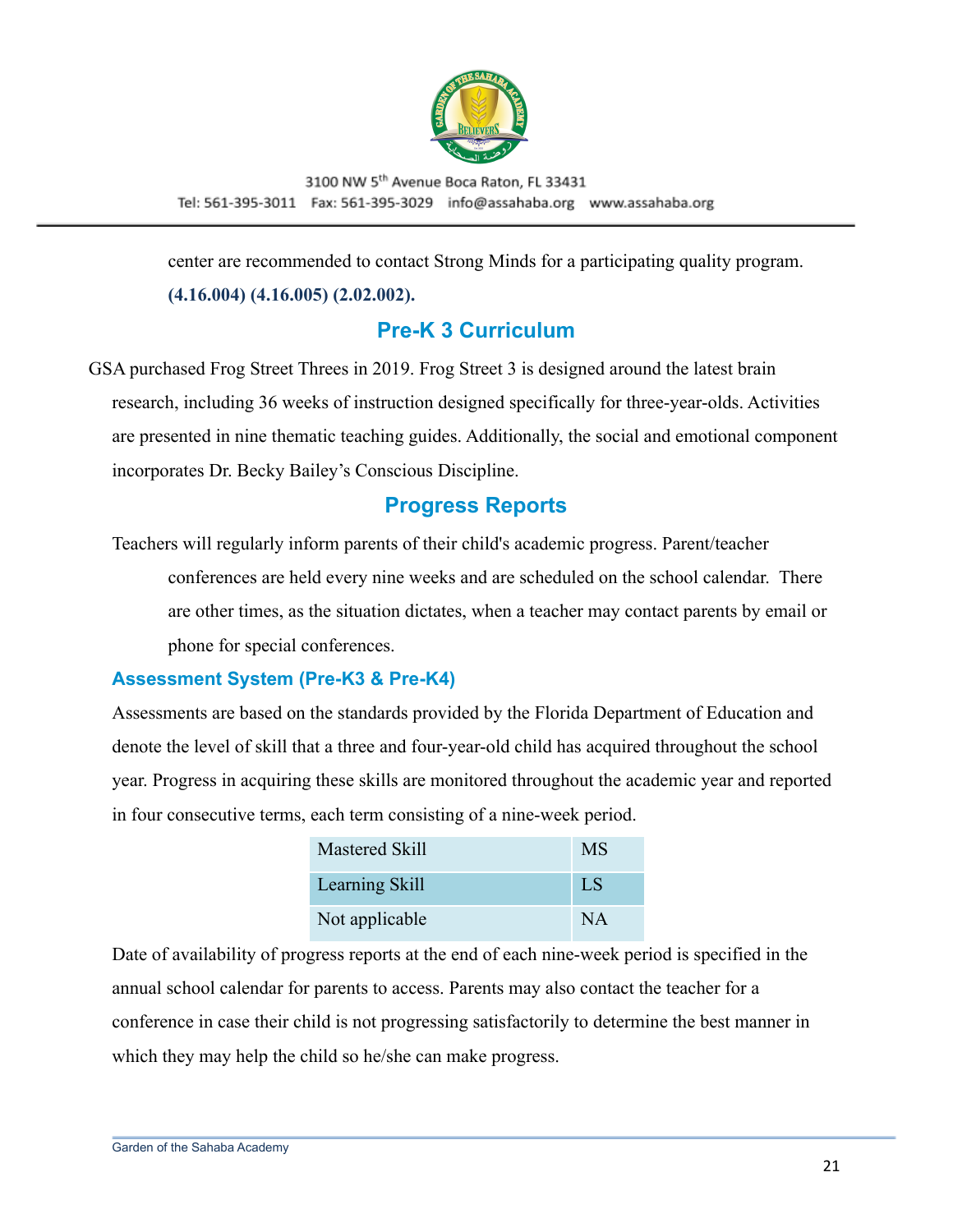

The child's teacher will also share the results of Fall, Winter and Spring VPK and GOLD assessment results.

## **School Records**

<span id="page-21-0"></span>Parents have the right to access, inspect, and review official records, files, and other important documents kept on file with respect to their children. This right does not include the removal and copying of materials from the record. A permanent file for every student is maintained in RenWeb which includes report cards, awards, and special notes. The purpose of recording all such information about a student is that it enables the school to be fair and just when evaluating a student's performance and/or needs and for sending records to another educational institution upon request. This information is not available to the general public and can only be released to other schools when they formally request such records.

The following indicates the policy in relation to students' records:

- ❏ Only the parent or authorized personnel (director, curriculum specialist, Administration, and registrar) may have access to assessment results and records. (3.07.010)
- ❏ Information with respect to the students will not be made available to a non-custodial person without a signed court release.
- ❏ The name change of a student must be supported by a legal document and it will be part of the student's permanent record.
- ❏ All school records will be withheld until all tuition and other fees are paid in full.
- ❏ Records will also be withheld until all/any school property is returned.

#### <span id="page-21-1"></span>**Privacy Act - Florida State 228.093 (4.16.006)**

The Family Educational Rights and Privacy Act (FERPA) is a federal law that protects the privacy of education records. Under FERPA, a parent includes any natural parent, guardian, or individual (such as a foster parent) acting as a parent in the absence of a parent or guardian. The school must have written permission from the parent in order to release any information from a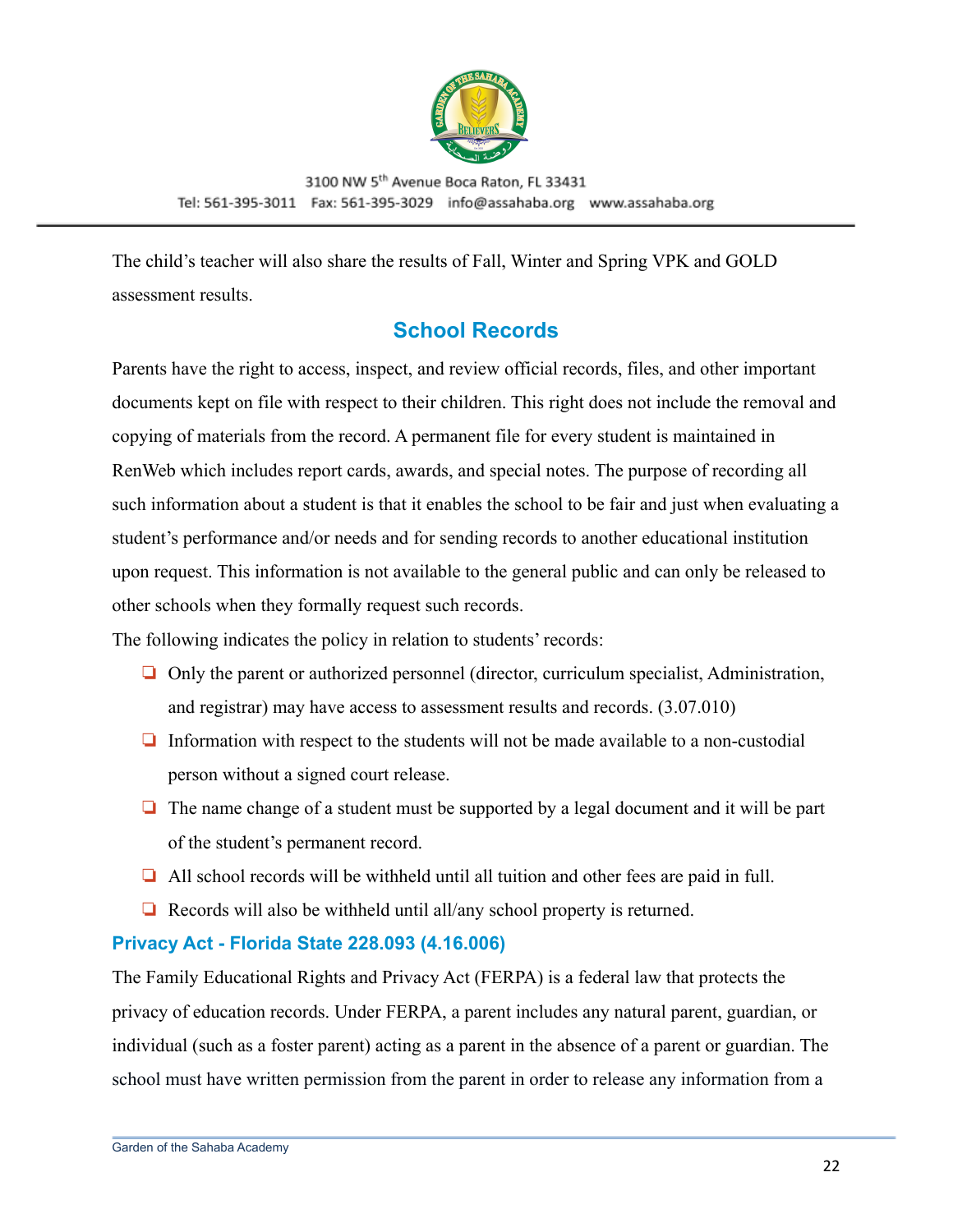

student's education record except as allowed under FERPA. For more information on FERPA, please visit:

<https://www2.ed.gov/policy/gen/guid/fpco/ferpa/index.html>

## **Attendance**

#### <span id="page-22-1"></span><span id="page-22-0"></span>**GSA VPK Rules and Regulations**

- ❏ **Instructional Hours:** The VPK program requires that students be provided 540 instructional hours. However the VPK Flexible Option permits a maximum of 270 hours only.
- ❏ **Option to withdraw and/or transfer:** Parents will be given the option to withdraw and/or transfer to another VPK program if they choose to do so.
- ❏ **Attendance for VPK Flex Option:** Teachers will be taking attendance and recording the attendance in the school's SIS daily. Lower school secretary will be responsible for monitoring students' attendance.
- ❏ **Parents will be liable for tuition payments if absences exceed 60 hours.**
- ❏ **Absences due to extraordinary circumstances** must be accompanied by appropriate documentation which may include a doctor's certificate
- ❏ **Excessive Absences:** If a student is absent from the VPK program for **five (5) consecutive days**, written documentation must be provided describing the reasons for absences in order to avoid automatic withdrawal of the child from the VPK program.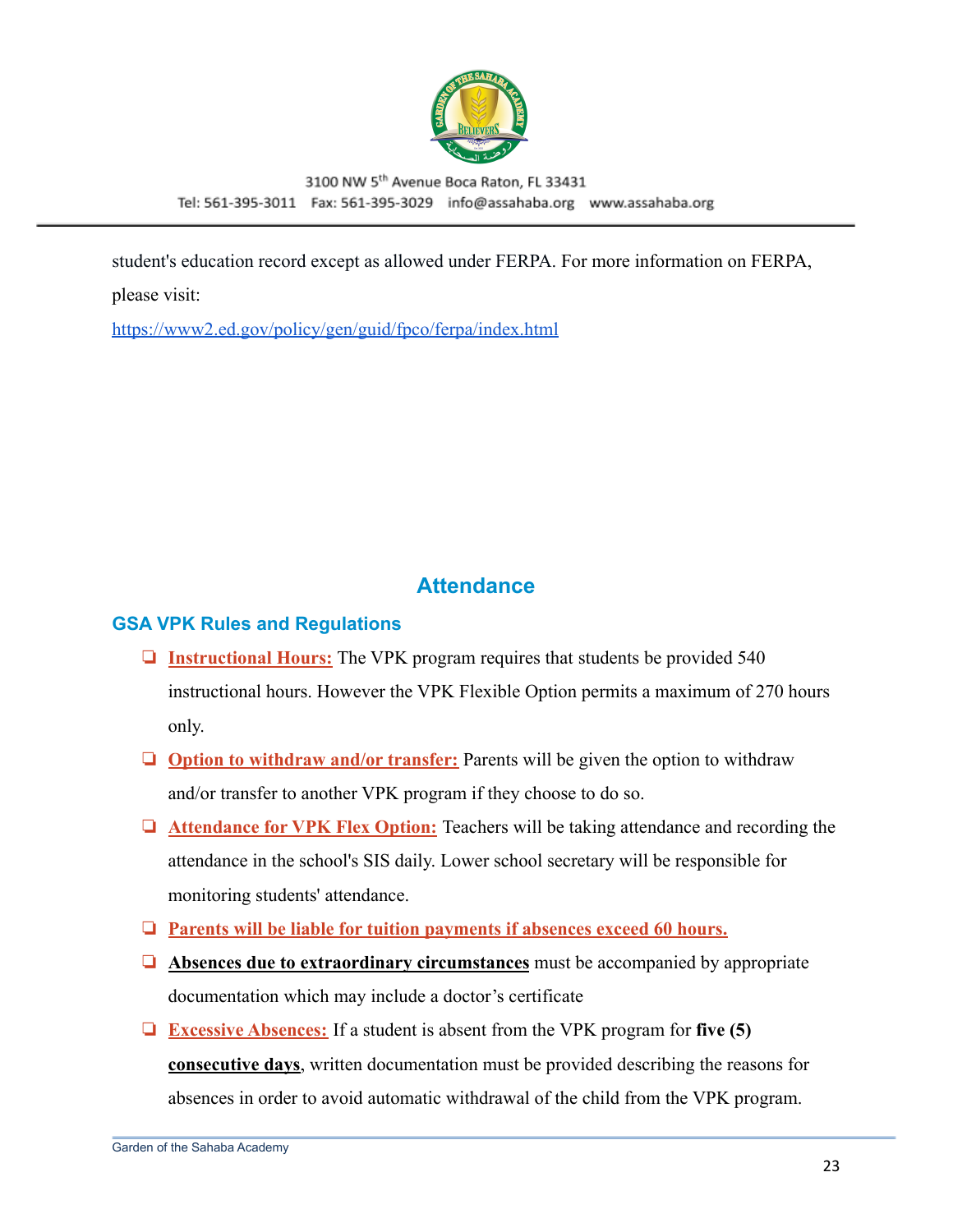

- ❏ **Letter of Authorization:** Parent/guardian must submit a letter specifying the names of persons authorized to sign out the child/children from GSA.
- ❏ **Attendance Sign-in-Sheets:** Parents and or/guardians and all authorized persons who bring or take the child/children from the school must write their full name in the daily Sign-in-Sheet.
- ❏ **Parental Certification:** Parents will be required to sign the Student Attendance & Parental Choice Certificate Long Form at the end of each month certifying their child/children attendance at GSA

## **Arrival and Departure Policy and Procedures**

<span id="page-23-0"></span>This policy relates to the arrival and departure of children within the education and care setting. (4.15.001)

It is the responsibility of staff and families to ensure the safe arrival and departure of children at school.

GSA will provide a **daily sign-in/out sheet** for each month to record the time when a student was dropped off or picked up from the school. Custodial parents or guardians must accurately note the time and legibly write their full name on their child's attendance sheet. The custodial parent or guardian who picks up the child will also be required to sign the sign-out sheet documenting the time the child was signed out. Pens with blue ink for signing and a timeclock to assist in recording the exact time for both sign-in and sign-out will be provided by the school. *People authorized to pick up the child should be 16 years of age or older in keeping with*

*Article XV (B)(4) of Rules and Regulations governing child care facilities in Palm Beach*

*County.* A valid picture identification must be provided. The Sign-in/out sheets will have the GSA logo, month and year. The child's name must match the name on the eligibility certificate for VPK students.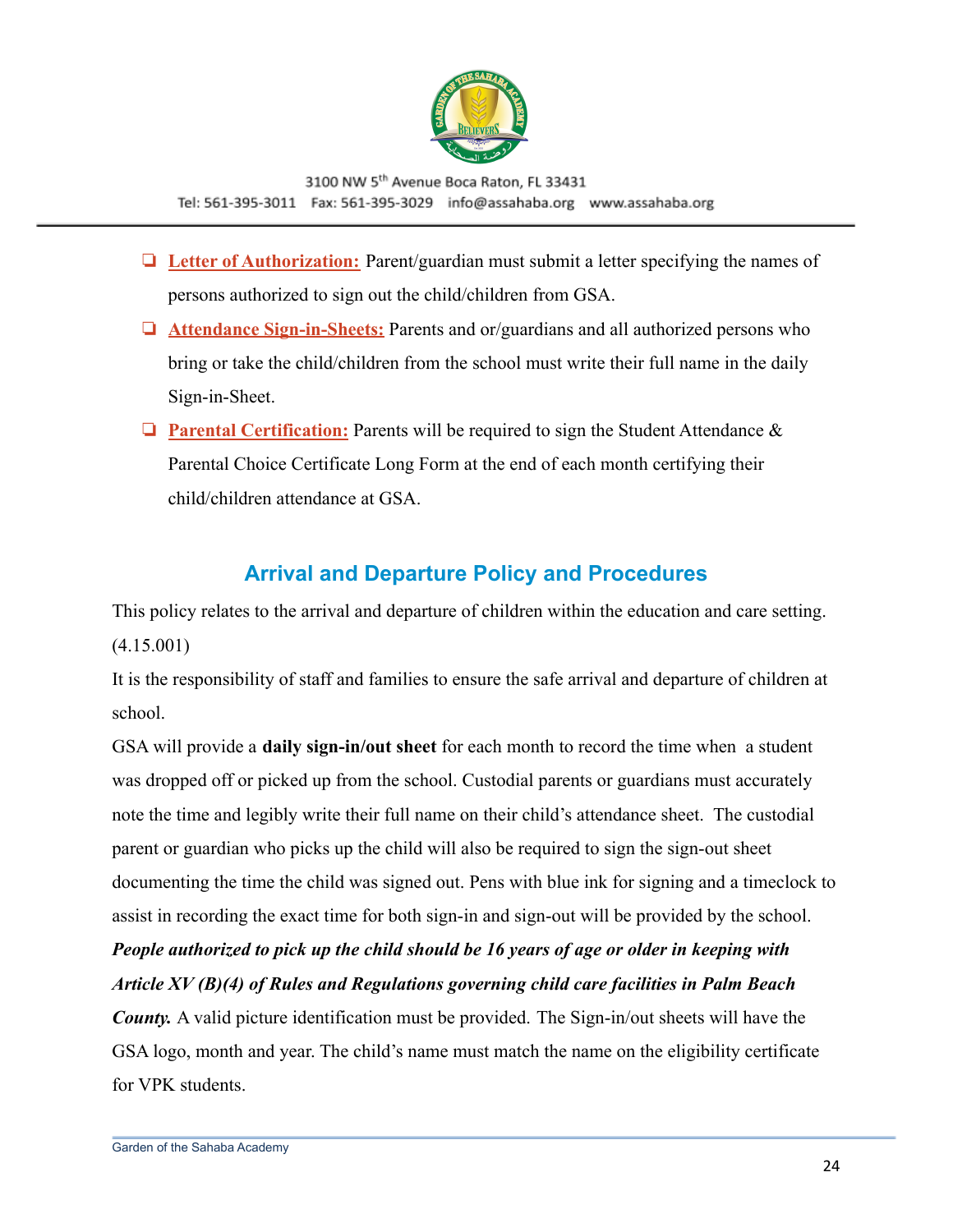

Columns will be provided for the following:

Date

Time-in

Full Signature (first and last name) of person signing child (in blue ink)

Time-out

Full Signature (first and last name) of parent or person authorized by the parent to pick up child (in blue ink)

Word WEEKEND will be printed in the sign in and out row for dates that fall on the weekend.

Custodial Parents or guardians are responsible for informing any other authorized persons

picking up their children of GSA's sign-in and sign-out requirements.

Additionally, a **long form** certifying the days attended in each month must be signed by each custodial parent or authorized person for each child enrolled in the Voluntary Pre K (VPK) program at the end of each month.

#### **SAMPLE Sign in- Sign out Attendance Sheet**

**Student's Last Name, First Name August 20XX** 

| Date | <b>TIME-IN</b> | Signature             | <b>TIME-OUT</b>   | Signature             |
|------|----------------|-----------------------|-------------------|-----------------------|
|      | $8:00$ am      | First name, last name | $3:00 \text{ pm}$ | First name, last name |
|      |                |                       |                   |                       |
|      |                |                       |                   |                       |
|      |                |                       |                   |                       |
|      |                |                       |                   |                       |
|      |                | <b>WEEKEND</b>        |                   | <b>WEEKEND</b>        |

#### **PLEASE USE BLUE INK**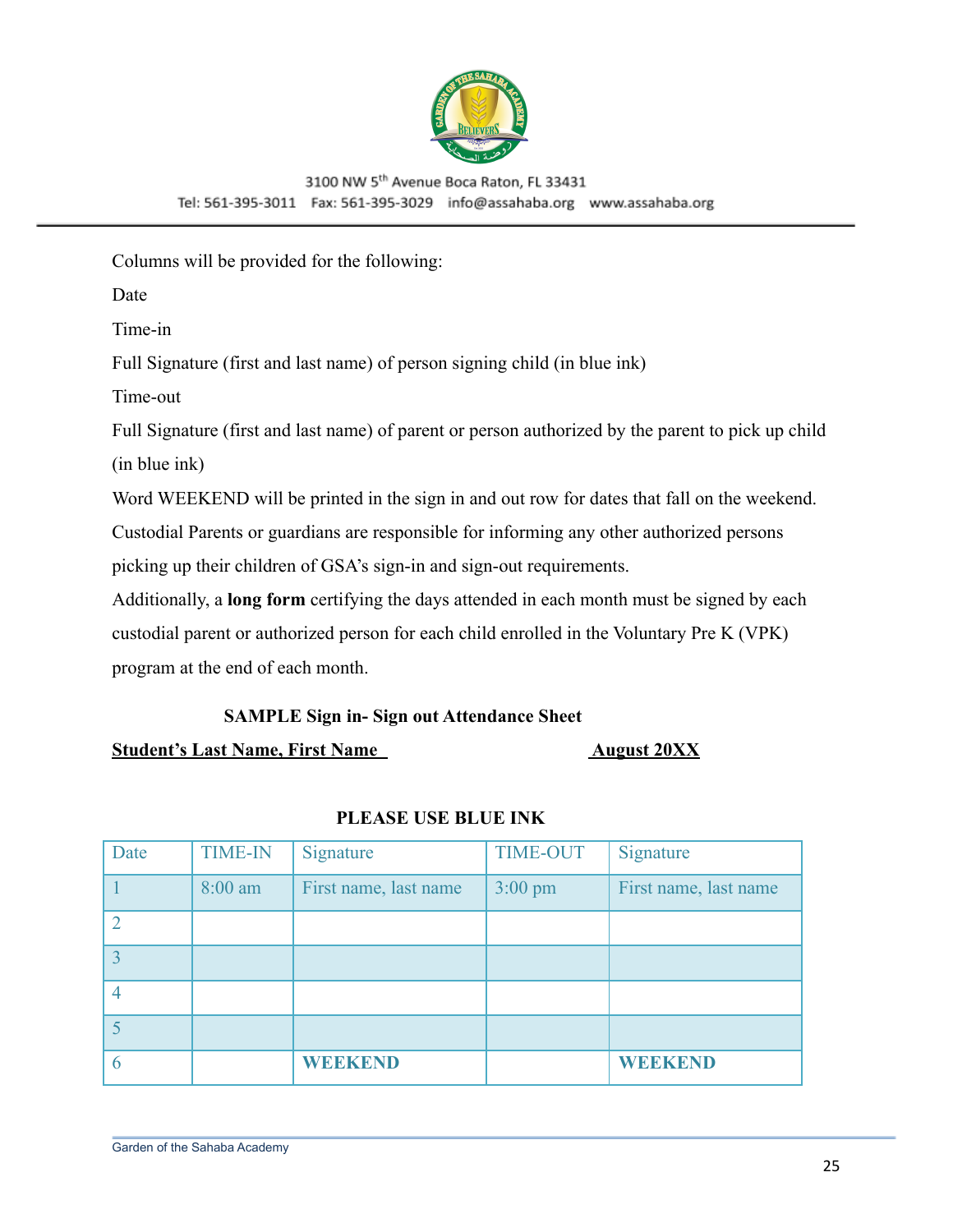

## 3100 NW 5th Avenue Boca Raton, FL 33431

Tel: 561-395-3011 Fax: 561-395-3029 info@assahaba.org www.assahaba.org

| $\overline{7}$ | <b>WEEKEND</b> | <b>WEEKEND</b> |
|----------------|----------------|----------------|
| 8              |                |                |
| 9              |                |                |
| 10             |                |                |
| 11             |                |                |
| 12             |                |                |
| 13             | <b>WEEKEND</b> | <b>WEEKEND</b> |
| 14             | <b>WEEKEND</b> | <b>WEEKEND</b> |
| 15             |                |                |
| 16             |                |                |
| 17             |                |                |
| 18             |                |                |
| 19             |                |                |

Parents must clock in at the exact time. A clock is provided by the sign-in and sign-out binder for parent's convenience.

#### <span id="page-25-0"></span>**School Timings, Drop-off and Pick-Up**

Drop-off and pick-up procedures are implemented to promote student safety and convenience.

Please read the following carefully to become familiar with the routine.

#### **PK 3 & VPK wrap around program**

| Monday - Friday:   | Drop-off | $17:55$ A.M. - 8:05 A.M |
|--------------------|----------|-------------------------|
| Monday - Thursday: | Pick-up  | $3:00$ P.M              |
| Friday:            | Pick-up  | $2:00$ P.M              |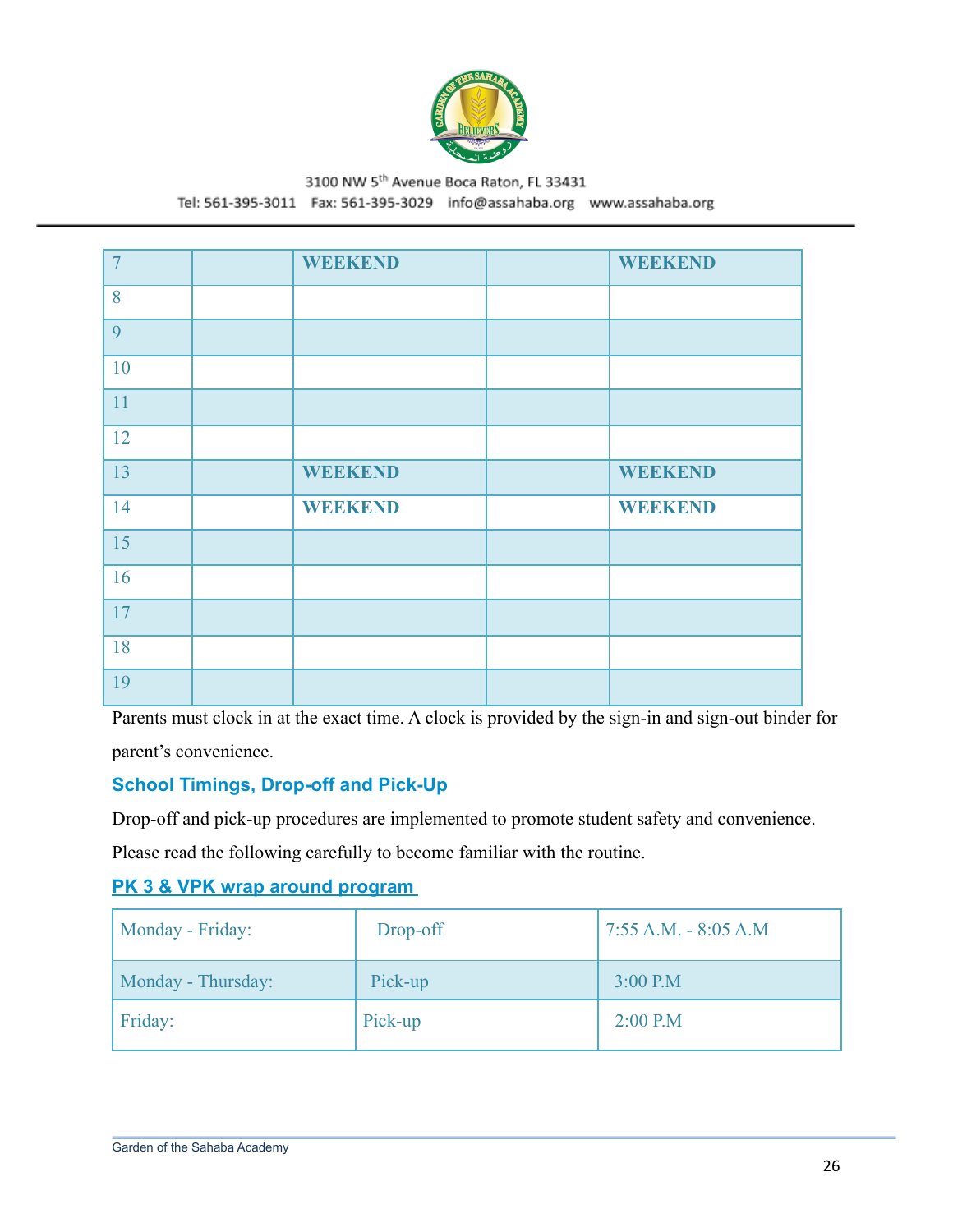

#### <span id="page-26-0"></span>**VPK 3 hour program**

| Monday - Friday: | Drop-off | 8:00AM        |
|------------------|----------|---------------|
| Monday - Friday: | Pick-up  | $11 \cdot AM$ |

## **Please respect your child's learning environment by being punctual for drop off and pickup and observe the following safety rules:**

- 1. Park your vehicle in the parking area which is facing north
- 2. Escort your child to his or her classroom.
- 3. Parents or authorized people for the **3 hour** VPK Program must enter and exit through the school office as the school's main gate is closed while school is in session.
- 4. Your child and his/her sibling is in your full custody and must be under your direct supervision.
- 5. For the sake of safety your child or his/her sibling is not permitted to play in Preschool, Elementary School playground/s or any other areas of the school premises prior to Drop-off and/or after Pick Up during normal school hours.

#### <span id="page-26-1"></span>**Late Fee**

Parents who do not pick up their children at dismissal time will be charged a \$7.00 fee for every 15 minutes time period for each child.

## **Health and Safety**

#### <span id="page-26-3"></span><span id="page-26-2"></span>**General (4.05.001) (4.05.035) (4.18.003) (4.18.005)(4.05.043)**

Our children's health and safety are of major importance to us all. GSA addresses the safety of all students as follows:

- ❏ Main entrance to the school is locked at all times.
- $\Box$  Access is provided using a buzz in the system.
- ❏ Entire campus including all playgrounds are fenced and gates are locked.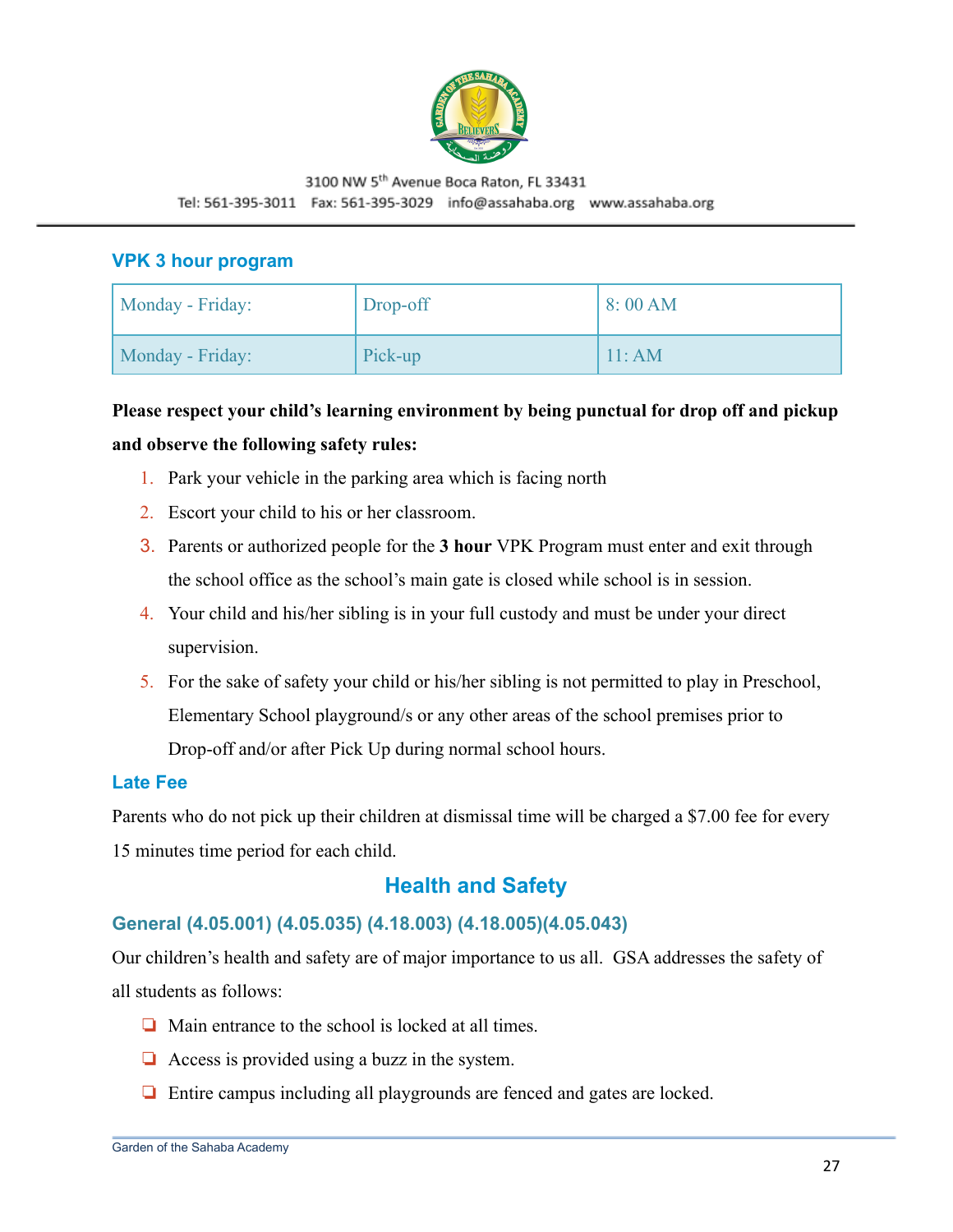

- ❏ Visitors are required to sign in and out and must wear a visitor's badge while on campus.
- ❏ Both indoor and outdoor facilities are equipped with security cameras.
- ❏ Smoking is not permitted on the school premises.

Moreover, any person shall not possess any firearm, electric weapon or device, destructive device, or other weapon as defined in s. [790.001](http://www.leg.state.fl.us/Statutes/index.cfm?App_mode=Display_Statute&Search_String=&URL=0700-0799/0790/Sections/0790.001.html)(13), including a razor blade or box cutter, except as authorized in support of school-sanctioned activities, at a school-sponsored event or on the property of any school, school bus, or school bus stop.

Emergency exits and emergency lights are installed in classrooms and hallways. Each classroom is equipped with smoke detectors and checked annually. Teachers and staff make sure the classroom and playground areas are safe from hazards. GSA has a maintenance protocol to ensure repairs and upkeep of the building, furniture and equipment.

At the time of enrollment, parents or guardians must bring in the HHS required health forms. All immunizations are to be kept up to date or your child will not be permitted to attend school. Parents should ensure that their children come to school equipped to deal with the weather.

#### <span id="page-27-0"></span>**Handwashing**

- ❏ Teachers, staff members, volunteers, and students must frequently wash their hands (for at least 20 seconds) thoroughly with soap and running water.
- ❏ The following guidelines should be followed when washing hands:
	- ❏ Wet hands with water.
	- ❏ Apply enough soap to cover all hand surfaces.
	- ❏ Rub hands together and scrub everywhere.
	- ❏ Wash the front and back of your hands, in between your fingers, and under your nails.
	- ❏ Rinse hands with water.
	- ❏ Dry hands completely using a single-use towel.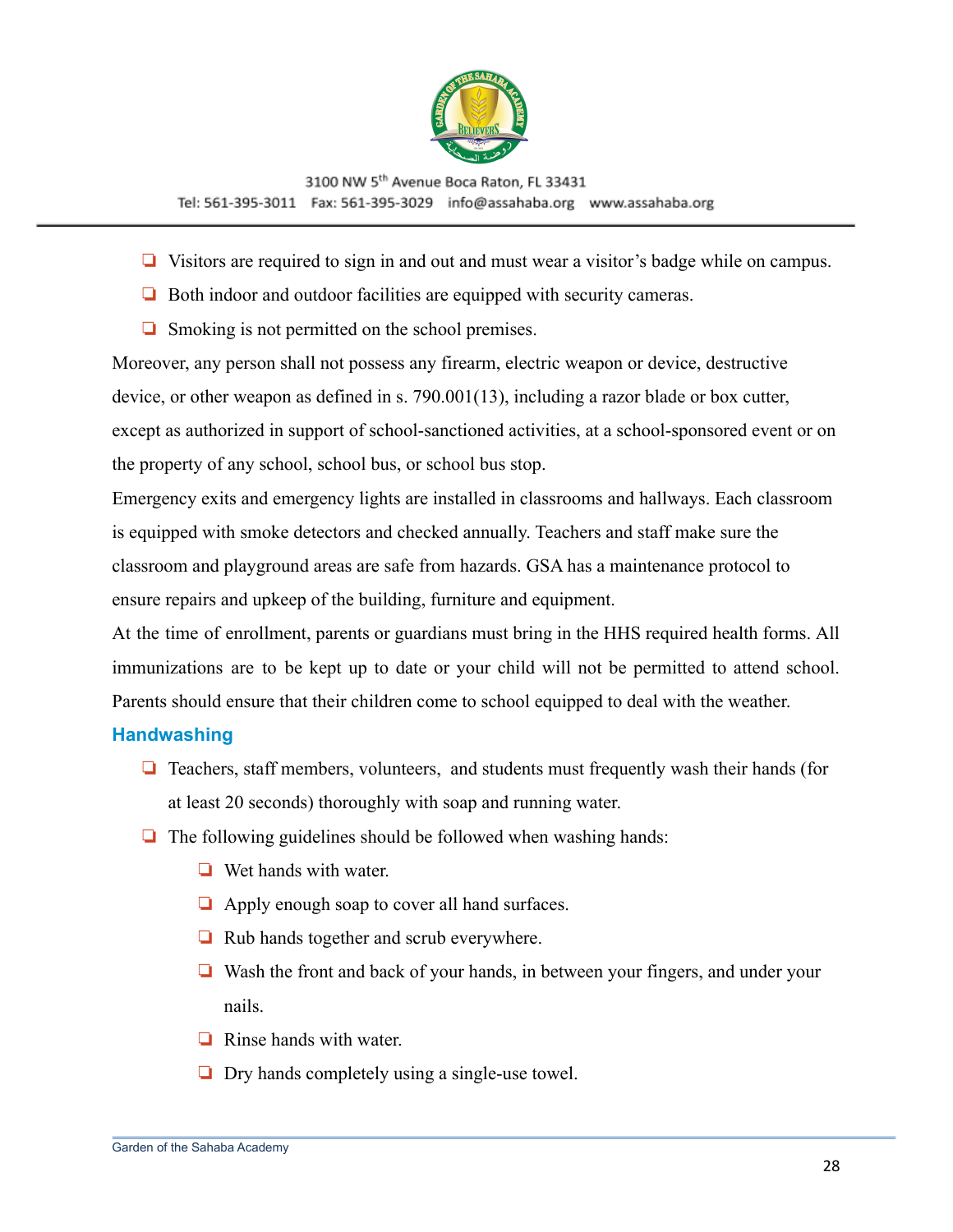

- ❏ Examples of activities when hand washing is required include, but are not limited to:
	- $\Box$  Arriving to school and/or work in the morning
	- ❏ Before and after eating
	- ❏ During food preparation and snack distribution
	- ❏ Immediately following outdoor play
	- ❏ After toileting
	- ❏ After touching an item or surface that may be frequently touched by other people, such as door handles or light switches.
	- ❏ After changing or cleaning up a child who has used the toilet
	- ❏ After blowing your nose, coughing, or sneezing
	- ❏ Before and after administering medication
	- ❏ After touching garbage
	- $\Box$  Following the use of any cleaners or toxic chemicals
- ❏ The use of hand sanitizers does not substitute for handwashing. However, in areas away from the facility where no running water is available, hand sanitizers may be used. Examples of such places are field trips, nature trails, or picnic areas where running water is not readily available.
- $\Box$  Teachers, staff members, or volunteers with open wounds and/or injury that inhibits handwashing, such as casts, bandages, or braces, must not prepare food.
- ❏ Hand washing reminders will be posted in visible and key locations throughout the classroom (and outdoors) to help remind the teachers, staff members, volunteers, and students of the importance of hand washing.

#### <span id="page-28-0"></span>**Napping**

For the purposes of this requirement, "napping" refers to a brief period of rest during daylight hours.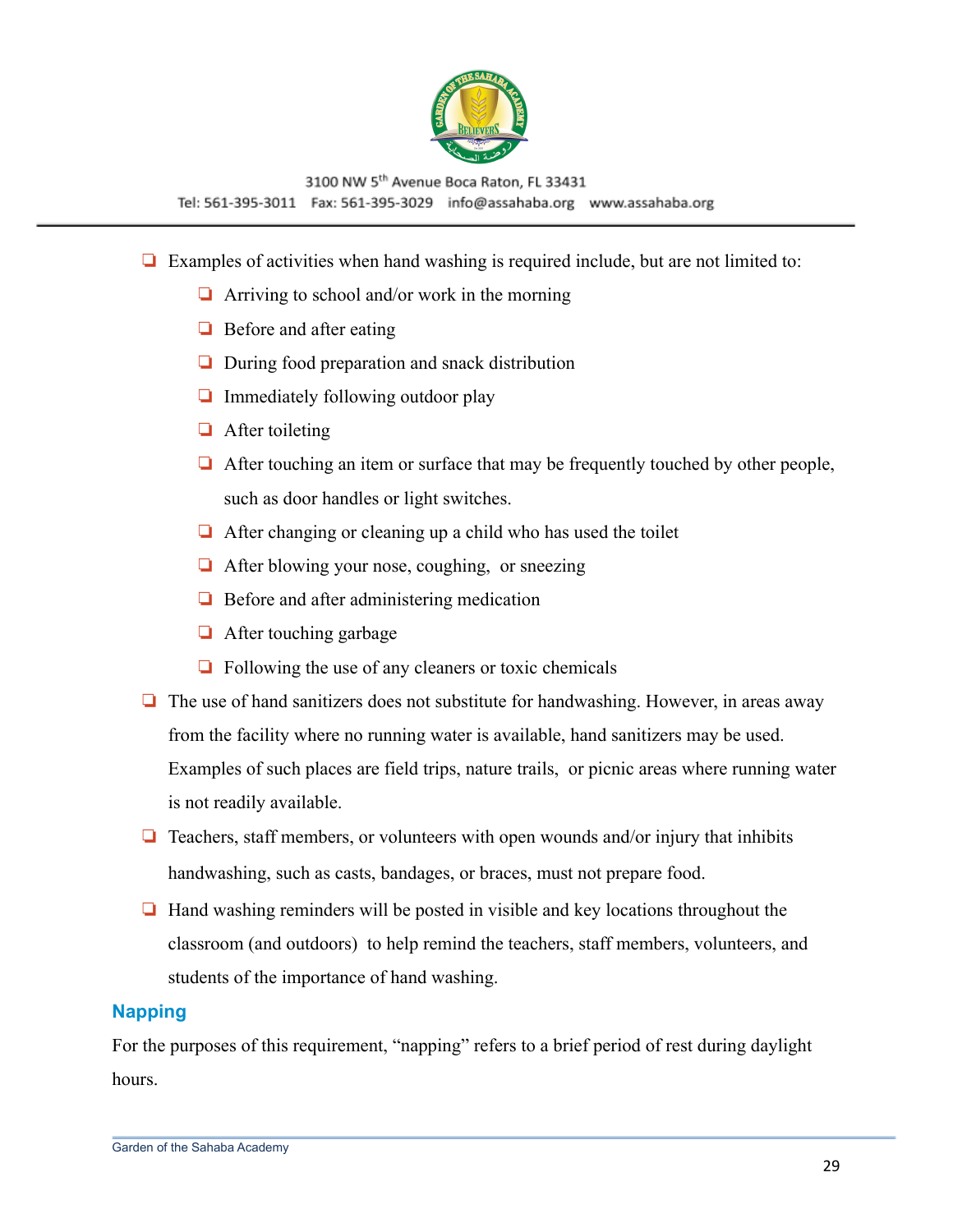

#### Bedding and Linens

- ❏ Bedding must be appropriate for the child's size.
- ❏ Floor mats will be provided by the PreK program. Floor mats must be at least one inch thick and covered with an impermeable surface that is cleaned and sanitized or disinfected after each use.
- ❏ Air and foam mattresses are prohibited.
- ❏ The parents must provide safe and sanitary bed linens (fitted sheet and blanket) to be used when napping.
- ❏ Linens, provided by the parents, will be sent home at the end of the school week and must be washed prior to bringing them back to school.
- $\Box$  If a child/ren does not have linen(s) or the appropriate linen(s), the PreK program will provide linen(s) for that child/ren.
- ❏ Linens used by more than one child must be washed in between usage.
- ❏ Linens that are soiled and dirty should be washed more often.
- ❏ Bedding and linens, when not in use, must be stored in a sanitary manner which prevents the spread of germs or lice from other linens.
- ❏ Bedding and linens shall not be stored in the bathroom, unless stored in cabinets. Nap/Sleep Space
- ❏ The PreK program must have a designated area where each child can sit quietly or lie down to nap.
- ❏ When not in use, napping space and indoor floor space may be used interchangeably.
- ❏ A minimum of 18 inches must be maintained around individual napping and sleeping spaces. A maximum of 2 sides of a napping space may be against a solid barrier, such as a wall.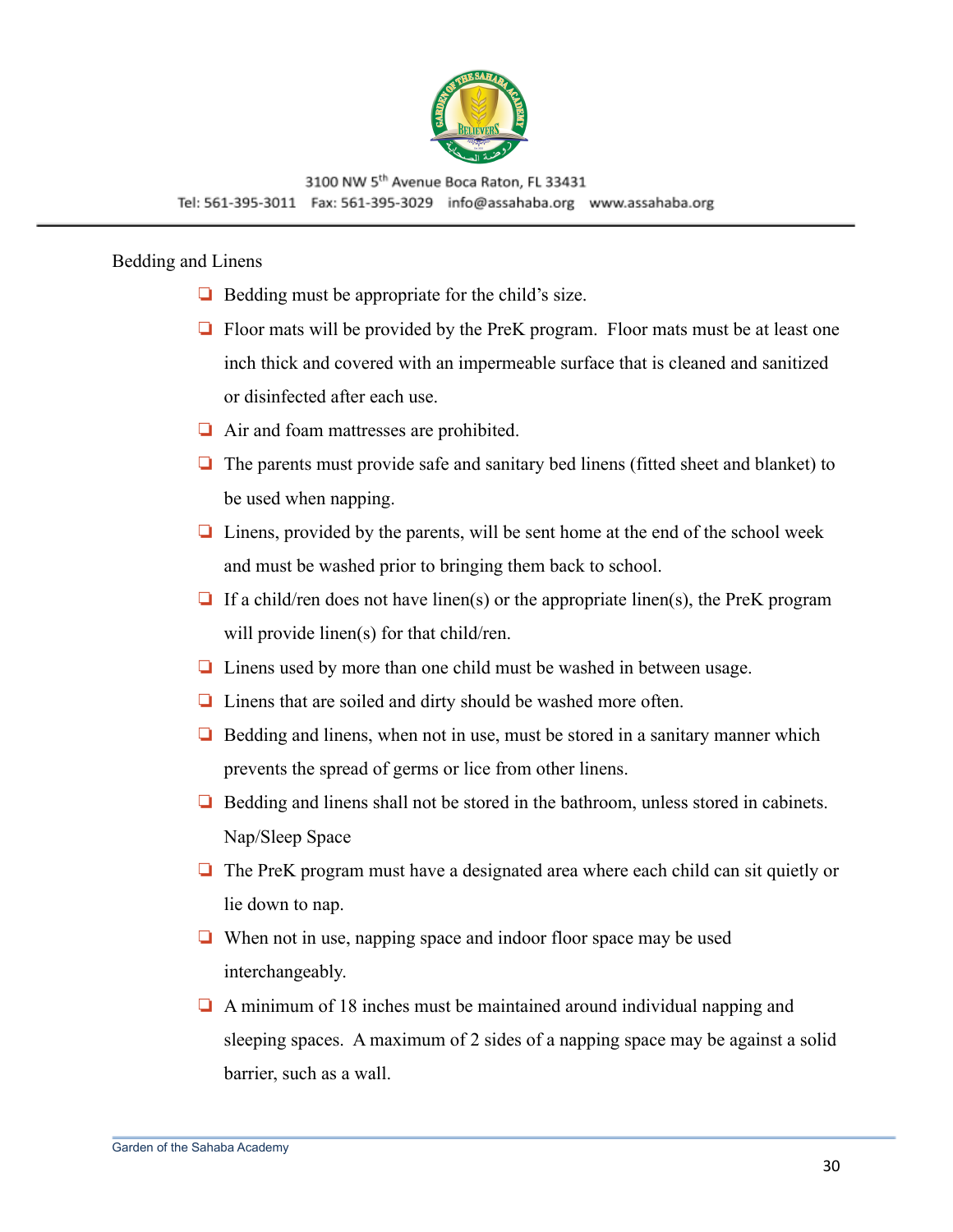

- ❏ Napping areas must not be under furniture or against furniture that creates a hazard.
- ❏ When napping, the floor mat should be covered with a tight fitted sheet and (aside from a blanket), should not be surrounded by any excess bedding, which includes but is not limited to: quilts, comforters, pillows, stuffed animals, cushions, and toys.
- ❏ Napping areas must not be in exit areas. All exits must remain clear in accordance with fire safety requirements.

#### <span id="page-30-0"></span>**Sick Child at School**

A child who becomes ill during the day will be isolated from other students. Parents will be notified and asked to pick up the child immediately. If a seriously ill child is not picked up promptly, emergency procedures will be put into effect.

You will be called if your child:

- ❏ Has a fever
- ❏ Has diarrhea
- ❏ Begins vomiting
- ❏ Has head lice or nits
- ❏ Displays symptoms of communicable disease (heavy green discharge, reddened eyes, sore throat, and headache), abdominal pain, suspicious rash or unusually lethargic behavior.
- ❏ Complaints of an earache.

**It is the parent's responsibility to notify the school if their child is sick or if the child has any allergy. The parents must also state in writing what action the doctor has recommended.**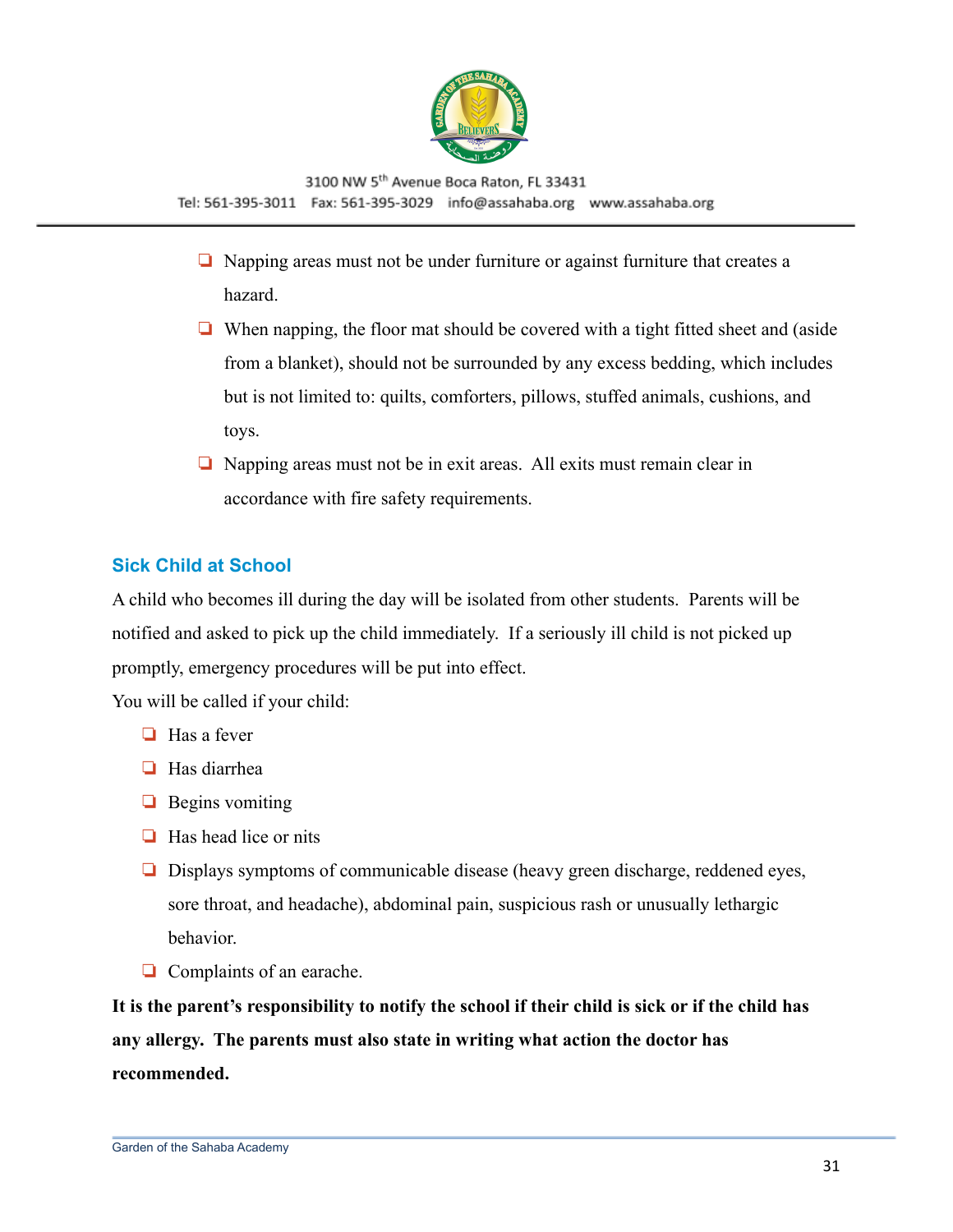

#### <span id="page-31-0"></span>**Doctor's Authorization to Return to School**

A doctor's note is required for a child to return to school especially for Pre-K students and after 3 days of illness.

A doctor's note will also be required, as follows:

- ❏ If your child had a fever of 101 degrees or more during the previous 24 hours.
- ❏ Before any medication will be given including over the counter drugs.
- ❏ For a child returning to school after an illness requiring a prescription medication. The note must indicate that the child is not contagious and may return to school.
- ❏ For a child who has been sent home with diarrhea/vomiting and wishes to return to school the next day.
- ❏ For a child returning to school after a communicable disease such as chicken pox, strep throat or bronchitis.
- ❏ If your child has a heavy nasal discharge or persistent cough.

Note: Although a child has a doctor's note, the child must be physically able to participate in a group setting in order to return to school. The final decision rests with the school administrators. \*In light of the COVID-19 Pandemic, GSA has formulated a COVID-19 Return to School Policy Manual. The manual serves as an addendum in dealing with health and safety matters during these unprecedented times. Guidelines contained in the manual will automatically supersede any of GSA's non-pandemic policies dealing with the same topic(s). The manual is located in the resource section in FACTS SIS (formerly RenWeb) and on GSA's website.

#### <span id="page-31-1"></span>**Administration of Medication at School (4.05.012)**

Prescribed and over-the-counter medications **CAN NOT BE ADMINISTERED** without a signed Physician's Authorization for Medication form on file. A Physician's Authorization Form is required each school year and for any changes to the current order during the school year. The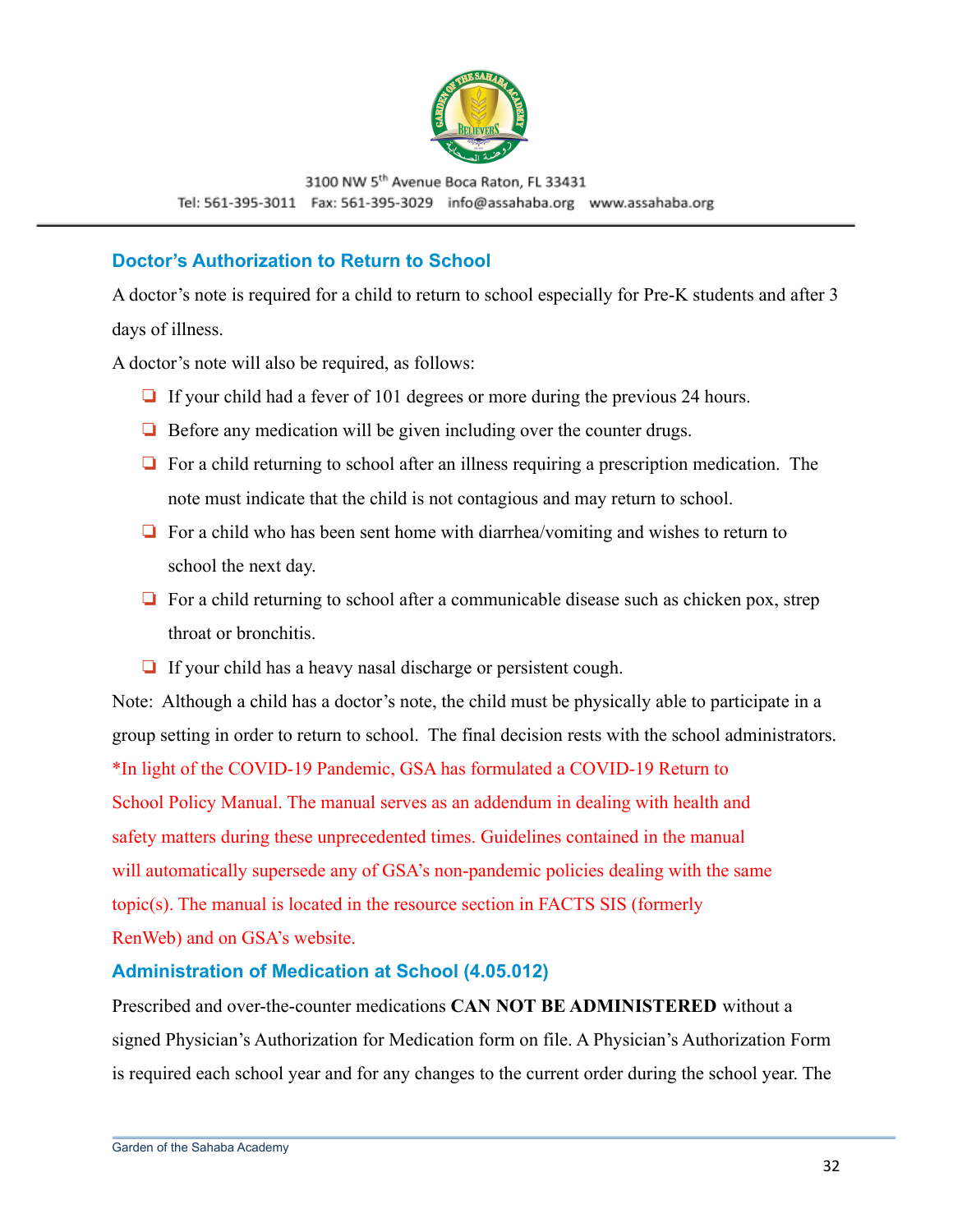

form should contain the name of the student, the name and signature of the prescriber, the name of the medication, diagnosis, directions for use, and the parent's signature/consent. All medications must be delivered to the school nurse by an adult. Once received, a medication count and co-signature for receipt of the medication will be completed.

Prescribed medications must be in its original container with a pharmacy label, not expired and matching the current physician's order. Over-the-counter medications must be in the original unopened container, not expired and labeled with the child's name.

#### <span id="page-32-0"></span>**Medicine Dispensing Procedures**

The School Nurse or staff members (who have received medication administration training by the RN) may administer prescribed and over-the-counter medication(s) to students. Medicine will be given as prescribed by the doctor. The staff member administering the medication should ensure that the following "six rights" of medication administration is maintained:

- 1. Right student
- 2. Right medication
- 3. Right dosage
- 4. Right time
- 5. Right route
- 6. Right documentation

The following procedures will also be followed:

- ❏ All medicine must be labeled with the child's name, specific dosage and times the medication is to be administered.
- $\Box$  A medication form must be completed indicating each day the medicine is to be given and exact dosage.
- ❏ Documentation of administration will be maintained in the child's file and a copy will be provided to the parent/guardian.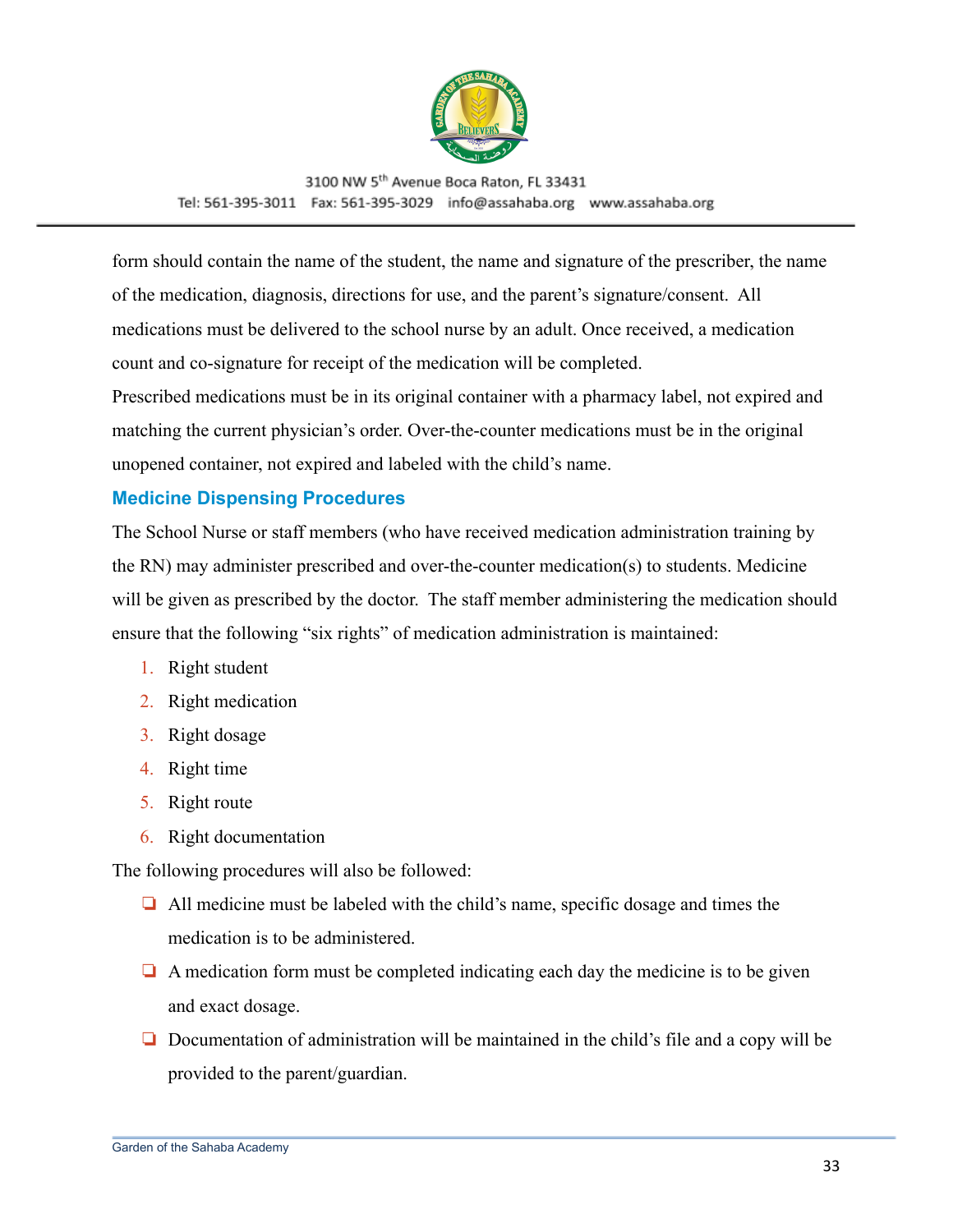

#### <span id="page-33-0"></span>**Illness or Injury**

Any type of illness or injury that occurs at school is to be reported immediately to the office. If it is a minor injury it will be treated and the child will be returned to his/her class. The parent will also be immediately contacted. The teacher will prepare and file the report in the incident/ accident folder.

If the illness/injury is serious and the parent/guardian does not respond, then the person listed as an emergency contact will be called. If no one can be reached, the child's physician will be called. If necessary, 911 will be called.

It is critical for any change in address, telephone number, doctor or emergency contact person to be reported immediately to the school's office.

#### <span id="page-33-1"></span>**Emergency Contact**

Parents are required to complete an emergency contact form each year for each child. This information must be updated immediately with any change. A designated staff person will contact parents by phone in the event of any illness, accident, injury, incident, dental or emergency dismissal of school.

#### <span id="page-33-2"></span>**Medical Appointments**

The parents should make every effort to schedule medical and dental appointments on non-school days. Parents are requested to advise the office the day before the appointment and the time the student will have to be released.

#### <span id="page-33-3"></span>**Child Abuse and Neglect**

The laws of the State of Florida require certain persons such as teachers, child-care workers, health workers, child counselors and administrator to report known or suspected cases of child abuse.

Ch. 415, Florida Statutes, protect any child, disabled, or aged adult from abuse and neglect. Section 415.504 provides for a central abuse registry (1-800-96 ABUSE) in the Department of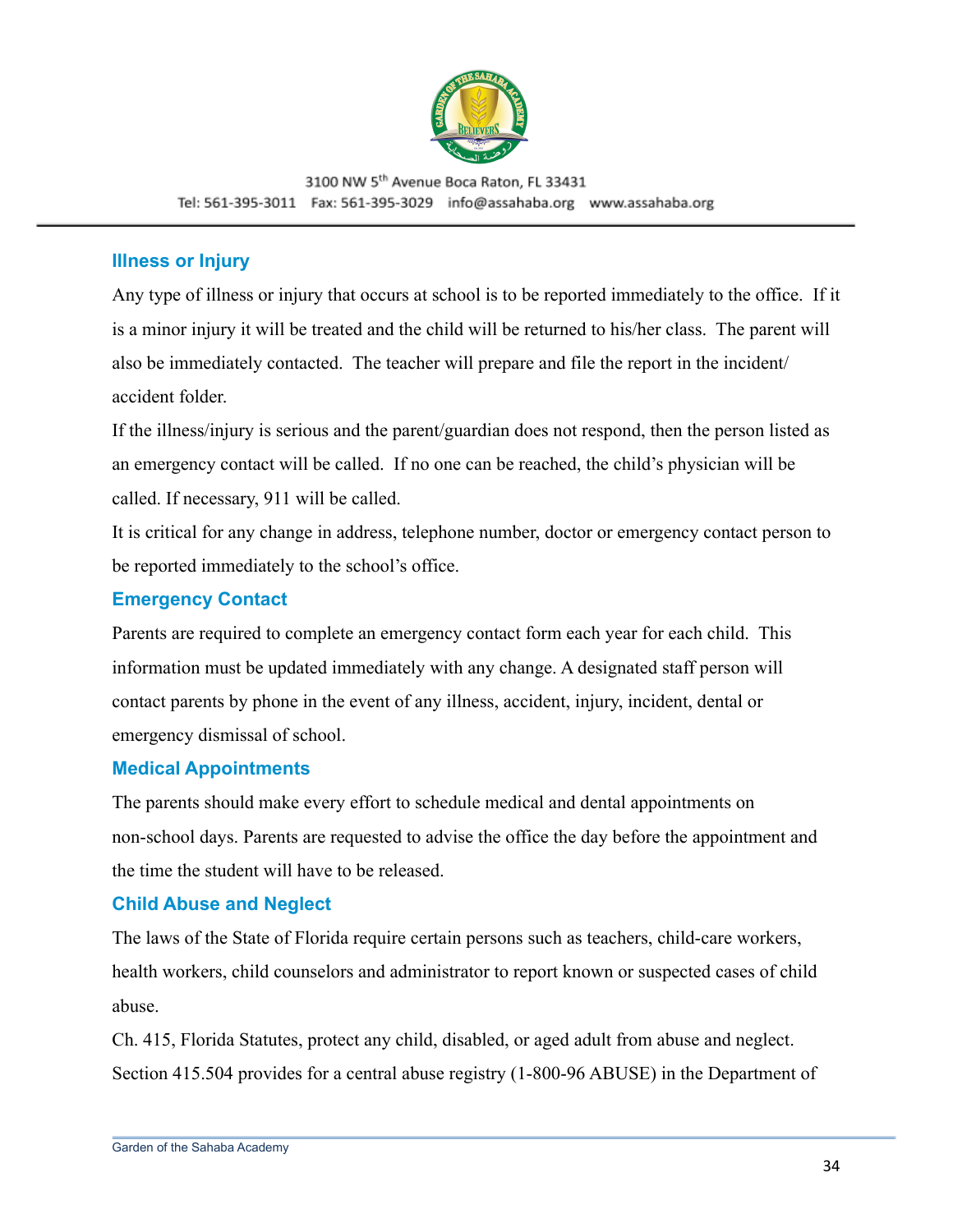

Children and Families to receive reports of abuse and neglect. Anyone who knows or suspects and fails to report a child's abuse or knowingly prevents someone from reporting, or makes a false report is guilty of a second-degree misdemeanor.

#### <span id="page-34-0"></span>**Immunization & Physical Examination**

Florida State Law requires that all children enrolling in any public, private, or parochial school must show evidence of immunization to communicable disease, e.g. measles, whooping cough, diphtheria, mumps, rubella, polio. Parents are to present forms DH680 (for immunization) and DH3040 (for health examinations) at the time of admittance on the first day of school. Any waiver to the requirements must be documented on DH form 680-Part B.

#### <span id="page-34-1"></span>**Requirements**

| <b>Type of vaccine</b>                  | <b>Dosage</b> |
|-----------------------------------------|---------------|
| Diphtheria, tetanus, & Pertussis (DTPs) | $4 - 5$       |
| Polio (IPV/OPV)                         | $3 - 4$       |
| Measles, mumps, rubella (MMR)           | $1 - 2$       |
| Haemophilus influenzae type b (Hib)     | $1-4$         |
| Hepatitis B                             | 3             |
| Varicella                               | 1             |

#### <span id="page-34-2"></span>**Schedule of Communicable Diseases and Pests**

| <b>Disease</b> | <b>Incubation</b> | <b>Communicability</b> | <b>Period of Exclusion</b> |
|----------------|-------------------|------------------------|----------------------------|
|                | <b>\Period</b>    |                        |                            |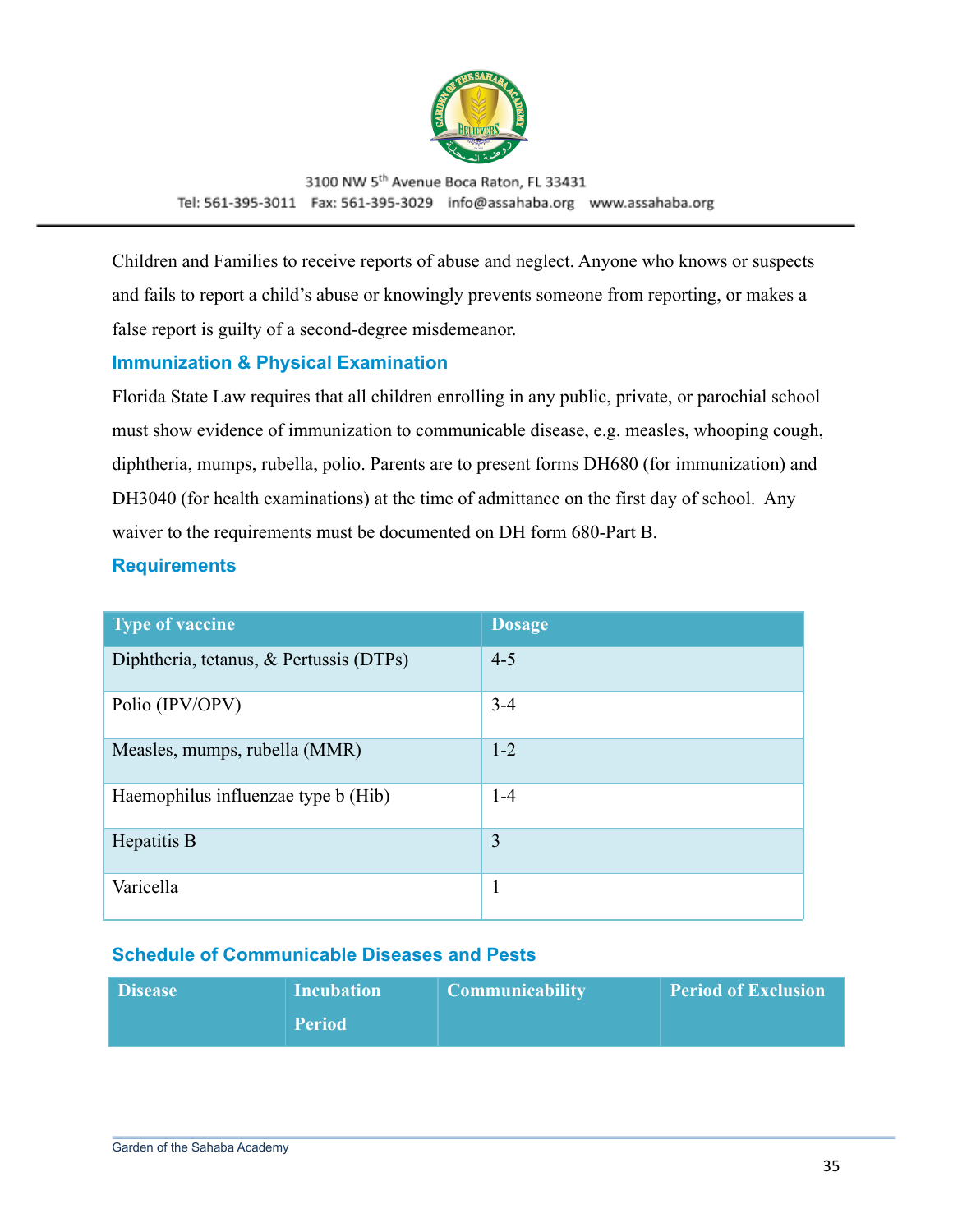

| <b>Chicken Pox</b>                  | 13-17 days      | 1 to 2 days before rash and                     | Not more than 1                       |
|-------------------------------------|-----------------|-------------------------------------------------|---------------------------------------|
|                                     |                 | not more than 1 week                            | week after eruption                   |
|                                     |                 | before the crop appears                         | and all lesions have                  |
|                                     |                 |                                                 | crusted                               |
| <b>Coronavirus</b>                  | Up to 14 days   | 48 to 72 hours before                           | Please refer to GSA's                 |
| $(COVID-19)$                        | (median time of | starting to experience                          | COVID-19 Return to                    |
|                                     | 4 - 5 days from | symptoms up to 10 days                          | <b>School Guidelines</b>              |
|                                     | exposure to     | after symptoms resolve (if                      | Manual                                |
|                                     | symptoms onset) | asymptomatic, 10 days                           |                                       |
|                                     |                 | after testing positive)                         |                                       |
| <b>Fifth Disease</b>                | 4 - 12 days     | Before the rash appears                         | No exclusion required                 |
| Hand, Foot, Mouth<br><b>Disease</b> | $3 - 6$ days    | For days or weeks after the<br>symptoms go away | Exclude until all blisters<br>are dry |
| <b>Head Lice</b>                    | $7-10$ days     | Until lice $&$ eggs are                         | Until appropriate                     |
|                                     |                 | destroyed                                       | treatment has                         |
|                                     |                 |                                                 | commenced.                            |
| <b>Hepatitis A</b>                  | 28-30 days      | Weeks before; 2 weeks                           | 2 weeks after onset or                |
|                                     |                 | after symptoms appear                           | 10 days after jaundice                |
| <b>Hepatitis B</b>                  | 60-90 days      | Several weeks before                            | No exclusion                          |
|                                     |                 | symptoms until blood is no                      | required                              |
|                                     |                 | longer positive                                 |                                       |
| <b>Herpes Simplex</b>               | $2-12$ days     | While lesions are present                       | No exclusion                          |
|                                     |                 |                                                 | required                              |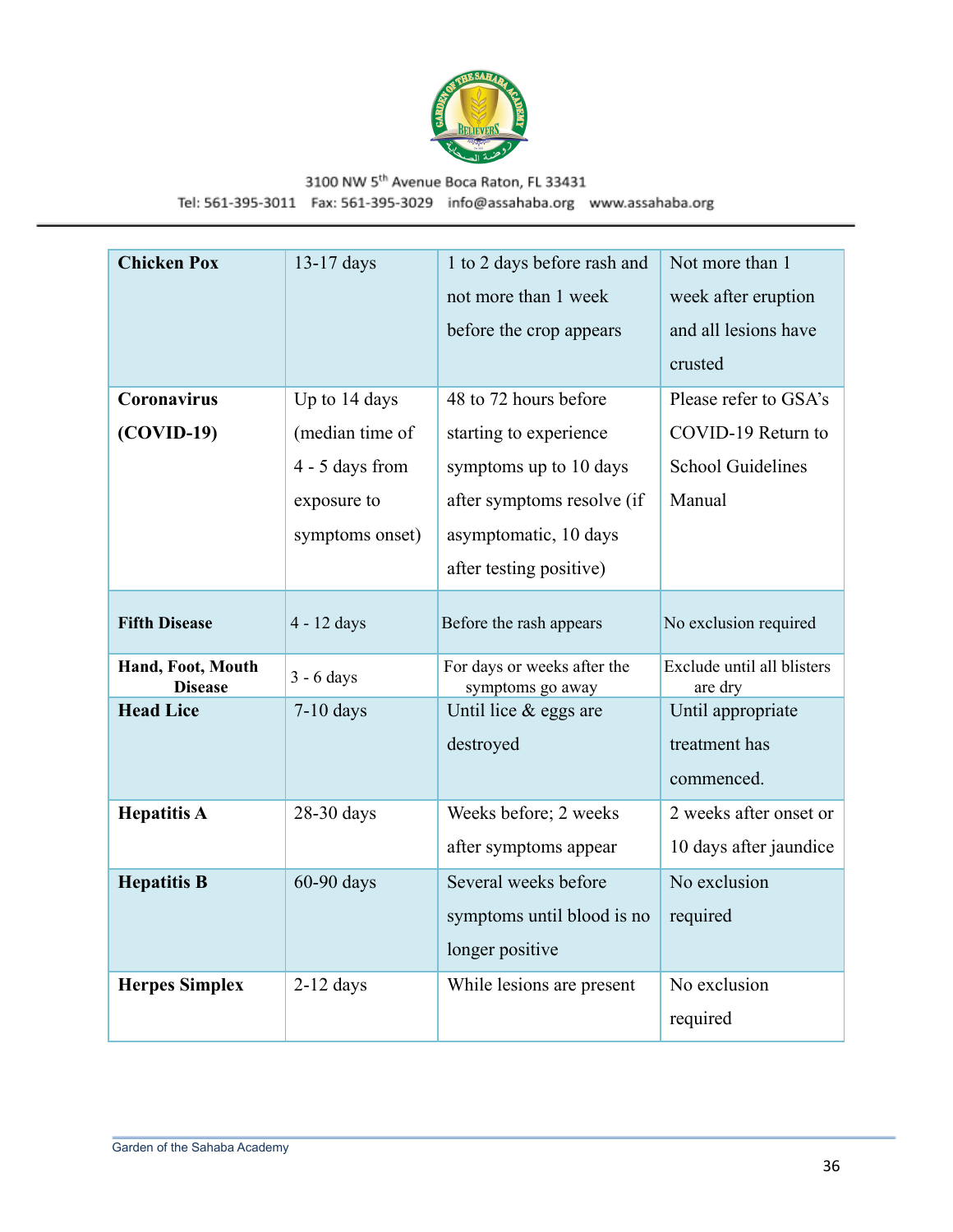

Tel: 561-395-3011 Fax: 561-395-3029 info@assahaba.org www.assahaba.org

| <b>Herpes Zoster</b> | $13-17$ days    | 1-2 days before rash, not<br>more than 1 week after                                                       | Until 1 week after<br>lesions erupt & all                      |
|----------------------|-----------------|-----------------------------------------------------------------------------------------------------------|----------------------------------------------------------------|
|                      |                 | lesions appear                                                                                            | have lesions crusted                                           |
| Impetigo             | $4-10$ days     | While sores are draining                                                                                  | Under<br>treatment,<br>lesions<br>healing,<br>no<br>new lesion |
| <b>Influenza</b>     | 24-72 hours     | 3 days from onset                                                                                         | Until 3<br>days<br>from<br>onset                               |
| <b>Meningitis</b>    | Depends on type | Depends on type                                                                                           | from<br>days<br>Until 3<br>onset                               |
| <b>Mononucleosis</b> | 4-6 weeks       | May be up to 1 year                                                                                       | Physician's approval                                           |
| <b>Mumps</b>         | 18 days         | 48 hours before swelling, 6<br>before<br>gland<br>days<br>involvement $\&$<br>9<br>days<br>after swelling | Until<br>swelling<br>$\&$<br>symptoms disappear                |
| <b>Pink eye</b>      | Varies          | During course of active<br>infection                                                                      | Until<br>under medical<br>$\&$<br>drainage<br>care<br>clears   |
| <b>Pinworms</b>      | 4-6 days        | As long as eggs are laid                                                                                  | 1 <sup>st</sup> treatment<br>complete                          |
| <b>Ringworms</b>     | $4-14$ days     | While lesion is present                                                                                   | medical<br>Until<br>treatment                                  |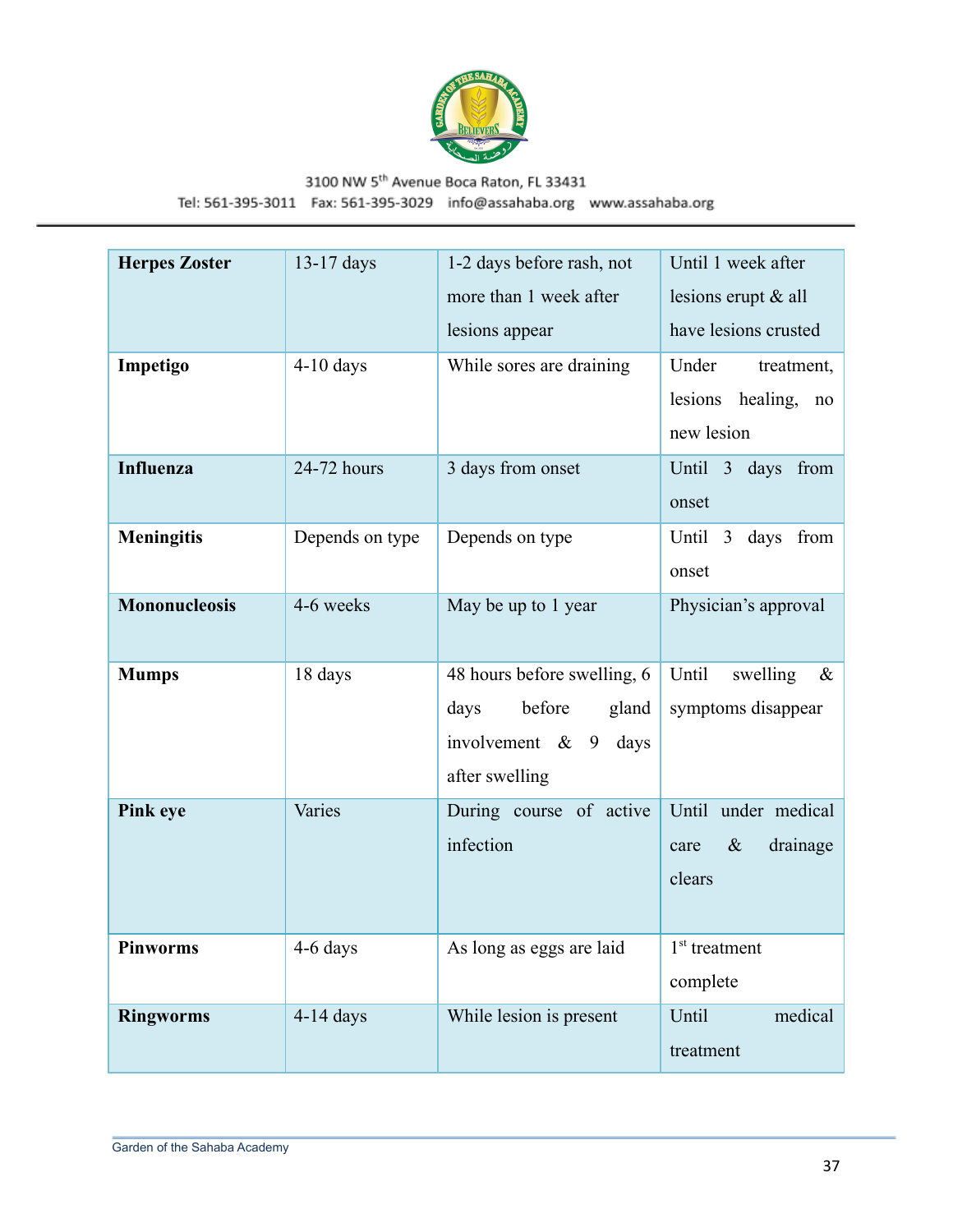

## 3100 NW 5th Avenue Boca Raton, FL 33431

Tel: 561-395-3011 Fax: 561-395-3029 info@assahaba.org www.assahaba.org

| Rubella               | $16-18$ days   | 1 week before<br>4 days after rash appears                                   | $4^{\text{th}}$<br>Until<br>day<br>after<br>onset of rash |
|-----------------------|----------------|------------------------------------------------------------------------------|-----------------------------------------------------------|
| <b>Scabies</b>        | 2-6 weeks      | Until<br>mites<br>and<br>eggs<br>destroyed                                   | Complete 24 hours                                         |
| <b>Scarlet</b>        | $1-3$ days     | During acute stage $&$ after<br>2-4 days after rash                          | Until under treatment<br>for 24 hours                     |
| <b>Strep Throat</b>   | $1-3$ days     | During acute stage $& 2-4$<br>days after rash                                | Until under treatment                                     |
| Shigella              | $1-3$ days     | During the course of<br>infection until feces clear                          | Until symptoms<br>disappear                               |
| <b>Whooping Cough</b> | Within 10 days | 7 days after exposure, 3<br>weeks, if not treated, 1<br>week after treatment | 1 week after<br>treatment, 3 weeks if<br>not treated      |

## **Nutritious Snacks and Lunch (4.05.018)**

<span id="page-37-0"></span>Students are to bring their own snacks and lunches based on the USDA food guidelines. Parents will be reminded with a written notice in the event that food fails to meet the recommended guidelines. Water coolers are in each classroom. Children have access to drinking water throughout the day. Parents must inform teachers of any/all allergies (food/medical/environmental) for their child for proper allergy precautions. If for any reason a student did not bring his or her lunch, and/or their lunch is inadequate, the school nurse or her designee will give them a choice of healthy and nutritious snacks (also based on the USDA food guidelines) to choose from.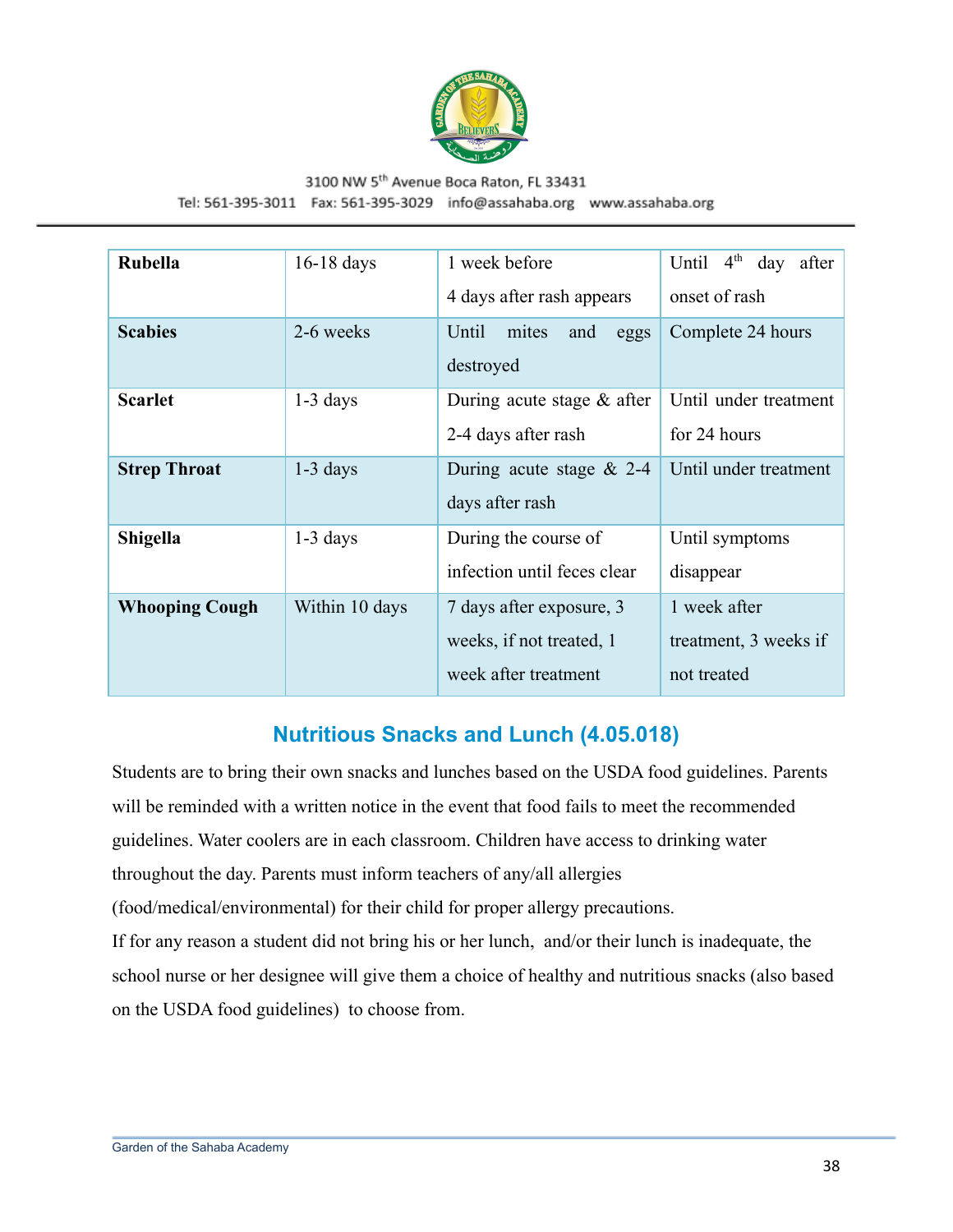

#### <span id="page-38-0"></span>**Field Trips**

Throughout the school year, students will be taking field trips to enhance specific areas of their school's program. Permission slips will be issued which must be signed by parents and returned before the start of the trip. Normal rules of behavior and conduct will apply to students who participate.

#### <span id="page-38-1"></span>**Holidays/Vacations (special)**

Parents are provided with an annual school calendar which includes all the scheduled holidays for the year. In the event that parents must take a long break (more than 5 days) due to illness in the family or for religious pilgrimage (Hajj or Umrah) they must submit such requests in writing to the Administration/Director at least two weeks in advance. Any child enrolled in the VPK program may be asked to withdraw from the program.

## **Emergency Procedures**

#### <span id="page-38-3"></span><span id="page-38-2"></span>**Emergency Closing of School**

GSA will follow Palm Beach County Public Schools with respect to the closing of schools due to an emergency. If there is a specific threat, then an independent decision will be made. Inclement weather can cause an emergency closing of school. Please keep tuned to your local radio and TV for this information. Emergency closing information will be posted on the GSA website. In the event of an emergency requiring building evacuation, students will be transported to a designated safe site. Parents will be contacted and required to pick up their child/children at the designated safe site.

Days lost due to emergency closing may be made up before the end of the school year.

#### <span id="page-38-4"></span>**Safety Drills**

Numerous safety drills are carried out throughout the school year Emergency exit signs are posted in the school.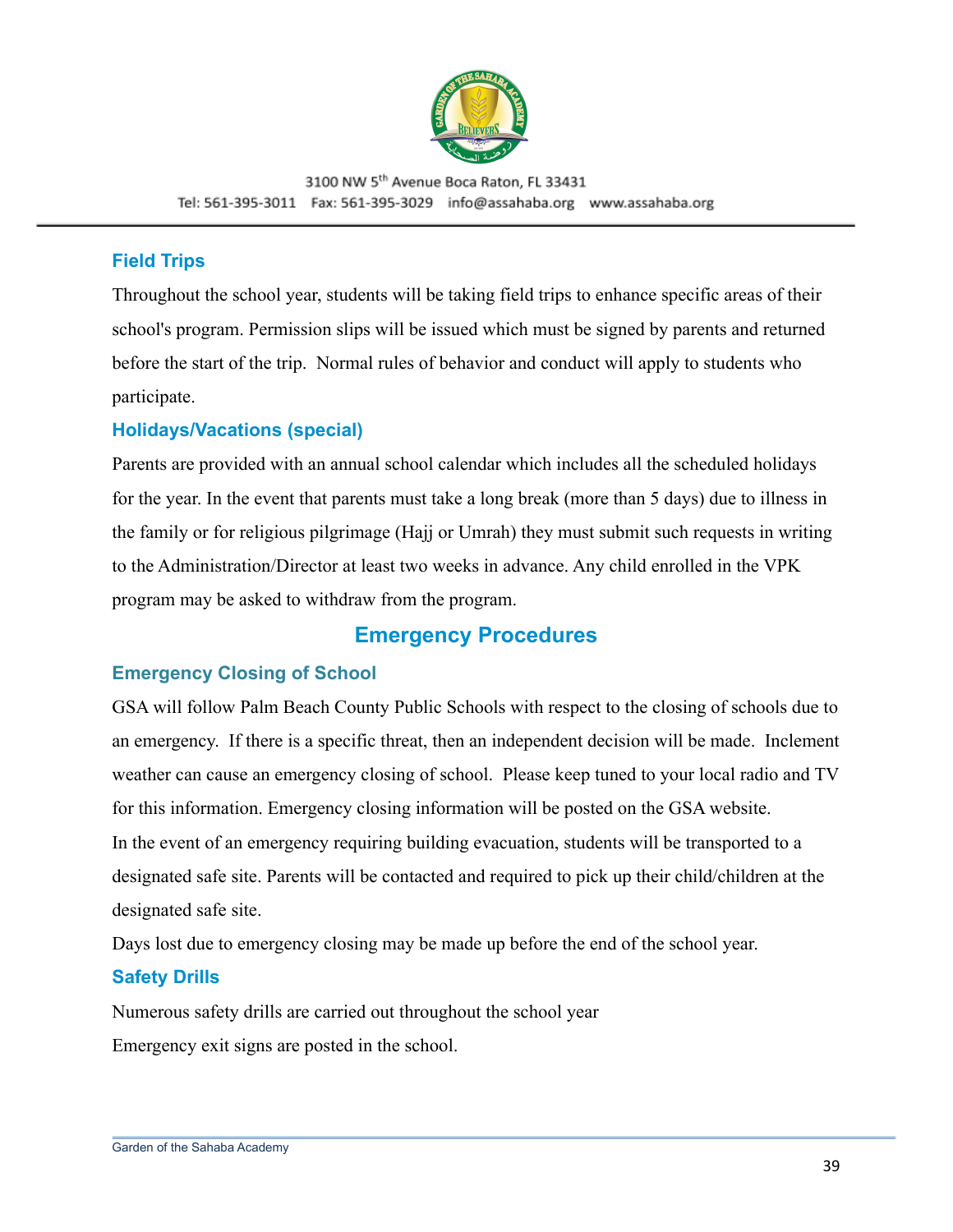

Students and parents will be informed in the event that the school needs to be closed due to prolonged electrical outage.

### <span id="page-39-0"></span>**Playground Safety Rules (4.05.035) and (3.03.114)**

Students enjoy the use of the playground as long as it is safe to do so. In case of extreme heat, cold or rain, play will be conducted indoors. Students who violate safety rules or act aggressively will be redirected appropriately.

- 1. Teachers will review playground promises with the children
- 2. Students will listen and respond to the teacher/adult on duty.
- 3. Students will use all equipment properly and safely.
- 4. Students will cooperate and use good manners (including sharing equipment, no fighting, no inappropriate language or gestures, etc.).
- 5. Students will stay within the fenced boundaries of the playground.

## **Discipline**

#### <span id="page-39-2"></span><span id="page-39-1"></span>**General**

At GSA, we view discipline not as a means of punishing a child who has acted inappropriately, but rather as a means of teaching a child. Positive discipline teaches children where the limits are set, how to maintain control over their bodies and how to solve problems in the event of conflict. Harsh discipline is never administered at the center nor tied to food or toileting; instead, corrective measures are worked out between the child and the teacher that help the child's self-image and help develop self-discipline. If a child does misbehave, the teacher will take appropriate actions, such as

- ❏ **Redirection:** If a child is engaged in undesirable behavior he/she will be presented with an alternative and/or acceptable behavior or activity.
- ❏ **Verbal intervention:** The teacher will first discuss why the behavior is inappropriate and what is acceptable and expected of him/her.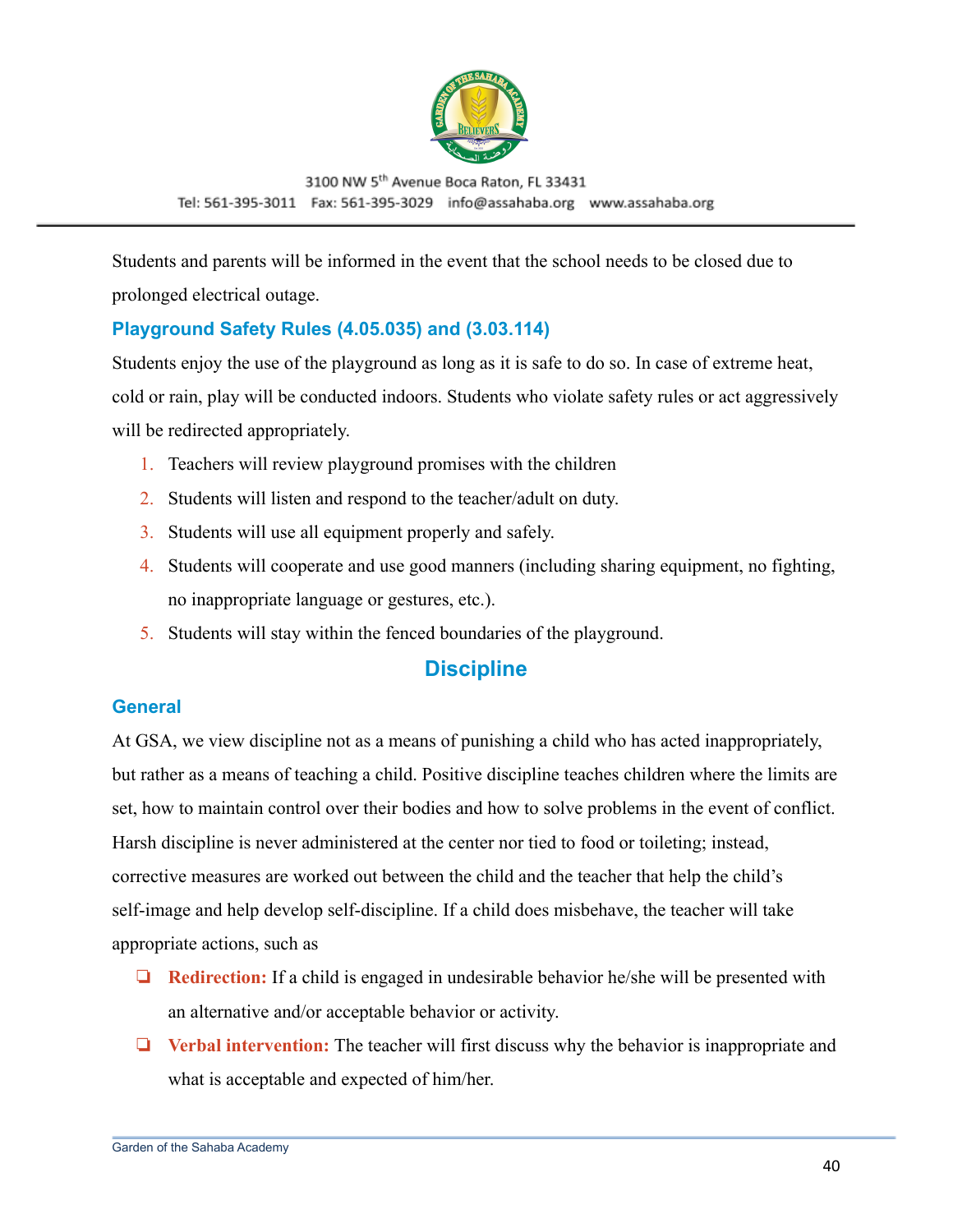

- ❏ **Logical Consequences:** The consequences of continued misbehavior will also be explained.
- ❏ **No Time-out:** Children will not have a time-out, only age-appropriate discussion and/or guided instruction.
- ❏ **Conference:** A conference will be called with parents if a child's behavior is consistently disruptive.
- ❏ **Referral:** If disruptive and unruly behavior continues, a referral will be given to parents to Child Find (FDLRS) or any licensed psychologist.
- ❏ **Removal:** If all steps have been exhausted, and the child continues to be disruptive to the learning environment, then (as a last resort) arrangements will have to be made for the child to be removed from the school.

#### <span id="page-40-0"></span>**Discipline Policy**

At the Garden of the Sahaba Academy each child is encouraged to carry out his/her duties to Allah, self, teachers, and classmates, and to ensure basic health and safety. We believe that prevention is the key to almost every situation that may require disciplinary action. We offer positive reinforcement for good behavior and redirection when necessary to minimize confrontation. Respect and encouragement are shown for direct expression of feelings. No one is permitted to physically harm another person or property. Children are expected to treat other children and staff members with respect. Physical facilities and school property must not be abused. The role of the teachers and parent helpers is to facilitate and model the development of the child's problem-solving skills. The children are guided to understand the consequences of their behavior and to solve their own problems. Parents and teachers apply the same uniform standards in the classroom and there is usually discussion of suitable classroom techniques with the parents. The school is not equipped to handle children with severe behavioral or learning disabilities. In case of habitual inappropriate behavior, the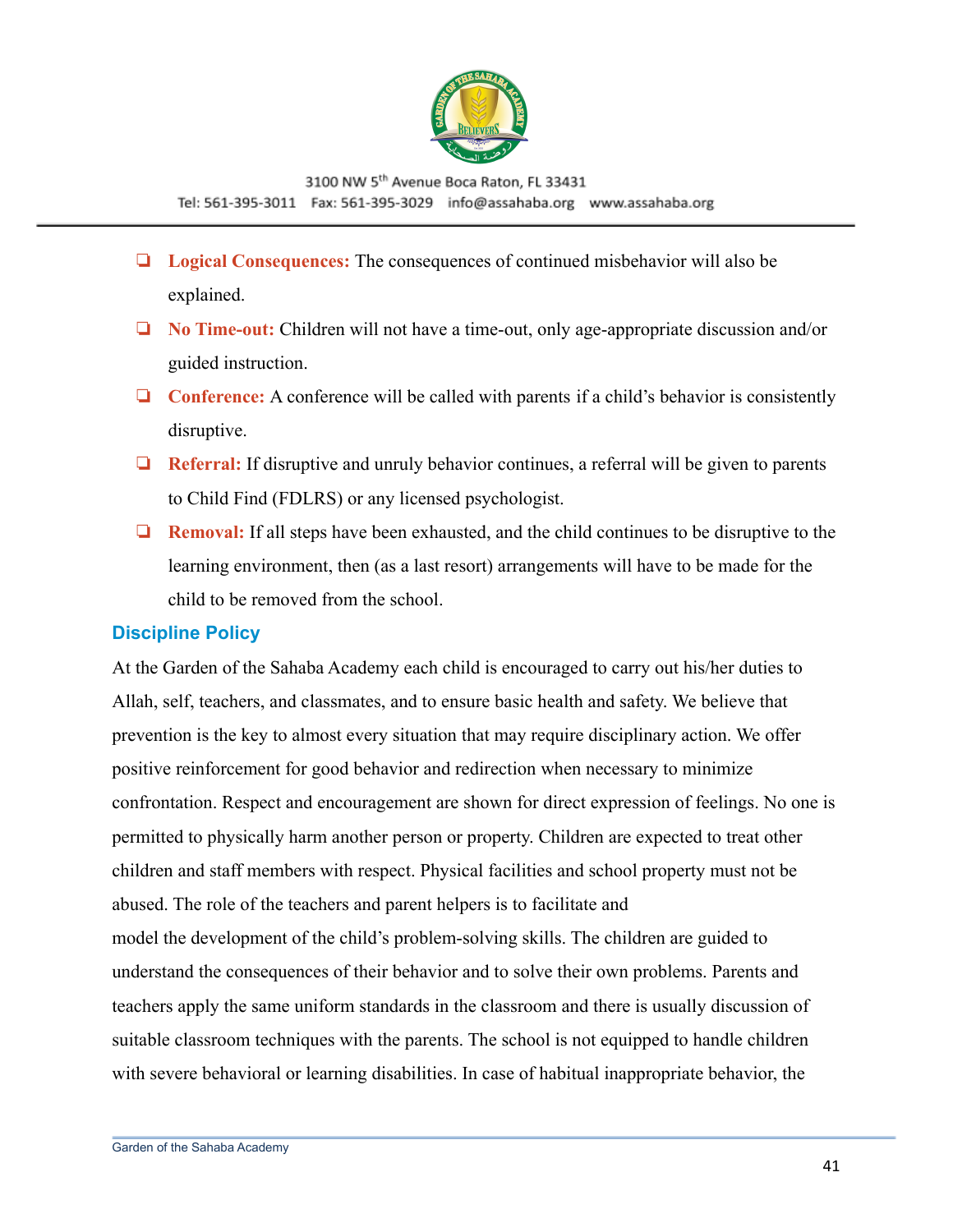

school will work closely with the parents in identifying the source of the problem and ways of changing those patterns. Parents will be encouraged to seek professional counseling if appropriate behavior and improvement does not occur.

## **Home and School Relations**

<span id="page-41-0"></span>The home and school are intimately interdependent. This is a strong basis for a binding and dynamic relationship. Both the school and home are strong and focused entities working for the common goal of nurturing and training our future leaders and citizens to the highest levels they can achieve. We have an Amana (Trust) from Allah (SWT) in this noble task which we have to answer for.

May Allah (SWT) help us and bless us in this effort!

#### <span id="page-41-1"></span>**Communication (2.03.001) (4.17.002)**

There is a constant need for communication between the school and the home. This flow can be in many forms - letters, notes, telephone, etc. and should be from both sides (home and school). A monthly newsletter, letters, calendar of activities, field trip notes, etc. are sent to parents. The school also uses *Parent Web* as a means of communication with parents. Parents are requested to make daily checks of their child's backpack for correspondences sent by the school and also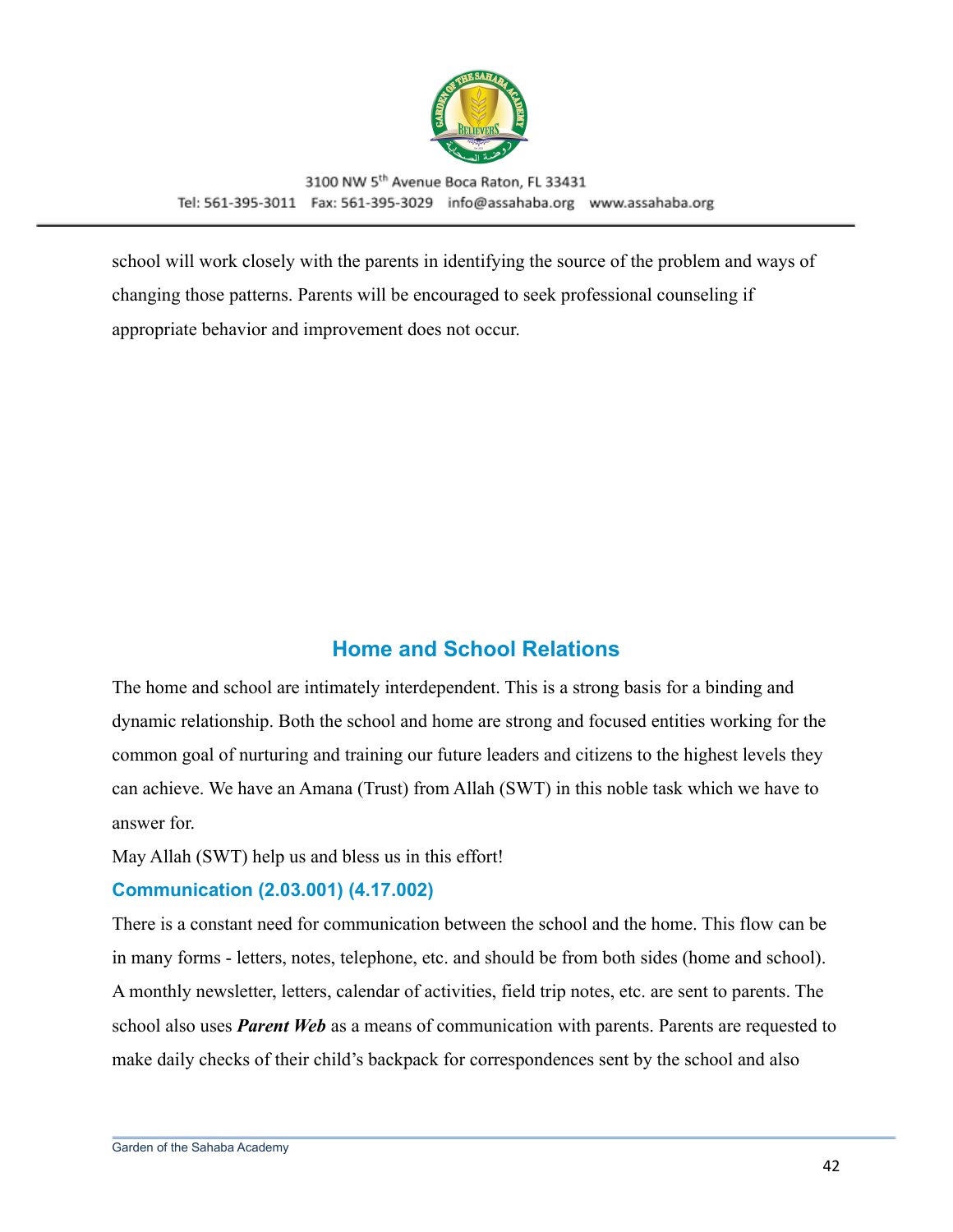

check Parent Web. Some of these correspondences will require your signature. Please sign them and return them to the teacher on a timely basis.

Teachers also send regular reports on the progress of your child. Please pay keen attention to these and all similar reports.

The best source of information about your child's progress is your child's teachers. Please contact the teachers so as to get accurate and up-to-date information.

#### <span id="page-42-0"></span>**Parents Grievance Procedure (2.01.001) (4.17.003)**

Parents who have a concern should first contact the child's teacher. If the concern is not resolved,

the parent can complete a grievance form that is submitted to the Director. If the issue is not resolved at the director level within two weeks of form submission, the parent may forward the grievance form to the principal. If the issue is not resolved at the principal level within two weeks of form submission, the parent may forward the grievance form to the School Board. Grievance forms are available in the school office. For the purpose of mediation, GSA will find either a staff member or a member of the ICBR community at-large for communication in the language the family understands.

#### <span id="page-42-1"></span>**Developmental Screenings (4.16.003)**

The purpose of developmental screening is to identify children who may need further evaluation in order to determine if they have a possible developmental delay that might interfere with school success. GSA uses Ages and Stages Questionnaire (ASQ) as a tool for the screening. Parents/guardians are required to complete one Ages and Stages Questionnaire (ASQ) during a calendar year. The student's class teacher will provide the parent/guardian with the appropriate questionnaire. Each questionnaire contains simple questions addressing five specific skill areas and one Overall section. The five areas are as follows: Communications, Gross Motor, Fine Motor, Problem Solving, and Personal-Social. The Overall Section is part of the question section and asks about general concerns. These questions are the parents/guardians' chance to note things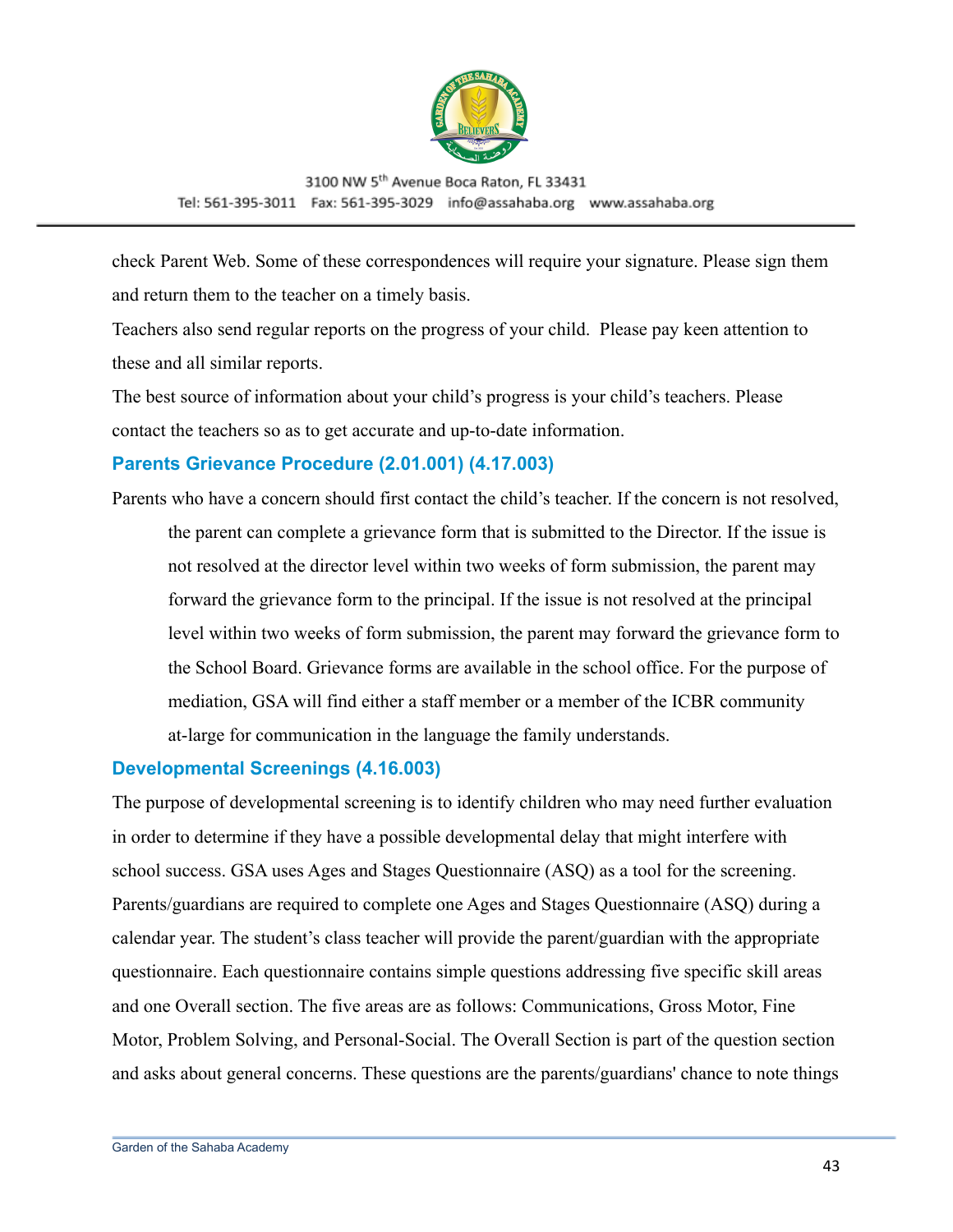

they have observed about the child, e.g. "Do you think your child hears well?" Every question in this section is a potential indicator of a developmental delay or issue. Sometimes referrals are made based on an answer in the Overall Section. Based on the responses in the questionnaire and teacher's observations the parents/guardian may be requested to contact Florida Diagnostic and Learning System (FDLRS) center at (561) 434-7339. Feedback from FDLRS and/or Exceptional Student Education department is disseminated to the teachers and school administration by the parents. (4.13.004) (3.06.021) (2.01.008)

#### <span id="page-43-0"></span>**Procedure for Visits (3.06.014)**

Parents are welcome to visit the school. You may visit for many reasons; e.g.:

- ❏ Discuss your child's progress
- ❏ Visit the school and observe its functioning
- ❏ Sit-in on a lesson in your child's class
- ❏ Drop-off your child's lunch or some material that he/she may have forgotten
- ❏ Pick-up for early release.

These visits are to be arranged in advance so as to ensure the smooth functioning of the school. Parents are not allowed to visit the classroom without an appointment. Appointments can be made by a note, a telephone call, or email.

You are requested to:

- $\Box$  Schedule all such visits by appointment through the office
- ❏ Avoid calling and requesting to speak to a teacher during official working time. This includes arrival, preparation, classroom, lunch, and dismissal times.
- ❏ Avoid engaging the teachers in conversation during the drop-off and pick-up time. The teachers need to give their full attention to our students. Emergencies are exempted.

#### <span id="page-43-1"></span>**Visit by Appointment**

Please follow this procedure when you are visiting the school by appointment: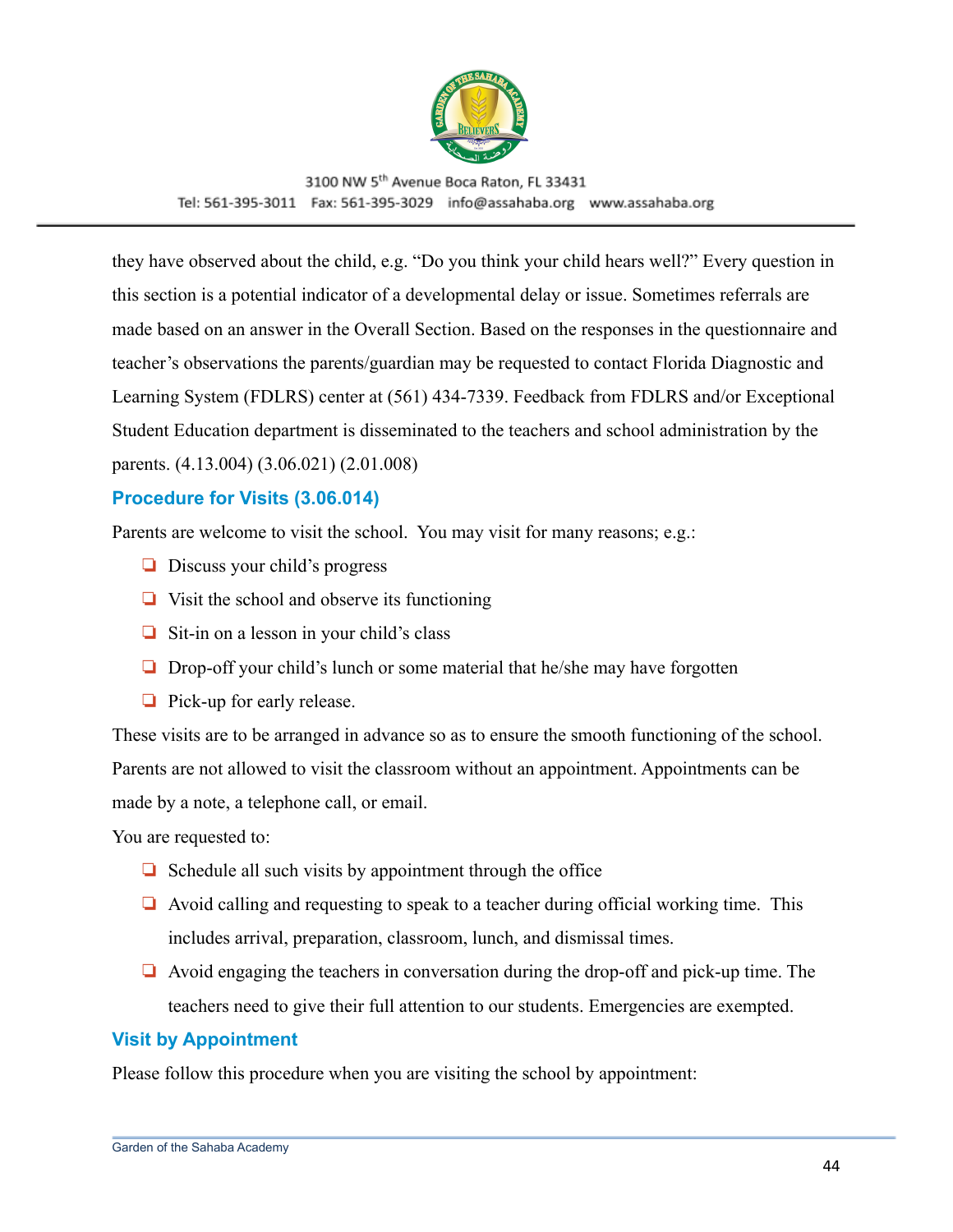

- a) On your arrival at the school, please report to the office and sign the Visitors' Book.
- b) The Office will give you a "Classroom Visitor" Pass. The pass will state your name, your child's name and grade, and the purpose of the visit. You will also be required to sign in on the Visitor's Sheet. A visitor comment sheet will also be provided.
- c) You will either be escorted or directed to the classroom(s). While visiting your child's classroom, you will be required to show your visitor's pass to the teacher. Otherwise, you will be asked to return to the office to procure a pass.
- d) In the classroom, you will be seated at the back of the class. There you will quietly observe the class at work. You are not permitted to speak to any student, interrupt or interfere with the class without the teacher's permission.
- e) After your visit, you are requested to turn in your visitor's pass and the visitor comment sheet with your comments to the Administration.
- f) Please do not visit another classroom. You will not be accepted without a visitor's pass. If you need to visit another classroom, you will have to repeat the aforementioned steps/procedures (a) through (e).

If you are visiting the entire school, an Office staff member will escort you.

#### <span id="page-44-0"></span>**Unannounced Visit**

If you have to visit the school unannounced, without an appointment, then you are requested to report to the Office. The Office staff will take the materials, lunch, etc. and deliver them to your child.

#### <span id="page-44-1"></span>**Parent Conferences**

Conferences are very important as the teachers will discuss your child's progress with you. The conferences are planned to be held at the end of the first, second and third marking periods. If needed, conferences may also be held at any time during the year. A conference summary report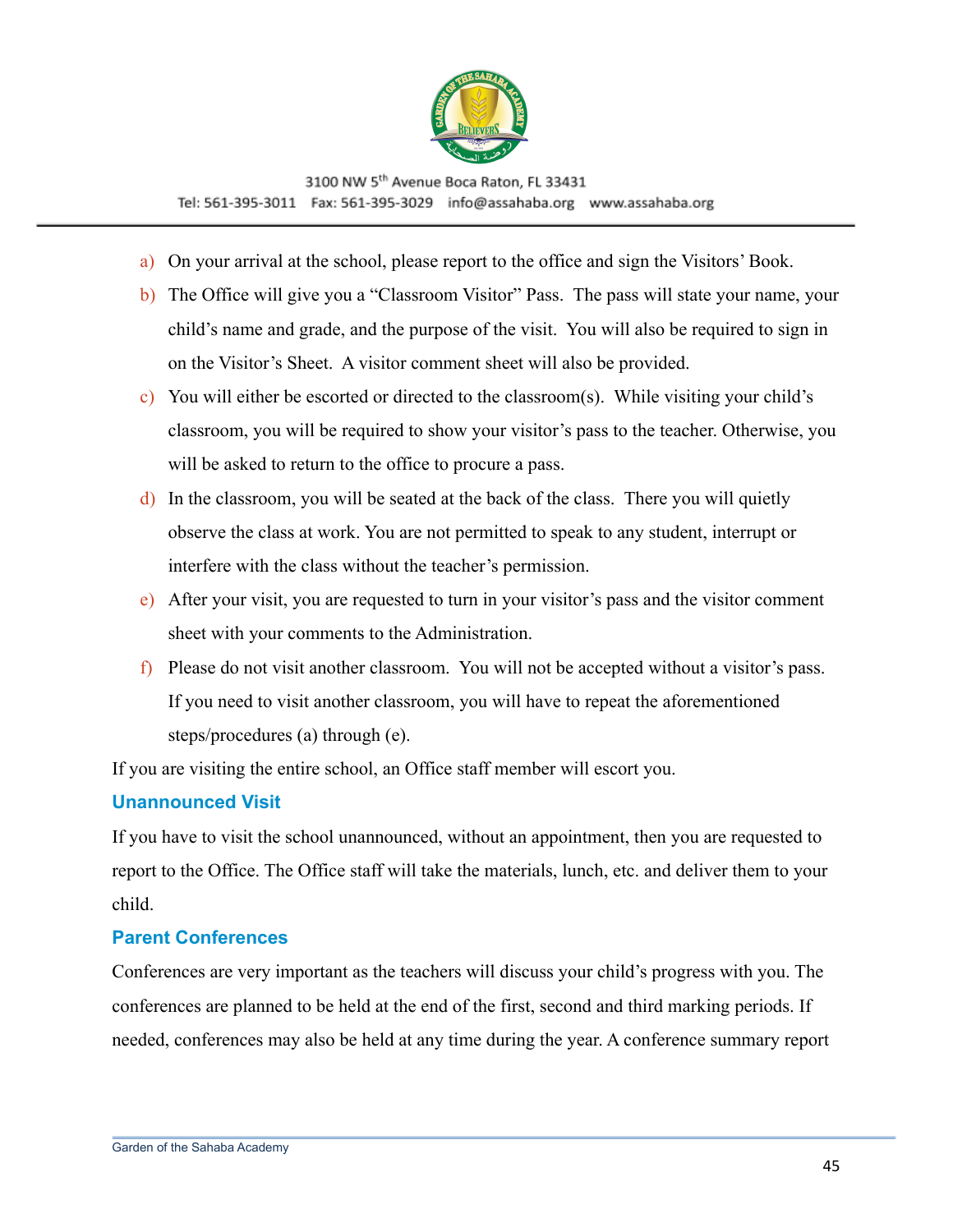

will be completed and will include goals and require parent and teacher signatures. You are requested to read and sign the completed report. The report will be placed in your child's file.

#### <span id="page-45-0"></span>**Parent Advocacy (4.16.002)**

Parent advocacy in a childcare setting can be defined as a process to improve services, gain eligibility for services or change the amount or quality of services to better meet the needs of an individual child. In this vein, GSA teachers and staff encourage families to become advocates for their children by providing pamphlets e.g. Child Find, FDLRS, and referrals to agencies e.g. Early Learning Coalition, Strong Minds, and Children's Services Council etc.

#### <span id="page-45-1"></span>**Community-Based Resources (4.13.003)**

From time to time parents request the school for a list of community-based services that may assist in the well-being of their children and family. The school provides the following general list:

- ❏ Parent seminars held by GSA, ICBR and ICNA
- ❏ Boca Public Library
- ❏ Child Find
- ❏ FDLRS
- ❏ Children Services Council
- $\Box$  GSA Website Useful links

#### <span id="page-45-2"></span>**Newsletter**

The Preschool newsletter is printed monthly. The newsletter provides information on class activities and plans, past and future events of the school. Students' work may also be included in the newsletter.

#### <span id="page-45-3"></span>**Parties**

Teacher approved parties may be held during the school year. The teacher and room parents may organize the parties. Parents must obtain the teacher's approval to send a treat for the class.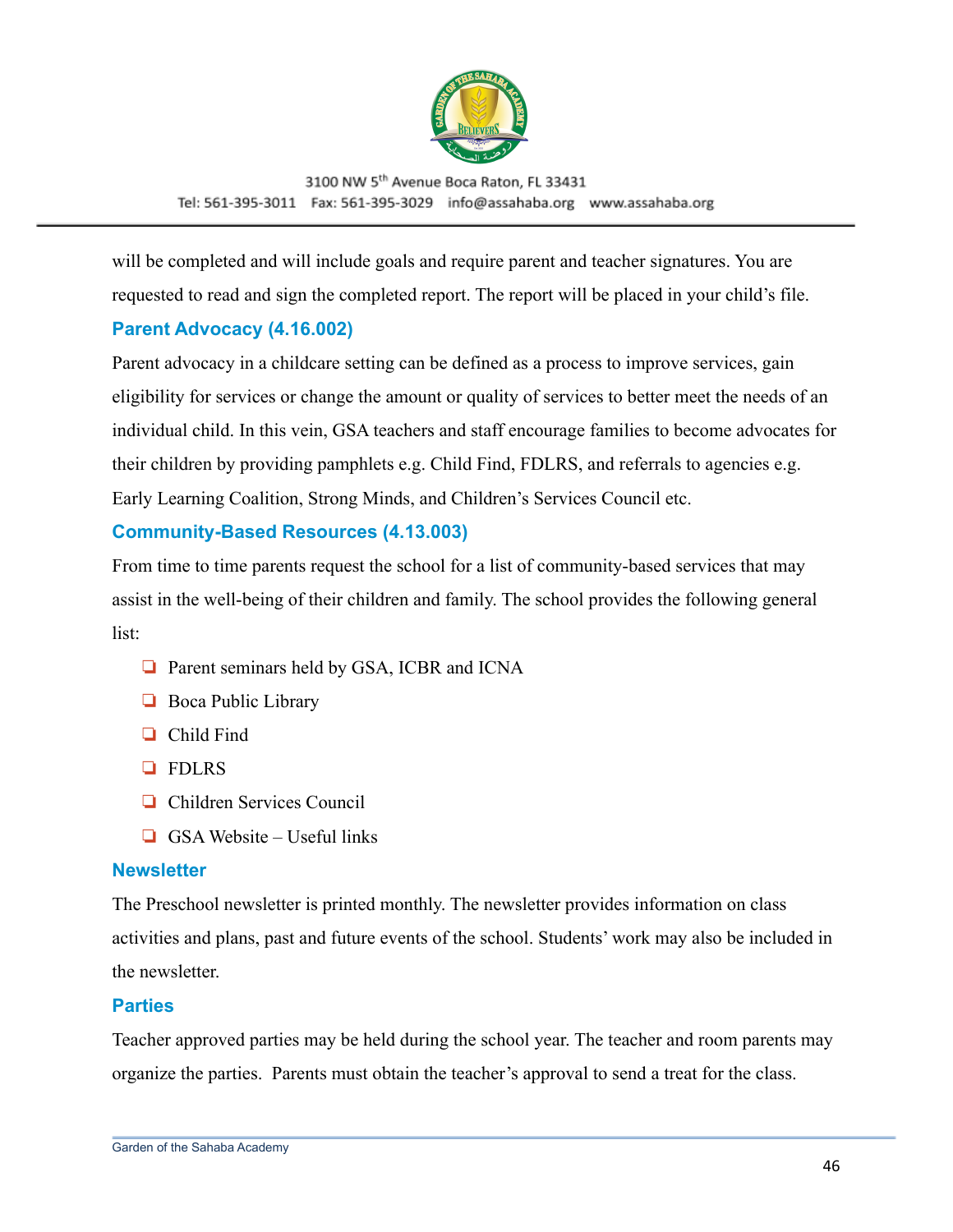

Only HALAL food and drink are to be served at these parties. GSA does not allow birthday celebrations at the school.

#### <span id="page-46-0"></span>**Meetings**

There are several occasions during the school year, when parents are particularly encouraged to attend. PTO meetings are scheduled several times during the school year. Additionally, the school hosts an annual parents' open house. Other gatherings coincide with Islamic holidays and festivals. Look for information and details from the Office.

#### <span id="page-46-1"></span>**Fundraising**

The operation of a school requires a great deal of financial resources. Parents are encouraged to participate in all fundraising activities and are requested to actively involve relatives, friends and other community members in these pursuits.

May Allah (SWT) accept our efforts and include us among those parents who have fulfilled their obligations towards their children's education. Ameen!

#### <span id="page-46-2"></span>**Volunteers**

Volunteers are always needed in the school. Parents are asked to assist the school with their time and/or talents. Your efforts are greatly welcomed.

#### <span id="page-46-3"></span>**Voluntary Service**

These are some areas in which you can volunteer your services:

| Teachers' Helper       | <b>Story Reader</b> |
|------------------------|---------------------|
| Chaperon               | PTO Member          |
| Office Helper          | Lunch-time Helper   |
| <b>Resource Person</b> | Fundraiser          |
|                        |                     |

Special School Event Helper

Volunteers must complete an application and abide by all DCF clearance requirements.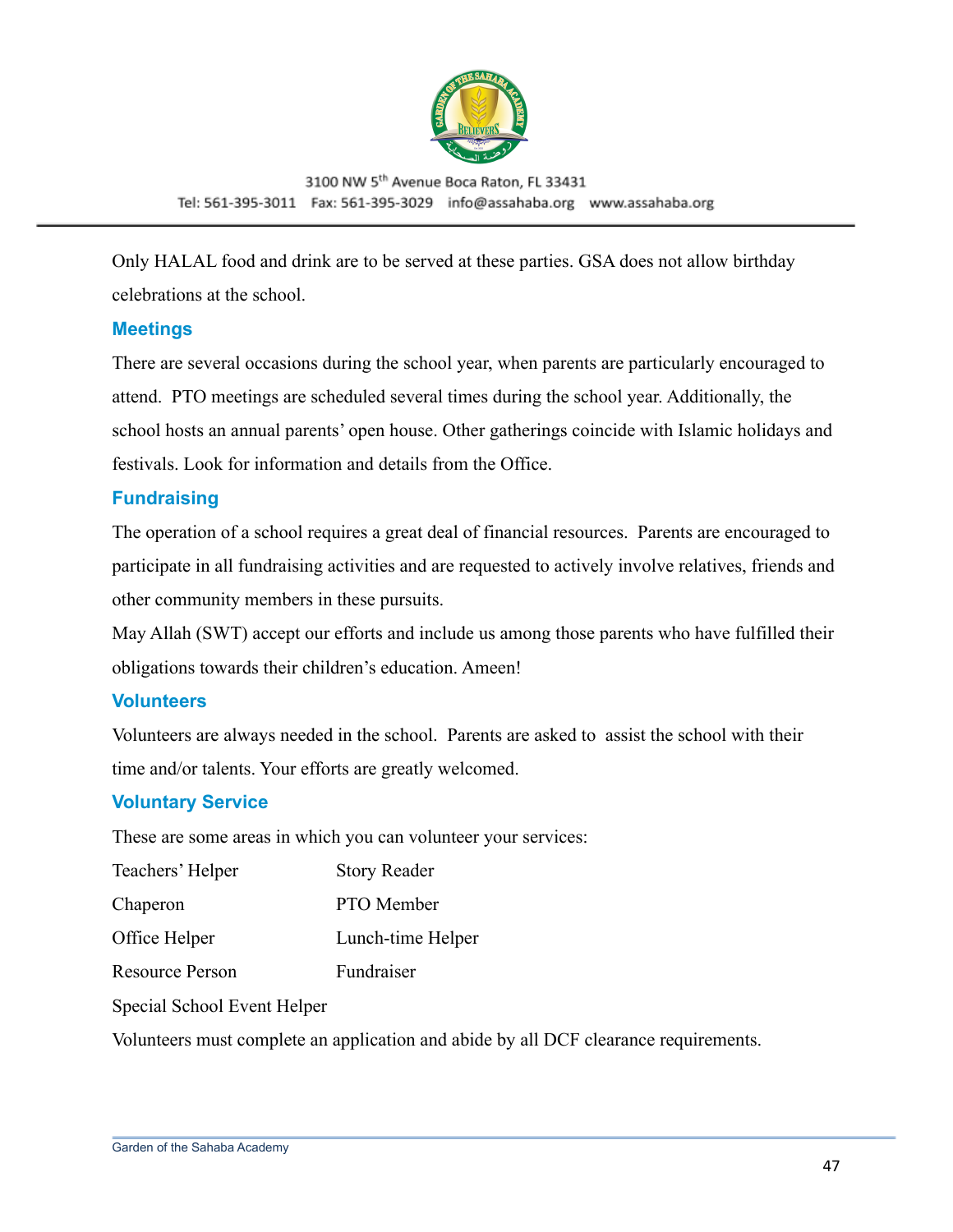

#### <span id="page-47-0"></span>**Surveys (2.03.006)**

Once a year, parents will be requested to complete a school survey. The parent survey provides feedback on the school's performance and enables the school personnel to continuously improve its operations.

#### <span id="page-47-1"></span>**School Pride**

We must demonstrate, at all times, respect for our school buildings. This is especially important when we have parents and guests visiting our school. We can do this by following our school rules at all times, by keeping the school building neat and clean (free of litter), and by being good citizens of the Garden of the Sahaba Academy. Your help, support and cooperation will have a significant impact on the education and behavior of your child.

## **Handbook Acknowledgement**

Please print this page and return to the administration

<span id="page-47-2"></span>I acknowledge that I have received a copy of the Preschool Parent Handbook. I agree to keep a copy of this document for future reference. I agree to follow all present and future GSA policies and rules as authorized in this document or otherwise communicated to me from time to time. I affirm that I have read the discipline policy. I understand that the school may make changes to this Handbook at any time and those changes will be communicated to parents in writing through notices or emails.

I also understand that this document overrides and replaces all past GSA handbooks, manuals and policies, written or oral.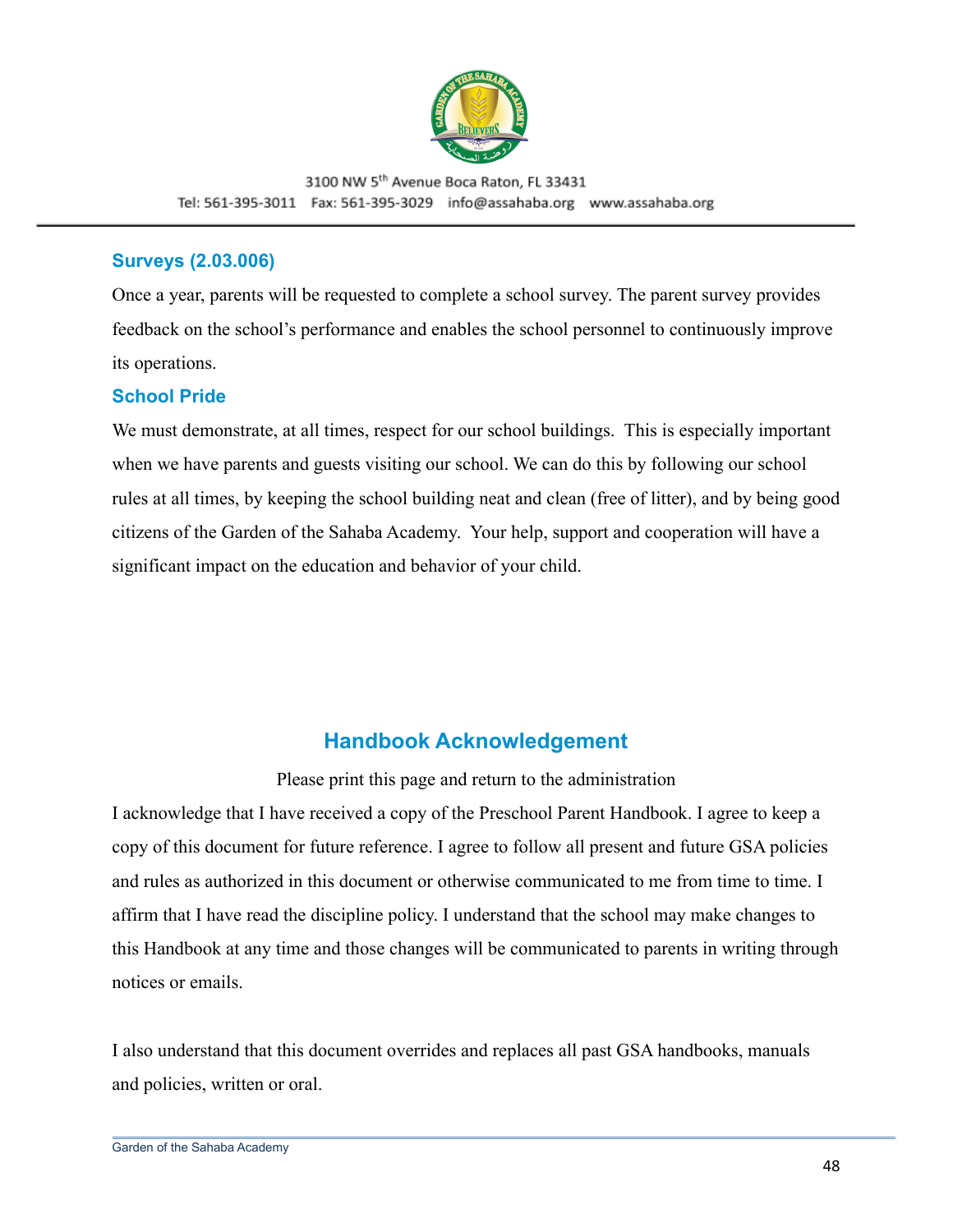

Name of Student(s) (Please Print)

Name of Parent (Please Print)

Parent Signature

Date